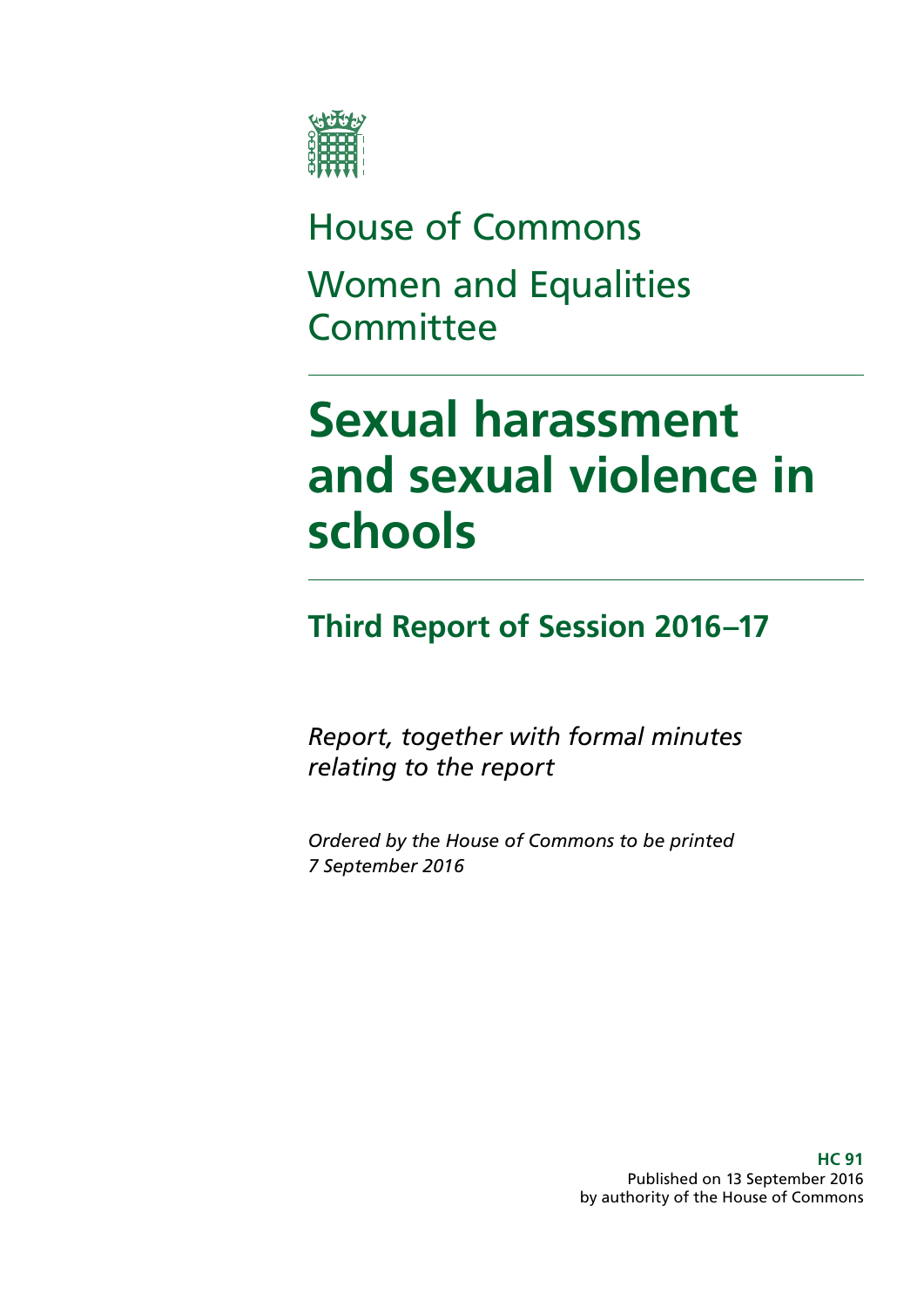#### **The Women and Equalities Committee**

The Women and Equalities Committee is appointed by the House of Commons to examine the expenditure, administration and policy of the Government Equalities Office (GEO).

#### **Current membership**

[Mrs Maria Miller MP](http://www.parliament.uk/biographies/commons/mrs-maria-miller/1480) (*Conservative, Basingstoke*) (Chair) [Ruth Cadbury MP](http://www.parliament.uk/biographies/commons/ruth-cadbury/4389) (*Labour, Brentford and Isleworth*) [Maria Caulfield MP](http://www.parliament.uk/biographies/commons/maria-caulfield/4492) (*Conservative, Lewes*) [Jo Churchill MP](http://www.parliament.uk/biographies/commons/jo-churchill/4380) (*Conservative, Bury St Edmonds*) [Angela Crawley MP](http://www.parliament.uk/biographies/commons/angela-crawley/4469) (*Scottish National Party, Lanark and Hamilton East*) [Mims Davies MP](http://www.parliament.uk/biographies/commons/mims-davies/4513) (*Conservative, Eastleigh*) [Mrs Flick Drummond MP](http://www.parliament.uk/biographies/commons/mrs-flick-drummond/4459) (*Conservative, Portsmouth South*) [Gill Furniss MP](http://www.parliament.uk/biographies/commons/gill-furniss/4571) (*Labour, Sheffield, Brightside and Hillsborough*) [Ben Howlett MP](http://www.parliament.uk/biographies/commons/ben-howlett/4445) (*Conservative, Bath*) [Jess Phillips MP](http://www.parliament.uk/biographies/commons/jess-phillips/4370) (*Labour, Birmingham, Yardley*) [Mr Gavin Shuker MP](http://www.parliament.uk/biographies/commons/mr-gavin-shuker/4013) (*Labour (Co-op), Luton South*) The following members were also members of the committee during the Parliament: [Siobhain McDonagh MP](http://www.parliament.uk/biographies/commons/siobhain-mcdonagh/193) (*Labour, Mitcham and Morden*)

[Tulip Siddiq](http://www.parliament.uk/biographies/commons/tulip-siddiq/4518) (*Labour, Hampstead and Kilburn*)

[Cat Smith](http://www.parliament.uk/biographies/commons/cat-smith/4436) (*Labour, Lancaster and Fleetwood*)

#### **Powers**

The Committee is one of the departmental select committees, the powers of which are set out in House of Commons Standing Orders, principally in SO No.152. These are available on the Internet via [www.parliament.uk](http://www.parliament.uk/).

#### **Publications**

Committee reports are published on the Committee's website at [www.parliament.uk/womenandequalities](http://www.parliament.uk/womenandequalities) and by in print by Order of the House.

Evidence relating to this report is published on the [relevant inquiry page](http://www.parliament.uk/business/committees/committees-a-z/commons-select/women-and-equalities-committee/inquiries/parliament-2015/inquiry1/publications/) of the Committee's website.

#### **Committee staff**

The current staff of the Committee are Judith Boyce (Clerk), Sharmini Selvarajah (Second Clerk), Emma Sawyer (Committee Specialist), Asaad Qadri (Inquiry Manager), Thomas Pudlo (Senior Committee Assistant), Mandy Sullivan (Committee Assistant), Liz Parratt (Media Officer), and Rosie Tate (Media Officer).

The following staff also worked for the Committee during this inquiry: Gosia McBride (Clerk), Luanne Middleton (Second Clerk), and Kelly Barr (Hansard Scholar Intern).

#### **Contacts**

All correspondence should be addressed to the Clerk of the Women and Equalities Committee, House of Commons, Westminster, London, SW1A 0AA. The telephone number for general enquiries is 020 7219 6123; the Committee's email address is [womeqcom@parliament.uk](mailto:womeqcom@parliament.uk).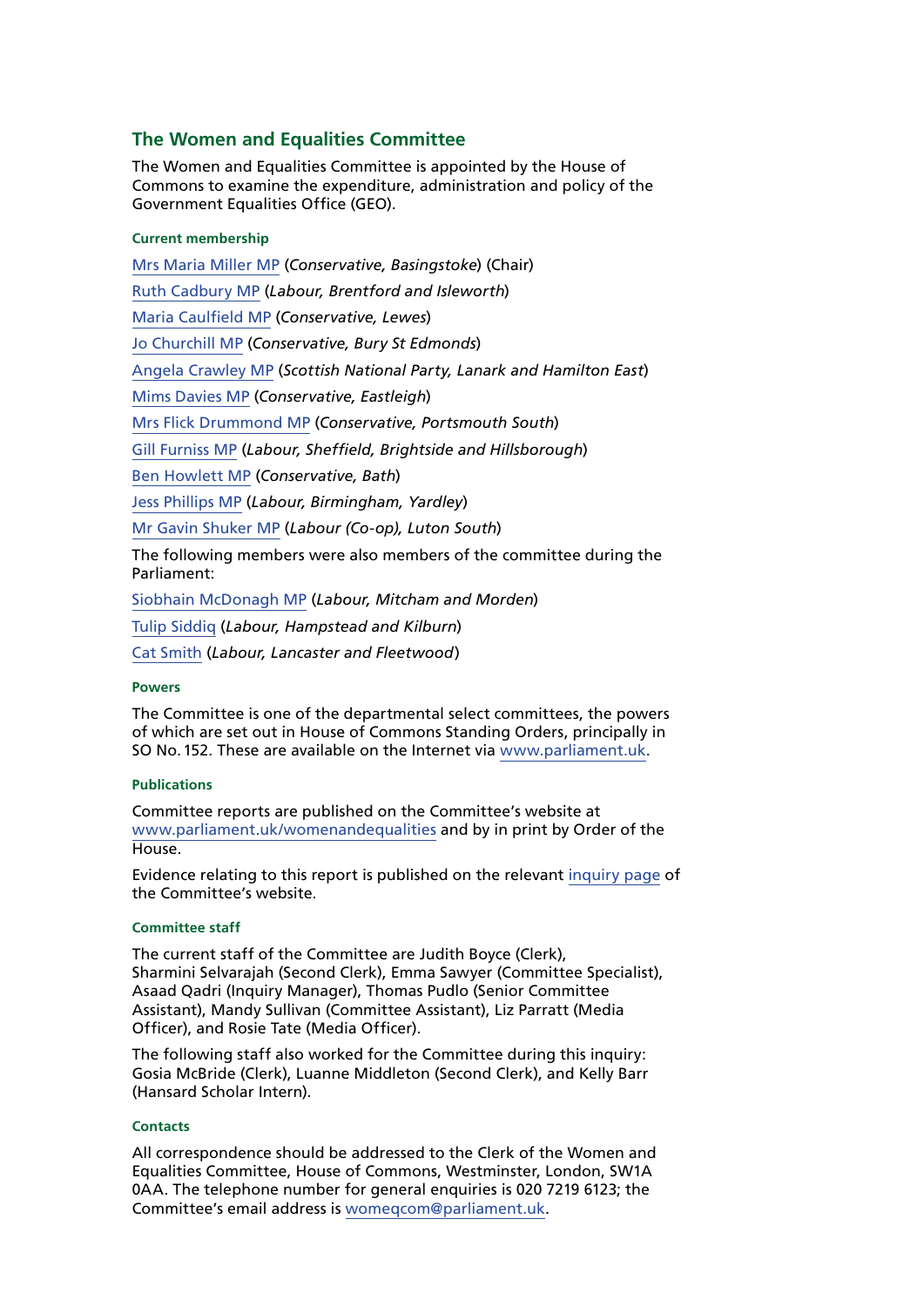### **Contents**

| 3<br><b>Summary</b> |                                                                                              |                 |  |  |
|---------------------|----------------------------------------------------------------------------------------------|-----------------|--|--|
|                     | <b>Introduction</b>                                                                          | 5               |  |  |
|                     | Background                                                                                   | 5               |  |  |
|                     | Our inquiry                                                                                  | 6               |  |  |
| 1                   | The scale and impact of sexual harassment and sexual violence in schools                     | 7               |  |  |
|                     | The scale of the problem                                                                     | 7               |  |  |
|                     | How common is sexual harassment and sexual violence in schools?                              | $\overline{7}$  |  |  |
|                     | Survey data on sexual harassment and sexual violence in schools                              | $\overline{7}$  |  |  |
|                     | Qualitative evidence                                                                         | 8               |  |  |
|                     | Personal testimony                                                                           | 9               |  |  |
|                     | The normalisation of sexual harassment and sexual violence                                   | 10 <sup>°</sup> |  |  |
|                     | Victims and perpetrators                                                                     | 11              |  |  |
|                     | Impact of sexual harassment and sexual violence in schools                                   | 12              |  |  |
|                     | Is sexual harassment and sexual violence in schools increasing?                              | 13              |  |  |
|                     | Conclusions                                                                                  | 14              |  |  |
| $\overline{2}$      | Current strategies for dealing with sexual harassment and sexual<br>violence in schools      | 16              |  |  |
|                     | How well are schools currently dealing with sexual harassment and sexual<br>violence?        | 16              |  |  |
|                     | Dealing with sexting and online harassment                                                   | 17              |  |  |
|                     | National and International Obligations                                                       | 18              |  |  |
|                     | Measures currently in place to deal with sexual harassment and sexual violence in<br>schools | 19              |  |  |
|                     | Keeping Children Safe in Education                                                           | 19              |  |  |
|                     | Guidance on bullying                                                                         | 21              |  |  |
|                     | The need for a national solution                                                             | 22              |  |  |
|                     | A whole school approach                                                                      | 23              |  |  |
|                     | Conclusions                                                                                  | 24              |  |  |
| 3                   | <b>Recording data and monitoring good practice</b>                                           | 26              |  |  |
|                     | Data recording                                                                               | 26              |  |  |
|                     | Under-reporting by teachers and schools                                                      | 26              |  |  |
|                     | Lack of guidance on recording and reporting                                                  | 27              |  |  |
|                     | Police data collection                                                                       | 28              |  |  |
|                     | Improving data collection                                                                    | 28              |  |  |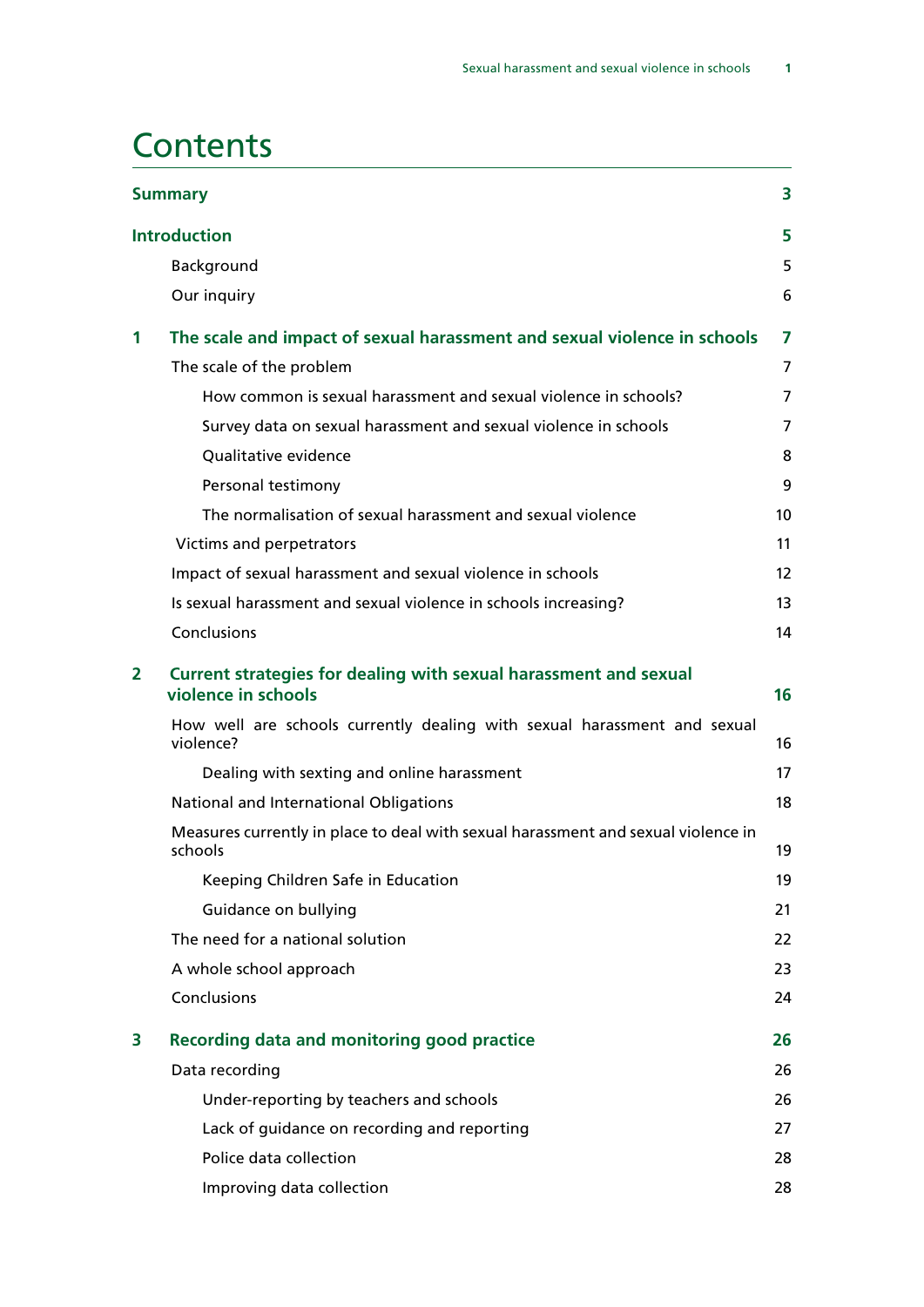|                                                                  | Monitoring good practice                   | 29 |
|------------------------------------------------------------------|--------------------------------------------|----|
|                                                                  | The role of Ofsted                         | 29 |
|                                                                  | The Independent Schools Inspectorate       | 30 |
| 4                                                                | <b>Educating children and young people</b> | 32 |
|                                                                  | The role of PSHE and SRE                   | 32 |
|                                                                  | The current situation                      | 32 |
|                                                                  | The quality of SRE and PSHE                | 33 |
|                                                                  | SRE can be an effective tool               | 34 |
|                                                                  | When should SRE start?                     | 34 |
|                                                                  | Should PSHE/SRE be made statutory?         | 35 |
|                                                                  | Support for statutory PSHE/SRE             | 36 |
|                                                                  | The ministerial response                   | 37 |
|                                                                  | Delivering high quality SRE                | 37 |
|                                                                  | Teacher training                           | 38 |
|                                                                  | Engaging boys and young men                | 39 |
| 5                                                                | Parents have a central role                | 42 |
|                                                                  | The role of parents                        | 42 |
|                                                                  | Specialist support and interventions       | 44 |
| 6                                                                | <b>Tackling the impact of pornography</b>  | 46 |
|                                                                  | Access to pornography                      | 46 |
|                                                                  | The impact of pornography on children      | 47 |
|                                                                  | How should pornography be dealt with?      | 48 |
|                                                                  | <b>Better education</b>                    | 49 |
|                                                                  | Age restrictions                           | 50 |
| <b>Conclusions and recommendations</b>                           |                                            | 52 |
|                                                                  | <b>Annex: Terms of Reference</b>           | 57 |
| <b>Formal Minutes</b>                                            |                                            | 59 |
| <b>Witnesses</b>                                                 |                                            |    |
| <b>Published written evidence</b>                                |                                            |    |
| List of Reports from the Committee during the current Parliament |                                            |    |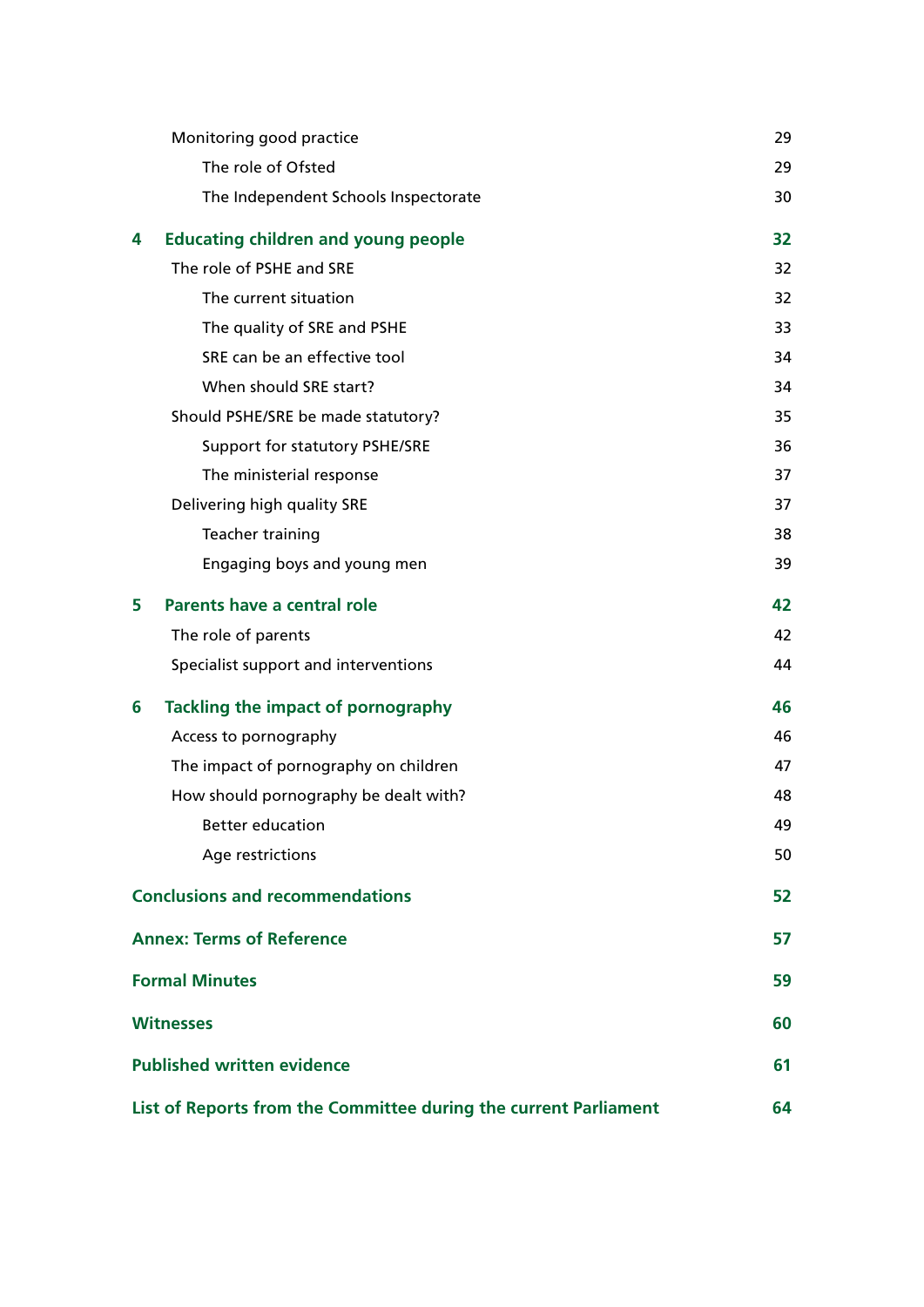### <span id="page-4-0"></span>Summary

This inquiry has uncovered the scale and impact of sexual harassment and sexual violence in schools across England which must be acted upon urgently. The evidence we have gathered paints a concerning picture: the sexual harassment and abuse of girls being accepted as part of daily life; children of primary school age learning about sex and relationships through exposure to hard-core pornography; teachers accepting sexual harassment as being "just banter"; and parents struggling to know how they can best support their children.

Despite this evidence and existing legislation, the Government has no coherent plan to ensure schools tackle the causes or consequences of sexual harassment and sexual violence. There are some examples of excellent work being done by schools and third sector organisations to prevent sexual harassment and sexual violence. But too many schools are failing their pupils in this area. The Government must take a lead and ensure that every school understands that sexual harassment and sexual violence is neither acceptable nor an inevitable part of school life. It must always be dealt with appropriately. Schools, teachers and parents want and need better support and guidance in order to achieve this.

Some of the sexual harassment uncovered through this inquiry may not reach the threshold for criminal activity. However, it does create an environment for children and young people that we find deeply troubling. "Low level" sexual harassment has negative effects on the individuals involved. It must also be addressed in order to prevent an escalation into criminal abuse and harassment.

This report examines sexual harassment and sexual violence in schools and its impact on children and young people aged up to 18 years old. Our recommendations focus on preventing harassment and violence. We recognise that throughout puberty young people are grappling with their sexuality and it is inevitable that this will manifest itself at school. But this is no reason to accept sexual harassment or abuse as part of school life. It is essential that schools support young people and ensure that they provide safe environments for all students to learn in.

Whilst schools have a critical role to play in reducing levels of sexual harassment and sexual violence, it is important to recognise that children and young people spend most of their time outside school. Any solution to the problem of sexual harassment and sexual violence must therefore support parents to fulfil their responsibilities in this area.

It is essential that boys and young men are not demonised as perpetrators of sexual harassment and sexual violence. Most young men are respectful of young women and each other. As we note throughout this report, boys and young men are an important part of the solution and are adversely impacted themselves by a culture of internet pornography that has become so prevalent amongst young people. The findings of this report suggest that if the Government is to tackle "lad culture" successfully at university, its work should start much earlier, in schools.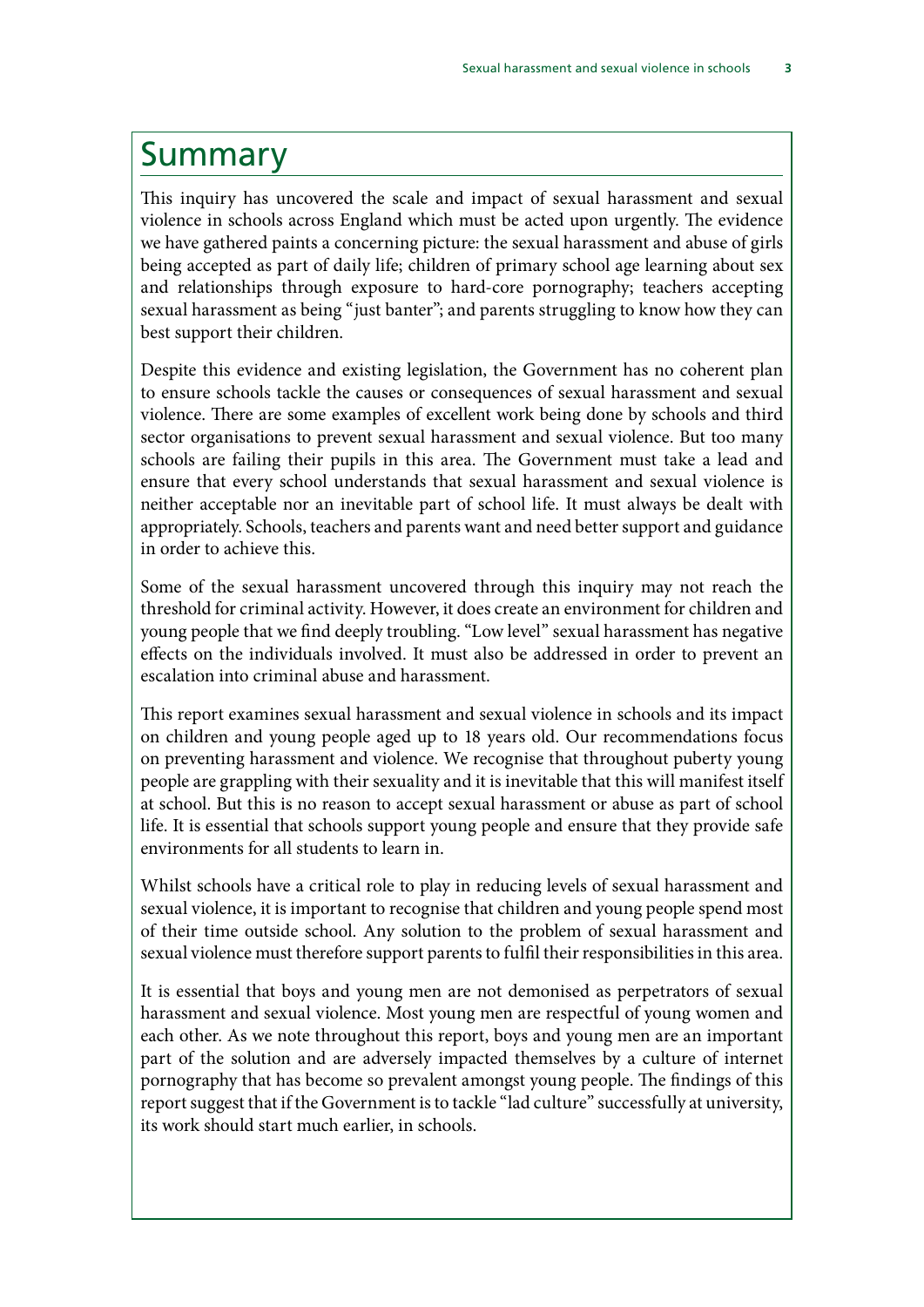We welcome the Government's recognition of the scale of the problem of sexual harassment and sexual violence in schools and look forward to immediate action to implement our recommendations. The Government should:

- Use the new Education Bill to create an obligation on every Governing Body to take appropriate action to prevent and respond to sexual harassment and sexual violence. Clear national guidance and support must be developed to help achieve this effectively through a 'whole school approach'. This involves teachers, governors, school leaders, parents, young people and specialist sector organisations working together.
- Require Ofsted and the Independent Schools Inspectorate to assess schools on how well they are recording, monitoring, preventing and responding to incidents of sexual harassment and sexual violence.
- Ensure every child at primary and secondary school has access to high quality, age-appropriate relationships and sex education delivered by well-trained individuals. This can only be achieved by making sex and relationships education (SRE) a statutory subject; investing in teacher training; working with sexual violence specialists to update SRE guidance; ensuring teachers have access to appropriate materials; and investing in local third sector specialist support.

These achievable actions, taken together, could help to significantly reduce the incidence of sexual harassment and sexual violence in schools. By immediately implementing them, the Government will be demonstrating its commitment towards empowering and protecting a generation of children and young people.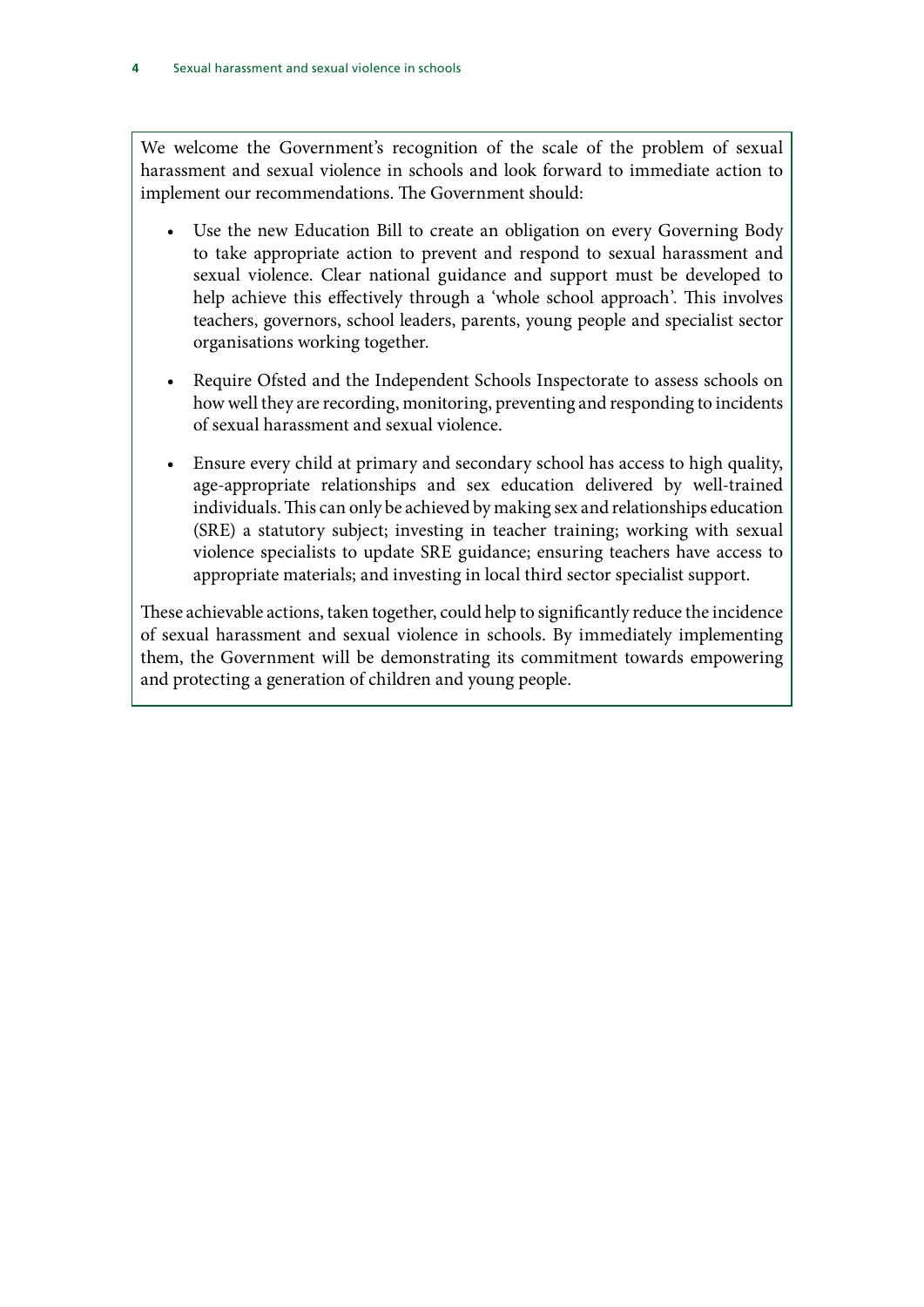### <span id="page-6-0"></span>Introduction

#### **Background**

1. Data published in September 2015 showed that 5,500 sexual offences were recorded in UK schools over a three-year period, including 600 rapes.<sup>1</sup> A 2010 YouGov poll of 16–18 year olds found 29% of girls experienced unwanted sexual touching at school and a further 71% of 16–18-year-olds said they heard sexual name-calling such as "slut" or "slag" towards girls at school daily or a few times per week. Nearly a quarter (24%) said that their teachers never said unwanted sexual touching, sharing of sexual pictures or sexual name calling are unacceptable, and 40% said they did not receive lessons or information on sexual consent.<sup>2</sup>

2. In 2015 Girlguiding UK found that 75% of girls and young women said anxiety about potentially experiencing sexual harassment affects their lives in some way. The same survey found that 90% of young women aged 13–21 agreed that the Government should make sure all schools are addressing sexual harassment and bullying in schools.<sup>3</sup>

3. Despite evidence that sexual harassment and sexual violence in schools is affecting the lives of girls and young women, the issue has received relatively little national attention prior to the launch of this inquiry. It has not been addressed by the UK Government to date, although it is an issue on which the Welsh Government has taken action. Whilst some schools and specialist organisations are doing excellent work in this area, too often incidents of sexual harassment and sexual violence are ignored or receive an inadequate response.

- 4. Throughout this report we use the following definitions:
	- • Sexual harassment: 'Unwanted conduct of a sexual nature'. A fuller range of behaviours is set out in the recent survey on violence against women by the EU Agency for Fundamental Rights.4
	- Sexual violence: In 'Surviving Sexual Violence', Professor Liz Kelly defines sexual violence as including "…any physical, visual, verbal or sexual act that is experienced by the woman or girl, at the time or later, as a threat, invasion or assault, that has the effect of hurting her or degrading her and/or takes away her ability to control intimate contact."5 It should be noted that men and boys also experience sexual harassment and sexual violence.
	- Children and young people: In this report we are specifically referring to those under the age of 18 as defined by the UN Convention on the Rights of the Child.

5. The evidence we have gathered shows sexual harassment and sexual violence operate on a continuum. Tackling sexual harassment in its early stages can prevent more serious forms of sexual offence. A 2013 Joint Inspectorate study of young sex offenders found that in almost half of the cases there was documented evidence of the young men and boys

<sup>1</sup> BBC [School sex crime reports in UK top 5,500 in three years](http://www.bbc.co.uk/news/education-34138287) 6 September 2015

<sup>2</sup> End Violence Against Women [Poll Results](http://www.endviolenceagainstwomen.org.uk/data/files/Schools_Safe_4_Girls/YouGov_poll_for_EVAW_on_sexual_harassment_in_schools_2010.pdf) October 2010

<sup>3</sup> Girlguiding UK [Girls' Attitude Survey 2015](http://new.girlguiding.org.uk/latest-updates/making-a-difference/girls-attitudes-survey-2015) 

<sup>4</sup> European Union Agency for Fundamental Rights [Violence Against Women an EU Survey,](http://fra.europa.eu/sites/default/files/fra-2014-vaw-survey-main-results-apr14_en.pdf) 2014

<sup>5</sup> Liz Kelly *Surviving Sexual Violence* (Polity, 1988)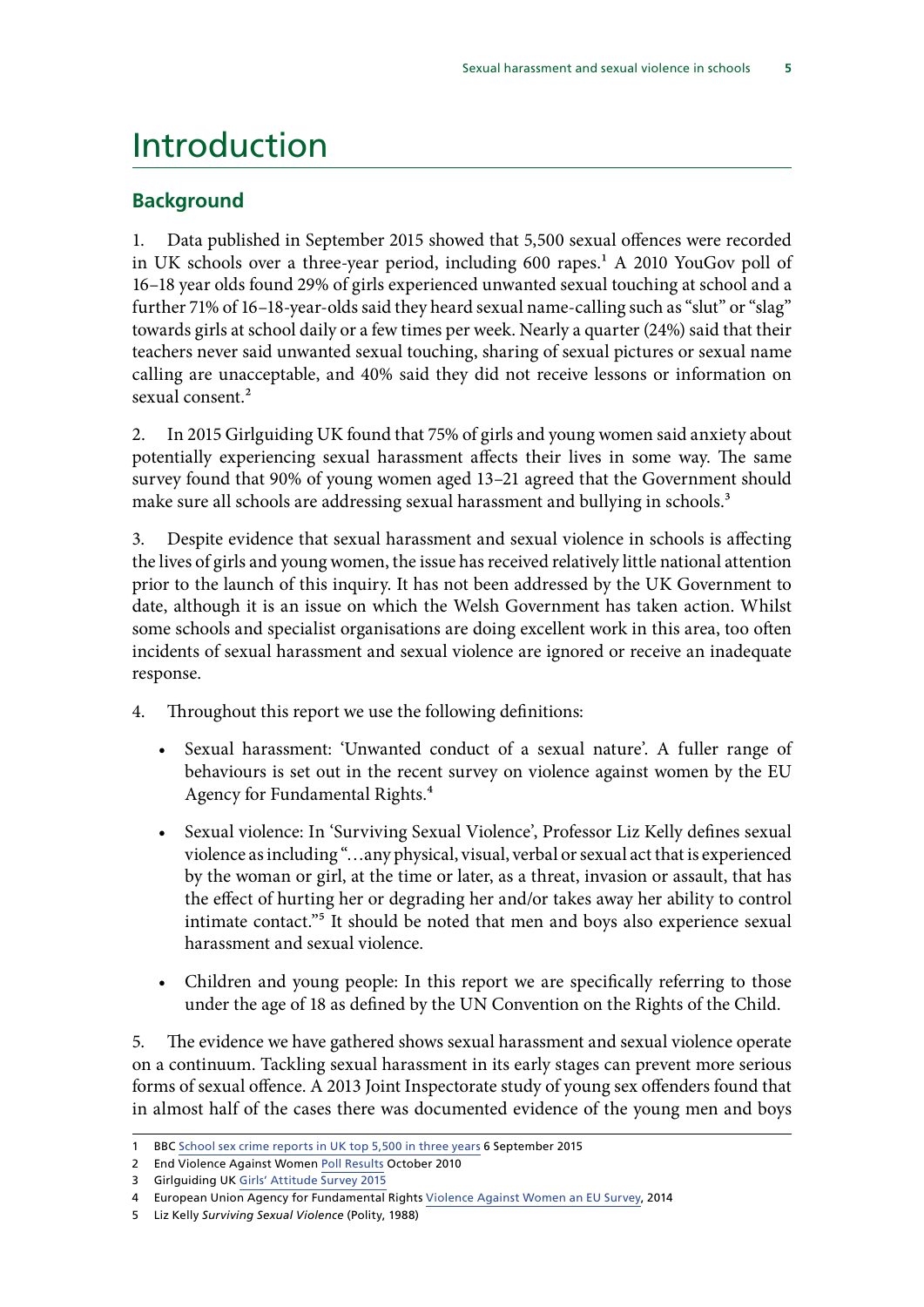<span id="page-7-0"></span>exhibiting previous "concerning sexualised behaviour" that was either not identified at the time or was subject to disbelief, minimisation and denial by professionals and families crucially missing the opportunity to intervene and prevent abuse.<sup>6</sup>

#### **Our inquiry**

6. Our inquiry was launched in April 2016; the terms of reference are included in the annex of this report. We received 92 written submissions from individuals and organisations, 77 of which were published. 15 submissions, some of which included personal details of incidents of sexual harassment and sexual violence, have not been published. However, some unpublished submissions are referred to anonymously in this report and all submissions were considered in reaching our conclusions and recommendations.

7. During this inquiry we held five oral evidence sessions. The transcript of the first session, in which we heard from young people aged between 13 and 18 who are currently still in school, has been anonymised. We are grateful to the NSPCC, UK Feminista and Tender for facilitating the session. We also held a roundtable session with a range of experts working directly with young people in schools; a session with Ofsted, the National Union of Teachers, the National Council of Police Chiefs, and Welsh Women's Aid; a session focusing on boys and young men; and a session with Government ministers.

8. We are grateful to everyone who submitted written evidence, attended oral evidence sessions and contributed to this inquiry. We are especially grateful to those individuals who took the time to share their personal, and often harrowing, experiences of sexual harassment and sexual violence in school. We also thank Fixers, for their scoping work for the inquiry launch, and Girlguiding UK for hosting the report's publication. Finally, we are very grateful to our specialist advisors, Holly Dustin<sup>7</sup> and Dr Christine Barter,<sup>8</sup> for their assistance throughout the inquiry and report writing process.

9. This report seeks to understand the scale of sexual harassment and sexual violence in schools, as well as its causes and effects. It will examine how adequately schools and other stakeholders are currently dealing with the issue and make practical, evidencebased recommendations to improve the situation. The report also focuses on prevention, and the most effective strategies to ensure children develop the ability to form healthy, consensual relationships.

10. The first chapter will examine the scale and impact of sexual harassment and sexual violence in schools. The report will then go on to assess the mechanisms currently in place for recording and responding to these incidents. The role of education in preventing sexual harassment and sexual violence will be examined, as well as the role of parents and specialist sector organisations. Finally, we examine the impact increased access to pornography is having on young people's perceptions of sex, relationships, consent and gender.

<sup>6</sup> [Rape Crisis South London](http://data.parliament.uk/writtenevidence/committeeevidence.svc/evidencedocument/women-and-equalities-committee/sexual-harassment-and-sexual-violence-in-schools/written/33578.html) (SVS0076)

<sup>7</sup> No relevant interests declared.

<sup>8</sup> No relevant interests declared.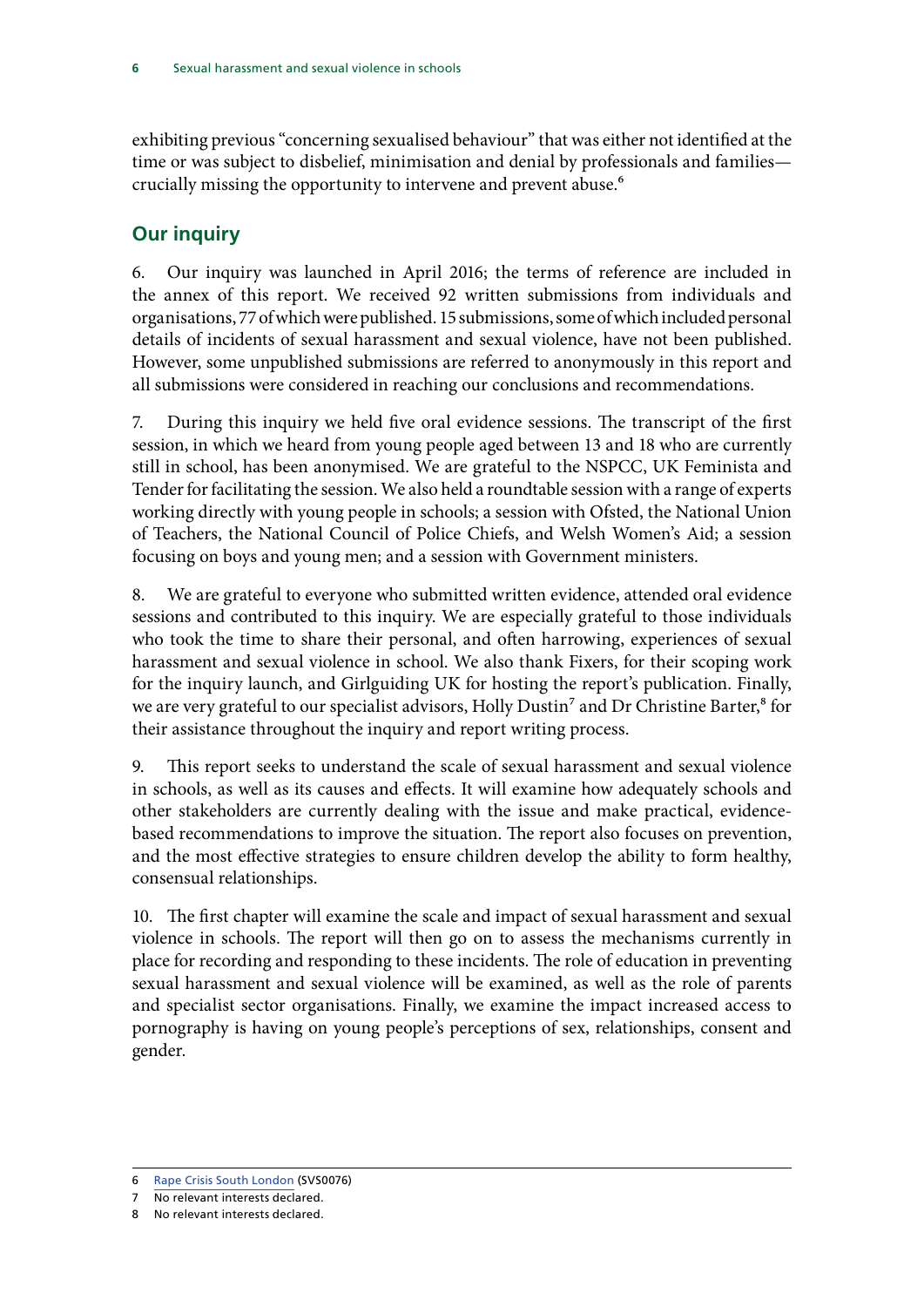## <span id="page-8-0"></span>**1** The scale and impact of sexual harassment and sexual violence in schools

#### **The scale of the problem**

#### *How common is sexual harassment and sexual violence in schools?*

11. There is no centralised data collection of sexual harassment and sexual violence in schools. Under-reporting, and a lack of consistency in schools reporting sexual assault to the police and other authorities, also makes it hard to establish a definitive picture of levels of sexual violence in schools.

12. Data collected by the BBC in 2015 found that 5,500 sexual offences were recorded in UK schools over a three year period, including 600 rapes.<sup>9</sup> However, the journalist who gathered this data said that problems with how data is recorded and a reluctance to record incidents means:

I personally believe the…data I collected and collated from nearly all UK police forces reflects the tip of the iceberg in relation to sexual harassment in UK schools.<sup>10</sup>

We assess current data recording and reporting mechanisms further in Chapter 3.

#### *Survey data on sexual harassment and sexual violence in schools*

13. Despite the lack of centralised data on incidents of sexual harassment and sexual violence in schools, we are able to gain a deeper understanding of the extent of this problem through the extensive quantitative and qualitative data submitted to this inquiry. A number of large scale surveys find girls and young women consistently reporting high levels of sexual harassment and sexual violence in school:

- • 59% of girls and young women aged 13–21 said in 2014 that they had faced some form of sexual harassment at school or college in the past year.<sup>11</sup>
- • Almost a third (29%) of 16–18-year-old girls say they have experienced unwanted sexual touching at school.<sup>12</sup>
- • 41% of UK girls aged 14 to 17 who reported an intimate relationship experienced some form of sexual violence from their partner.<sup>13</sup>
- 22% of young girls aged 7-12 have experienced jokes of a sexual nature from boys.<sup>14</sup>

<sup>9</sup> BBC [School sex crime reports in UK top 5,500 in three years](http://www.bbc.co.uk/news/education-34138287) 6 September 2015

<sup>10</sup> [Ms Claire Savage](http://data.parliament.uk/writtenevidence/committeeevidence.svc/evidencedocument/women-and-equalities-committee/sexual-harassment-and-sexual-violence-in-schools/written/33954.html) (SVS0083) para 1

<sup>11</sup> Girlguiding UK [Girls' Attitudes Survey 2014](http://new.girlguiding.org.uk/girls-attitudes-survey-2014) December 2014

<sup>12</sup> End Violence Against Women [Poll Results](http://www.endviolenceagainstwomen.org.uk/data/files/Schools_Safe_4_Girls/YouGov_poll_for_EVAW_on_sexual_harassment_in_schools_2010.pdf) October 2010

<sup>13</sup> [Connect Centre](http://data.parliament.uk/writtenevidence/committeeevidence.svc/evidencedocument/women-and-equalities-committee/sexual-harassment-and-sexual-violence-in-schools/written/33352.html) (SVS0024)

<sup>14</sup> [Girlguiding](http://data.parliament.uk/writtenevidence/committeeevidence.svc/evidencedocument/women-and-equalities-committee/sexual-harassment-and-sexual-violence-in-schools/written/33537.pdf) (SVS0061) para 10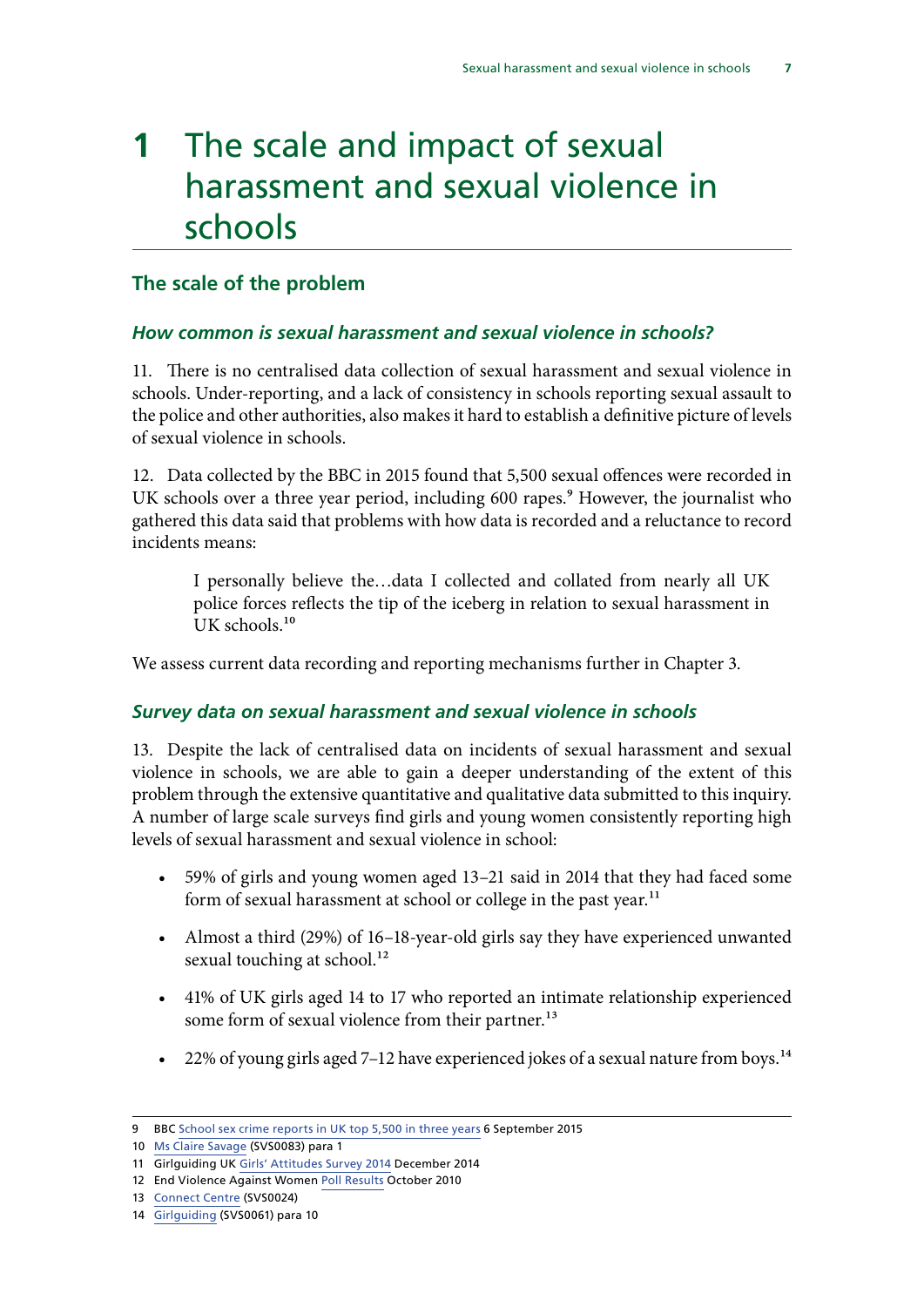- <span id="page-9-0"></span>• Nearly three-quarters (71%) of all 16–18-year-olds (boys and girls) say they hear sexual name-calling with terms such as "slut" or "slag" used towards girls at schools on a daily basis or a few times a week.<sup>15</sup>
- 28% of 16-18-year-olds say they have seen sexual pictures on mobile phones at school a few times a month or more.<sup>16</sup>

14. Teaching unions also raised concerns about levels of sexual harassment in school. In 2016 the NASUWT survey<sup>17</sup> included a section on sexualised incidents and bullying between pupils for the first time. Teachers reported:

- Pupils filming themselves masturbating and sharing images.
- • Girls taking nude pictures of themselves and sending them to older boys.
- Regular incidents of girls sending nude pictures to their boyfriends who then forward the images on to their friends.

#### *Qualitative evidence*

15. This survey data is backed up by extensive qualitative evidence. Laura Bates from the Everyday Sexism Project observed that:

Our project entries and my interactions with pupils across the country strongly support [the BBC] statistics—this is a widespread, regular and common problem. It doesn't affect every child but it is something that the majority of girls are experiencing, and is widespread even in its most severe forms.<sup>18</sup>

16. A focus group by Brook in the Wirral found that the problem begins in primary school, with young people reporting that:

Sexual harassment in primary and secondary schools occurs "multiple times a day", "lots", "quite a lot", and "definitely happens in primary school, especially in year 5 and 6", with the activities occurring in years 5–6 listed as "Lifting up skirts and pulling down pants" and "Some kids [being] scared to wear skirts."19

17. Research by Public Health Bristol City Council<sup>20</sup> confirms these findings. Young people from school years 9–11 (aged between 13 and 16) said that:

- • Sexual bullying, sexism and harassment are normalised, everyday occurrences, often positioned as "a joke" and therefore not reported.
- There is significant pressure on boys to prove their masculinity through objectifying and teasing girls.

<sup>15</sup> End Violence Against Women [Poll Results](http://www.endviolenceagainstwomen.org.uk/data/files/Schools_Safe_4_Girls/YouGov_poll_for_EVAW_on_sexual_harassment_in_schools_2010.pdf) October 2010.

<sup>16</sup> Ibid

<sup>17</sup> [NASWUT](http://data.parliament.uk/writtenevidence/committeeevidence.svc/evidencedocument/women-and-equalities-committee/sexual-harassment-and-sexual-violence-in-schools/written/33571.pdf) (SVS0072) para 25

<sup>18</sup> [Everyday Sexism Project](http://data.parliament.uk/writtenevidence/committeeevidence.svc/evidencedocument/women-and-equalities-committee/sexual-harassment-and-sexual-violence-in-schools/written/33579.html) (SVS0077)

<sup>19</sup> [Brook](http://data.parliament.uk/writtenevidence/committeeevidence.svc/evidencedocument/women-and-equalities-committee/sexual-harassment-and-sexual-violence-in-schools/written/33523.pdf) (SVS0055)

<sup>20</sup> [Public Health Bristol City Council](http://data.parliament.uk/writtenevidence/committeeevidence.svc/evidencedocument/women-and-equalities-committee/sexual-harassment-and-sexual-violence-in-schools/written/33485.pdf) (SVS0044)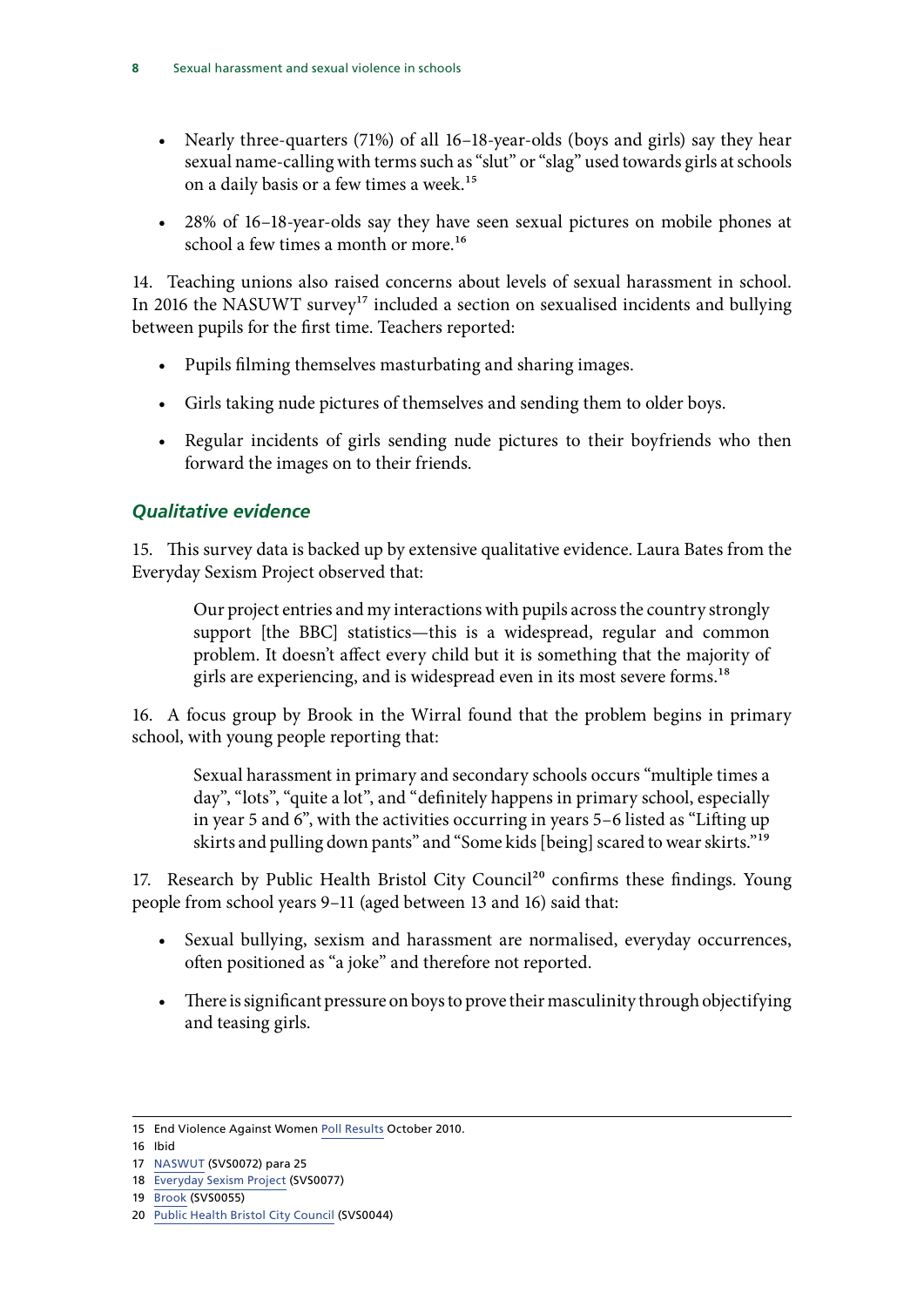<span id="page-10-0"></span>• Over half the young people questioned said calling people names (slut/bitch/ gay); pestering people to go out with you; and shouting things about someone's appearance happened in their primary schools.

#### *Personal testimony*

18. We received a number of submissions outlining incidents of sexual violence and harassment that had occurred within schools. These included evidence from the parent of a girl who had been sexually assaulted and harassed throughout primary and secondary school; the parent of a young woman sexually assaulted by a male peer and who struggled to gain any support from the school; and the parent of an 11 year old girl sexually assaulted and blackmailed by male peers at school.

19. Young people who gave evidence to us noted the ubiquity of sexual harassment in school:

I guess the thing that people would say they see the most, and we see as well, is slapping of bums and flicking [lifting up] of skirts. That is a common thing that people see in schools. There is also derogative term calling—calling women bitches and stuff like that—which is also a common thing that you see in school, on a daily basis really.<sup>21</sup>

You see it every day in my school. I wouldn't say it was appropriate, but it still happens.<sup>22</sup>

20. We also received anonymous evidence from teachers and other school staff concerned about levels of sexual harassment and sexual violence at their schools and inadequate responses to this behaviour. One Birmingham teacher told us:

I have had many young girls sobbing and humiliated in my office because partially naked images have gone viral. I have seen girls being threatened with those images going viral if they chose not to perform sexual acts on a boy. I have seen girls have to leave school because of the bullying they received from their naked images going viral. I know of pupils, boys and girls, who have been sexually assaulted and felt too ashamed to come forward and tell an adult.<sup>23</sup>

A lunchtime supervisor at a middle school explained how prevalent sexual harassment was in her school:

In the Year Eight and Seven playground I hear constant sexual language particularly from the boys. I have witnessed boys being very rough with girls… The girls seem resigned to this treatment and when I have spoken to them about it they say none of the teachers listen. If I challenge the boys they seem to feel it is acceptable and just "banter."<sup>24</sup>

<sup>21</sup> Q37 Student K

<sup>22</sup> Q43 Student J

<sup>23</sup> Birmingham school teacher (SVS0030)

<sup>24</sup> Anonymous written submission (SVS0005)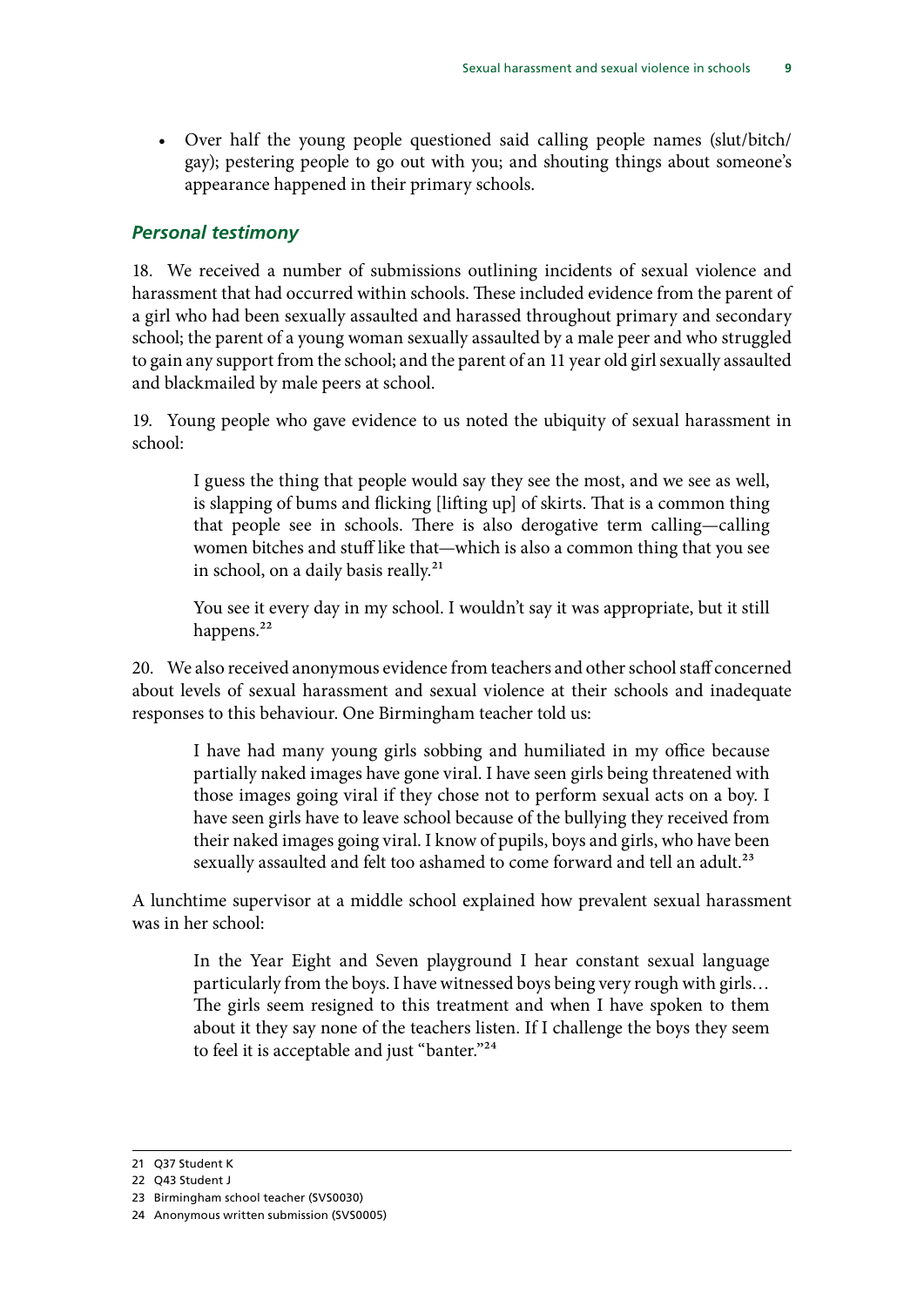#### <span id="page-11-0"></span>*The normalisation of sexual harassment and sexual violence*

21. As the testimony above demonstrates, there is a problem with sexual harassment being dismissed as "just teasing" by a "boys will be boys" culture.<sup>25</sup> This issue came up strongly in our evidence session with young people. As one girl told us:

The thing is that [boys] don't see it as harassment. They just see it as being with their friends, having fun, calling girls "sluts"—stuff like that. So whereas the girl may feel upset or less confident, they see it as, "I'm just having fun with my friends if I slap a girl's bum." …So if a teacher says, "What are you doing?" and tells them to stop, they are just like, "I'm just playing around, Miss."26

Other young people told us that teachers often do not take incidents of sexual harassment seriously:

I don't feel that it is really dealt with. If a teacher sees it, they will say, "Oh, you shouldn't say that," and then it will be forgotten about really easily and no action will be taken about what happened.<sup>27</sup>

Teachers should be a little more aware of what sexual harassment is and how sometimes, even if it seems like the boys and girls are playing, it can be sort of demeaning. They need to be aware of what it is and how it can affect people.<sup>28</sup>

22. The normalisation of sexual harassment and violence is described in evidence submissions from academics working in this area, including Dr Vanita Sundaram of York University. She refers to a range of research demonstrating the prevalence of "lad culture" from a very young age:

Research with 13–18 year olds suggests that young people trivialise and justify violence against women and girls, view some forms of sexual harassment as normal and even inevitable and excuse rape. Teenagers excuse sexual assault and rape in certain circumstances, including when girls/women are viewed as having behaved 'inappropriately' in relation to a male friend, acquaintance, partner or ex-partner.<sup>29</sup>

23. The Addressing Sexual Bullying Across Europe (ASBAE) Project, which interviewed young people across five EU countries between 2013–2015 found sexual harassment was often taken for granted:

It became apparent that, whilst sexual bullying was widespread, the young people had previously accepted most sexual bullying behaviours as just a 'normal' part of their everyday lives. …The findings from the professionals further supported this…viewing sexual bullying as a widespread problem that had become normalised by young people, and suggesting that the ubiquity made it difficult for young people to identify problematic behaviours as sexual bullying.30

- 27 Q25
- 28 Q33

<sup>25</sup> [Dr Andrea Richardson](http://data.parliament.uk/writtenevidence/committeeevidence.svc/evidencedocument/women-and-equalities-committee/sexual-harassment-and-sexual-violence-in-schools/written/34380.pdf) (SVS0094) para 6

 $26 \overline{Q6}$ 

<sup>29</sup> [Dr Vanita Sundaram](http://data.parliament.uk/writtenevidence/committeeevidence.svc/evidencedocument/women-and-equalities-committee/sexual-harassment-and-sexual-violence-in-schools/written/33479.pdf) (SVS0042) para 6

<sup>30</sup> [ASBAE Project](http://data.parliament.uk/writtenevidence/committeeevidence.svc/evidencedocument/women-and-equalities-committee/sexual-harassment-and-sexual-violence-in-schools/written/33189.html) (SVS0017) para 16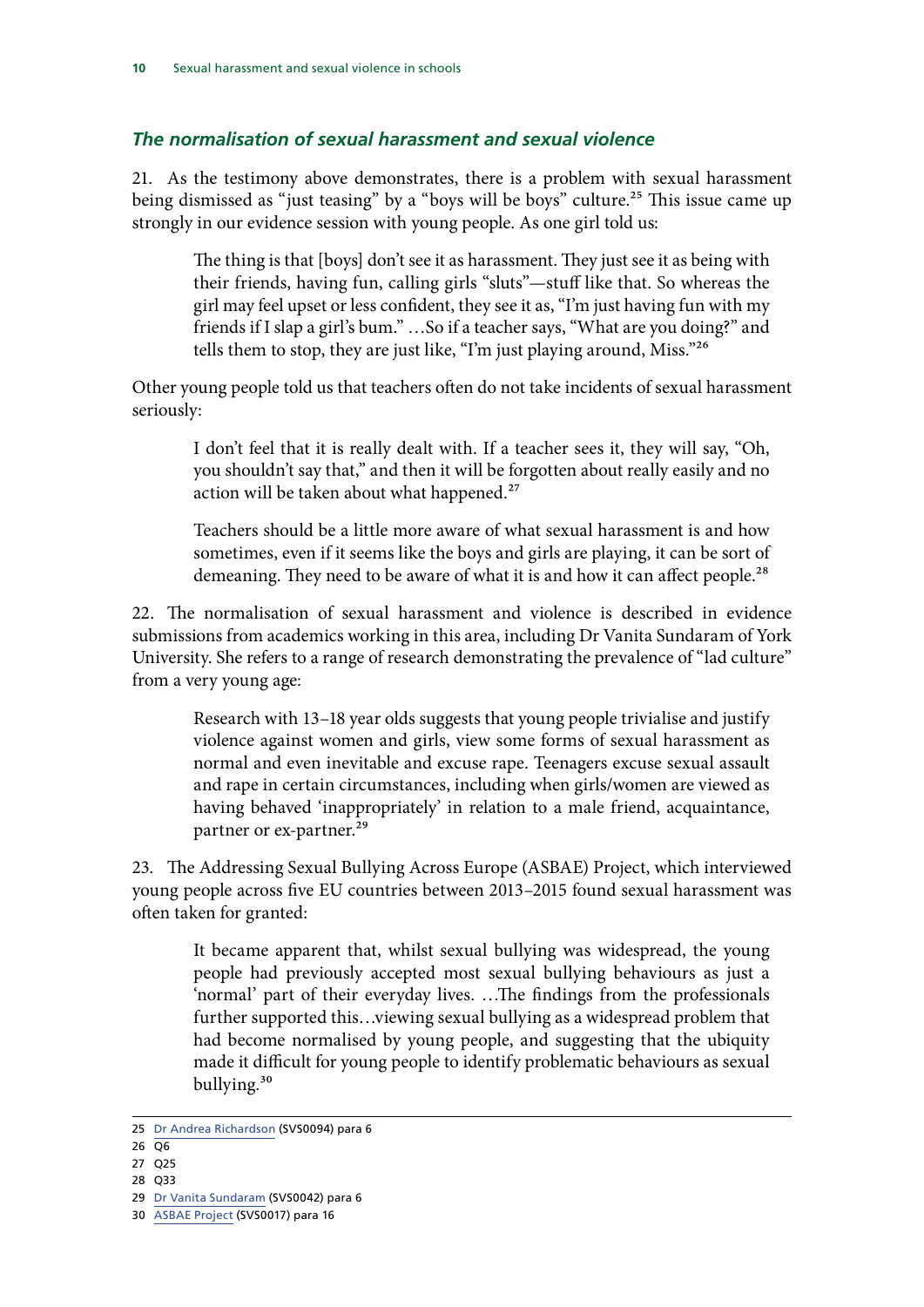<span id="page-12-0"></span>The researchers also noted that this normalisation of sexual harassment and abuse makes it less likely that victims will identify behaviour as abusive and are therefore unlikely to report it.

#### **Victims and perpetrators**

24. There is strong evidence that young women are more likely to be targets of sexual harassment and sexual violence than young men. Analysis by the Connect Centre for International Research on Interpersonal Violence and Harm concludes that "the impact of sexual victimisation within young people's relationships appears gendered: girls report higher rates and a greater negative impact compared to boys."<sup>31</sup>

25. Their research found that, of the 80% of young people who reported having some form of intimate partner, 31% of girls and 16% of boys reported some form of sexual violence from a partner. A subsequent study in 2015 found UK rates of 41% for girls and 14% for boys respectively. In both studies most young people reported being subjected to emotional pressure rather than physical force.<sup>32</sup>

26. The Centre for Gender Equal Media also noted that:

Young women and girls are still overwhelmingly the target for sexual violence and harassment online. The perpetrators of all forms of online sexual harassment are most frequently young men, meaning a gendered approach to prevention is required.33

27. The Growing Against Sexual Violence project, which delivers workshops to equal numbers of young men and women, also finds that young women are disproportionately the victims of sexual exploitation. In their work, they found that girls and young women made up 93% of child sexual exploitation (CSE) related disclosures in 2012–13 and 87% of CSE related disclosures in 2013–14.34

28. However, although there is clear evidence that girls and young women are most likely to be victims of sexual harassment and sexual violence, it is important to recognise that boys and young men can also be victims. As the Youth Justice Board noted:

Statistically, girls and women are more likely to experience harassment, violence and abuse. However, it is widely believed that the numbers of boys and men experiencing abuse is heavily underreported. The Children's Commissioner's 2015 report highlighted that boys and young men are less likely to be identified and perceived as victims.<sup>35</sup>

29. The Youth Justice Board is also one of several organisations pointing out that disabled young people are much more likely to be the victims of sexual abuse than others. This point is also raised by the Anti-Bullying Alliance:

<sup>31</sup> [Connect Centre for International Research on Interpersonal Violence and Harm, University of Central Lancashire](http://data.parliament.uk/writtenevidence/committeeevidence.svc/evidencedocument/women-and-equalities-committee/sexual-harassment-and-sexual-violence-in-schools/written/33352.html)  (SVS0024)

<sup>32</sup> Ibid

<sup>33</sup> Hill, C., & Kearl, H. (2011) [Crossing the line: Sexual harassment at school](http://www.aauw.org/files/2013/02/Crossing-the-Line-Sexual-Harassment-at-School.pdf)

<sup>34</sup> [Growing Against Violence](http://data.parliament.uk/writtenevidence/committeeevidence.svc/evidencedocument/women-and-equalities-committee/sexual-harassment-and-sexual-violence-in-schools/written/33348.html) (SVS0022)

<sup>35</sup> [Youth Justice Board for England and Wales](http://data.parliament.uk/writtenevidence/committeeevidence.svc/evidencedocument/women-and-equalities-committee/sexual-harassment-and-sexual-violence-in-schools/written/33414.html) (SVS0031) para 4.4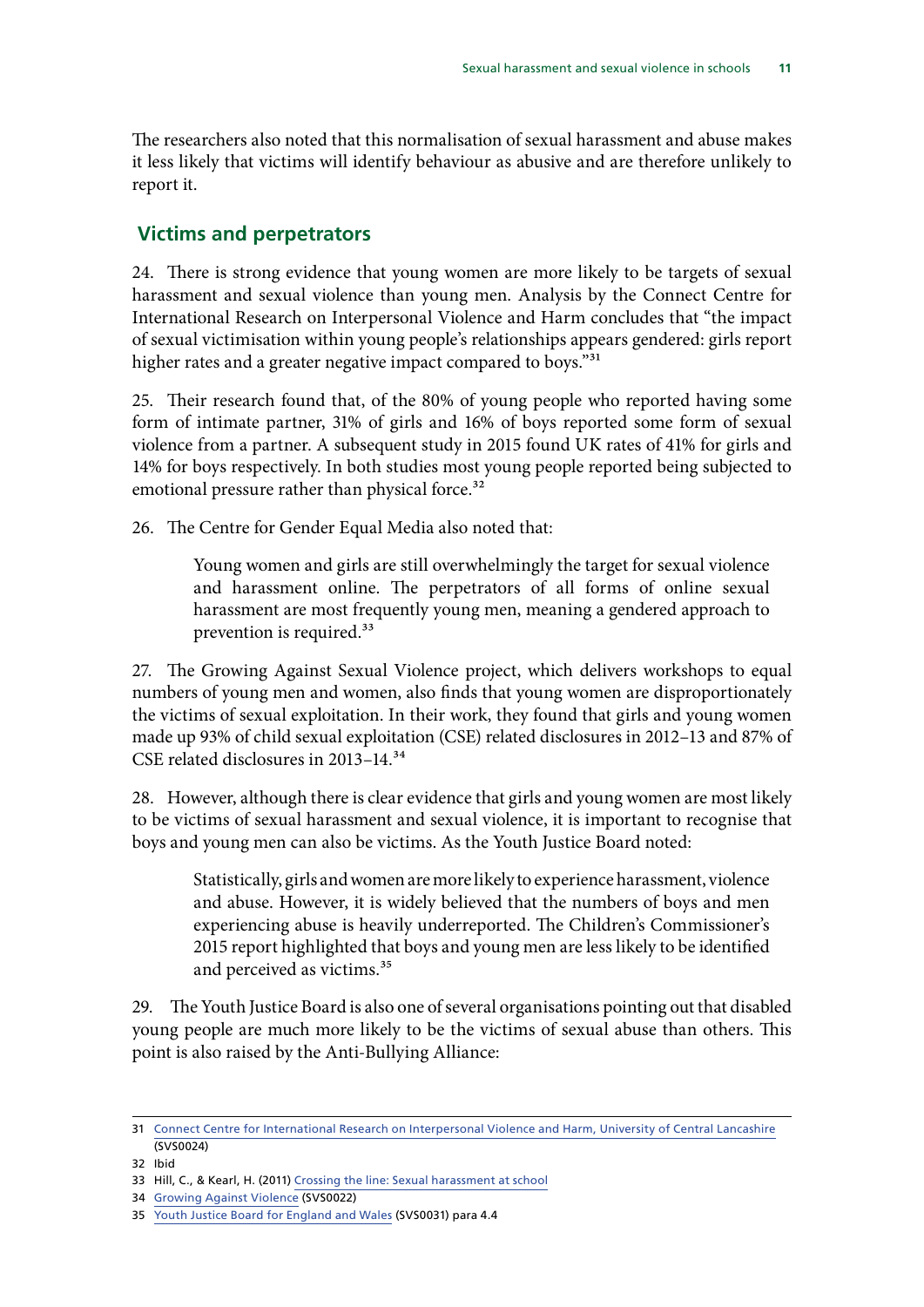<span id="page-13-0"></span>Disabled children and those with special educational needs are at particular risk of sexual abuse. A report for the NSPCC also showed that children and young people with learning disabilities were over-represented when researching children and young people that display harmful sexual behaviour. It is important to be aware that disabled children and those with special educational needs report the highest levels of both severe and physical bullying in schools and are therefore likely to be a high risk group in relation to sexual violence in schools. 36

30. Other groups of young people are also particularly affected by sexual harassment and sexual violence in schools. The issue of LGBTI bullying and harassment was raised by a number of respondents to this inquiry and should be acknowledged as a significant issue, though beyond the scope of this report.

31. The differential impact of sexual harassment and sexual violence on young people from black and ethnic minority (BME) backgrounds must also be recognised. As Marai Larasai from Imkaan told us:

One issue that we also need to be mindful of is that different groups of girls experience sexual harassment in different ways. BME girls are much more likely to be called names that are racialised—things like "black bitch".<sup>37</sup>

Victim Support also told us it has "noted an increase in sexual harassment and violence against Muslim girls in the wake of national, high profile cases of child sexual exploitation involving male Muslim perpetrators."38

#### **Impact of sexual harassment and sexual violence in schools**

32. Girlguiding UK's 2015 survey found that three quarters of girls aged between 11 and 21 say anxiety about experiencing sexual harassment negatively affects their lives in some way—from what they wear and where they go to how they feel about their bodies.<sup>39</sup>

33. It can also have an impact on girls' participation in class, as noted by UK Feminista, who point out that 25% of 11 to 16 year old girls say that concerns over potential sexual harassment make them consider whether or not to speak out in class.<sup>40</sup>

34. Members of the ATL teaching union reported some of the consequences of sexual harassment that they had observed.<sup>41</sup> These included:

- girls being "even more unwilling to take risks even in academic areas"
- girls being less likely to participate in activities and "do anything that will make them stand out and attract attention"
- girls being more self-conscious about appearance "and not appearing too geeky"
- sexual harassment "taking up a lot of teacher time."

<sup>36</sup> [Anti-Bullying Alliance National Children's Bureau](http://data.parliament.uk/writtenevidence/committeeevidence.svc/evidencedocument/women-and-equalities-committee/sexual-harassment-and-sexual-violence-in-schools/written/33302.html) (SVS0018) para 1.7

<sup>37</sup> Q104 Marai Larasi

<sup>38</sup> [Victim Support](http://data.parliament.uk/writtenevidence/committeeevidence.svc/evidencedocument/women-and-equalities-committee/sexual-harassment-and-sexual-violence-in-schools/written/33572.html) (SVS0073)

<sup>39</sup> Girlguiding UK [Girls' Attitude Survey 2015](http://new.girlguiding.org.uk/latest-updates/making-a-difference/girls-attitudes-survey-2015) 

<sup>40</sup> [UK Feminista](http://data.parliament.uk/writtenevidence/committeeevidence.svc/evidencedocument/women-and-equalities-committee/sexual-harassment-and-sexual-violence-in-schools/written/33401.html) (SVS0029) para 15

<sup>41</sup> [Association of Teachers and Lecturers](http://data.parliament.uk/writtenevidence/committeeevidence.svc/evidencedocument/women-and-equalities-committee/sexual-harassment-and-sexual-violence-in-schools/written/33569.html) (SVS 0071) para 6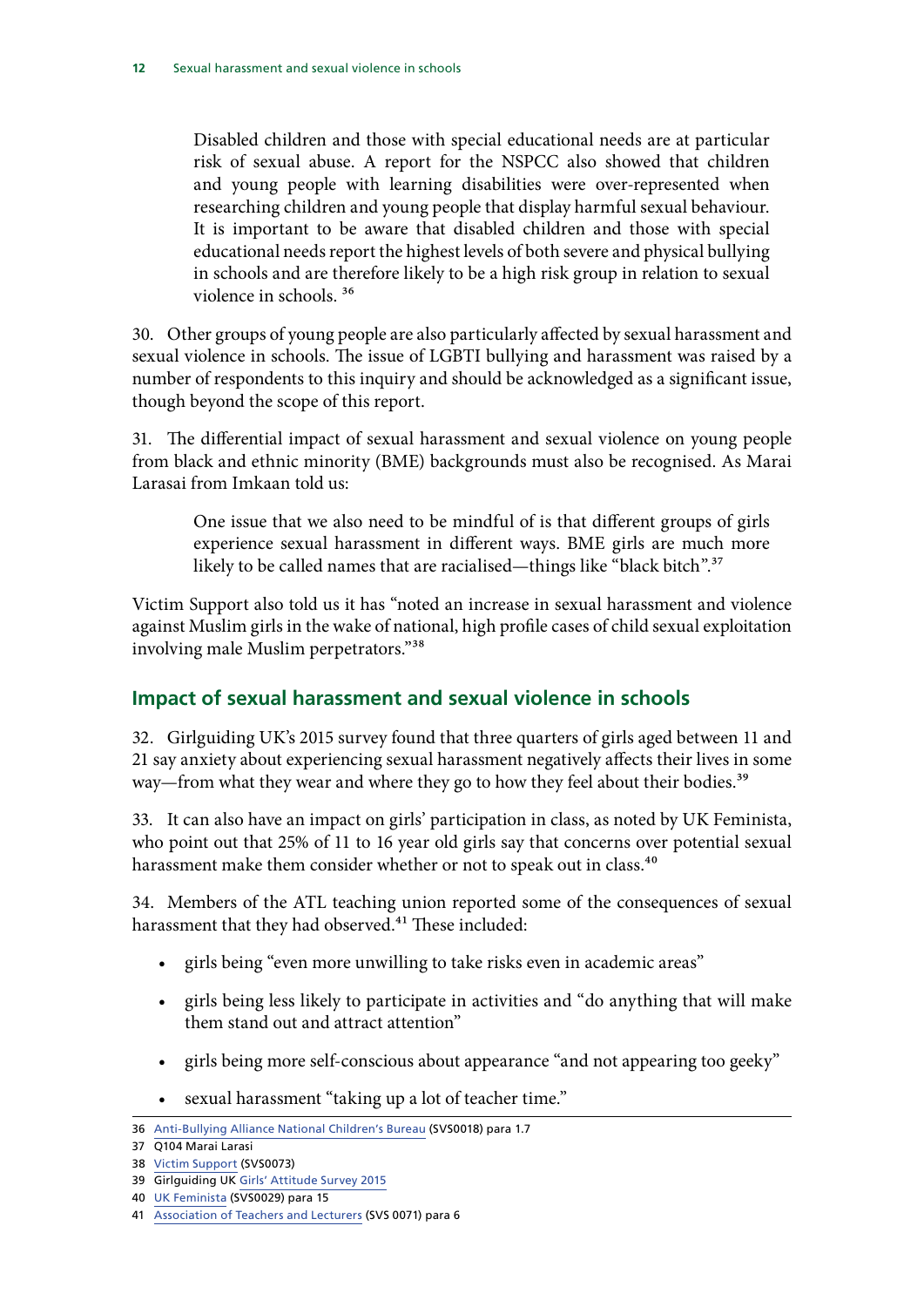<span id="page-14-0"></span>35. In their research with over 1,000 young people across the UK, arts organisation Tender found sexual harassment and violence had an impact on both genders:

The impact of sexual violence on victims was described as reducing levels of self-esteem, confidence and ability to concentrate in class; with reference to perpetrators, reduced levels of empathy was observed, and in both boys and girls an increase in the normalising and acceptance of a range of violent behaviours.42

36. Other impacts of sexual harassment at school have been identified as: post-traumatic stress disorder; self-harm; isolation and withdrawal; substance use; sexually transmitted diseases; depression and anxiety; and lack of attendance at school.<sup>43</sup>

#### **Is sexual harassment and sexual violence in schools increasing?**

37. As noted above and in Chapter 3, there is limited data to show the prevalence of sexual harassment and sexual violence in schools. More generally, there is evidence of an 88% increase in the number of child sexual exploitation offences being reported to police over a four year period. Around a third of the child sexual abuse offences reported to the police relate to alleged perpetrators under 18 years old and therefore can be potentially categorised as 'peer on peer' abuse.<sup>44</sup>

38. An increase in reports may show a positive shift in the propensity to report incidents, rather than an increase in prevalence. However, Chief Constable Simon Bailey, the national policing lead for child protection and abuse investigations, said he believes that there is also an increase in sexual offences against children:

A rise in actual child sexual abuse offending…is being predominantly driven by the online world and the opportunities which this is presenting to potential offenders.45

39. An increase in the number of young women seeking support after sexual harassment and sexual violence is also reported by Rape Crisis South London.

Within our own organisation, we have seen an increase in the number of young women under 18 seeking specialist support through the national rape and sexual abuse helpline and both our counselling and advocacy services. Collectively, the young women's experiences of sexual violence have included; rape (anal, oral and vaginal), sexual assault, grooming (face to face and online), sexual abuse and sexual harassment (including being sent pornography). Recent police data at the end of March 2015 also showed 30% of recorded rapes were committed against girls under the age of 16.<sup>46</sup>

45 Ibid para 7

<sup>42</sup> [Tender Education and Arts](http://data.parliament.uk/writtenevidence/committeeevidence.svc/evidencedocument/women-and-equalities-committee/sexual-harassment-and-sexual-violence-in-schools/written/34057.html) (SVS0084)

 43 See [UK Feminista](http://data.parliament.uk/writtenevidence/committeeevidence.svc/evidencedocument/women-and-equalities-committee/sexual-harassment-and-sexual-violence-in-schools/written/33401.html) (SVS0029), [The University of Bedfordshire](http://data.parliament.uk/writtenevidence/committeeevidence.svc/evidencedocument/women-and-equalities-committee/sexual-harassment-and-sexual-violence-in-schools/written/33552.html) (SVS0065) and [Girlguiding UK](http://data.parliament.uk/writtenevidence/committeeevidence.svc/evidencedocument/women-and-equalities-committee/sexual-harassment-and-sexual-violence-in-schools/written/33537.html) (SVS0061)

<sup>44</sup> [Simon Bailey National Police Chiefs' Council](http://data.parliament.uk/writtenevidence/committeeevidence.svc/evidencedocument/women-and-equalities-committee/sexual-harassment-and-sexual-violence-in-schools/written/34261.html) (SVS0092) para 8

<sup>46</sup> [Rape Crisis South London](http://data.parliament.uk/writtenevidence/committeeevidence.svc/evidencedocument/women-and-equalities-committee/sexual-harassment-and-sexual-violence-in-schools/written/33578.html) (SVS0076) para 40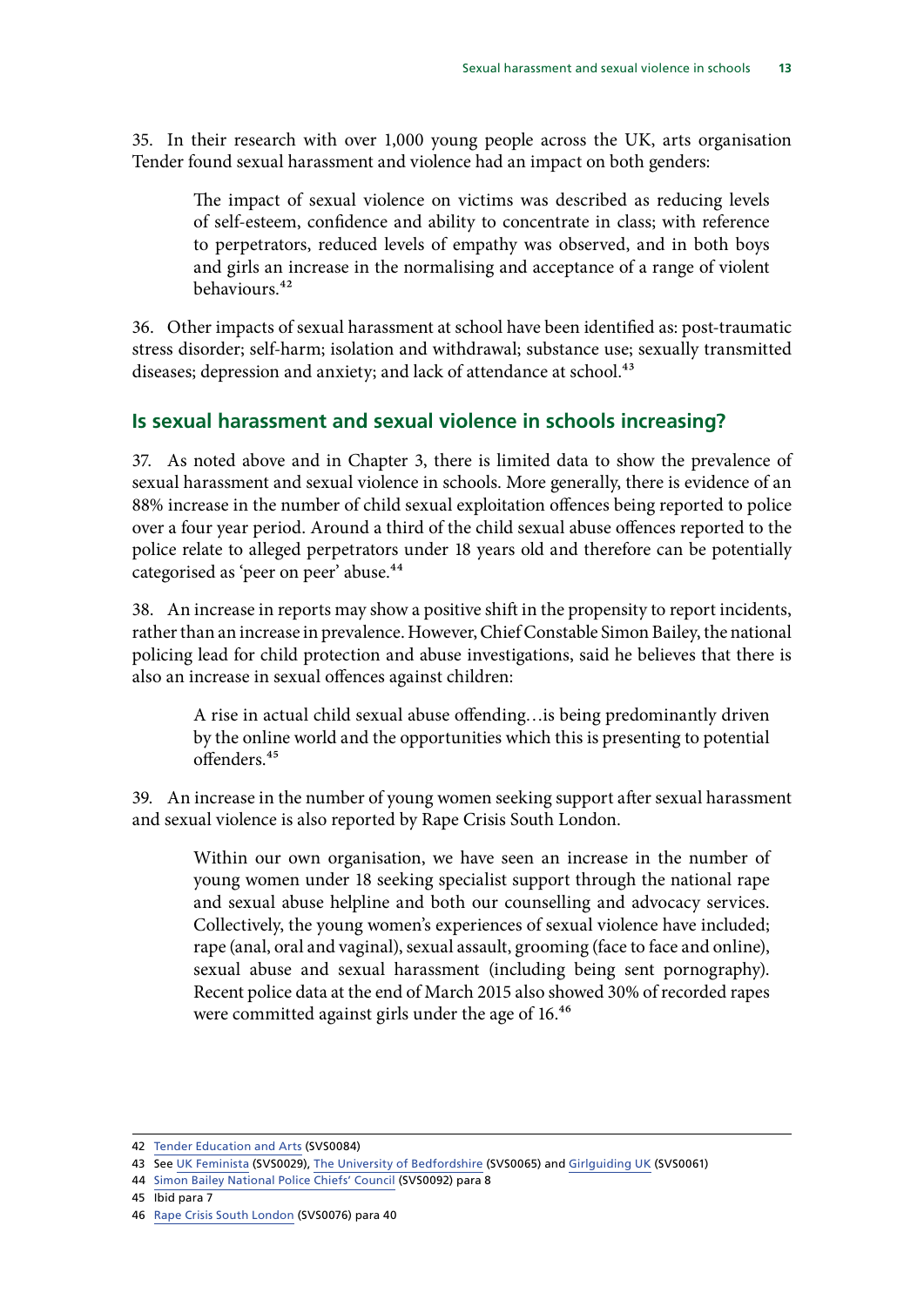<span id="page-15-0"></span>40. Practice-based evidence from those working in schools suggests there may be an increase in sexual violence and sexual harassment, facilitated by technology and social media. The link between pornography and sexual violence was a consistent theme amongst expert witnesses and is discussed further in Chapter 6.

41. In their research with members, the ATL teaching union found that:

Nearly 40% of education staff say young people they work with have viewed pornography, and half have noticed an increase in sexually explicit conversations among pupils in the last five years.<sup>47</sup>

42. Big Talk Education have also seen an increase in younger pupils exhibiting sexually inappropriate behaviour at school:

It was about twelve years ago that we first started to receive referrals regarding sexual inappropriate behaviour amongst pupils in a Primary School. Since then we have seen a steady increase and deal with approximately 1 or 2 referrals a week. …We do believe that this is the tip of the iceberg and because of the cost implication pupils/students are only referred to us when schools feel out of their depth.<sup>48</sup>

43. Some contributors to this inquiry have argued that sexual harassment and sexual violence in schools is no more common today than in the past. Dr Andrea Richardson said that:

The role of online pornography is cited as a key contributory factor for this kind of harassing behaviour. In fact, such behaviour was commonplace long before such online materials were available…I attended primary school from 1990–1997 and the practice of boys pulling up girls' skirts to reveal their underwear was extremely commonplace at this time, in my school, and others in the area. $49$ 

44. However, many other experts argued that access to pornography has changed the culture in schools and young people's perceptions of sex, relationships and consent. We assess the evidence for this in Chapter 6.

#### **Conclusions**

45. **Sexual harassment and sexual violence in schools is a significant issue which affects a large number of children and young people, particularly girls, across the country. Evidence shows that the majority of perpetrators of this abuse are boys, and the majority of victims are girls. However it is essential that the negative impact on both boys and girls is recognised and addressed.** 

46. **There is insufficient data to conclusively demonstrate that sexual harassment and sexual violence in schools is a growing problem. It is true that such behaviour has occurred in schools for many years, as in wider society. However, significant qualitative** 

<sup>47</sup> [Association of Teachers and Lecturers](http://data.parliament.uk/writtenevidence/committeeevidence.svc/evidencedocument/women-and-equalities-committee/sexual-harassment-and-sexual-violence-in-schools/written/33569.html) (SVS 0071)

<sup>48</sup> [Big Talk Education](http://data.parliament.uk/writtenevidence/committeeevidence.svc/evidencedocument/women-and-equalities-committee/sexual-harassment-and-sexual-violence-in-schools/written/33503.html) (SVS0048)

<sup>49</sup> [Dr Andrea Richardson](http://data.parliament.uk/writtenevidence/committeeevidence.svc/evidencedocument/women-and-equalities-committee/sexual-harassment-and-sexual-violence-in-schools/written/34380.html) (SVS0094)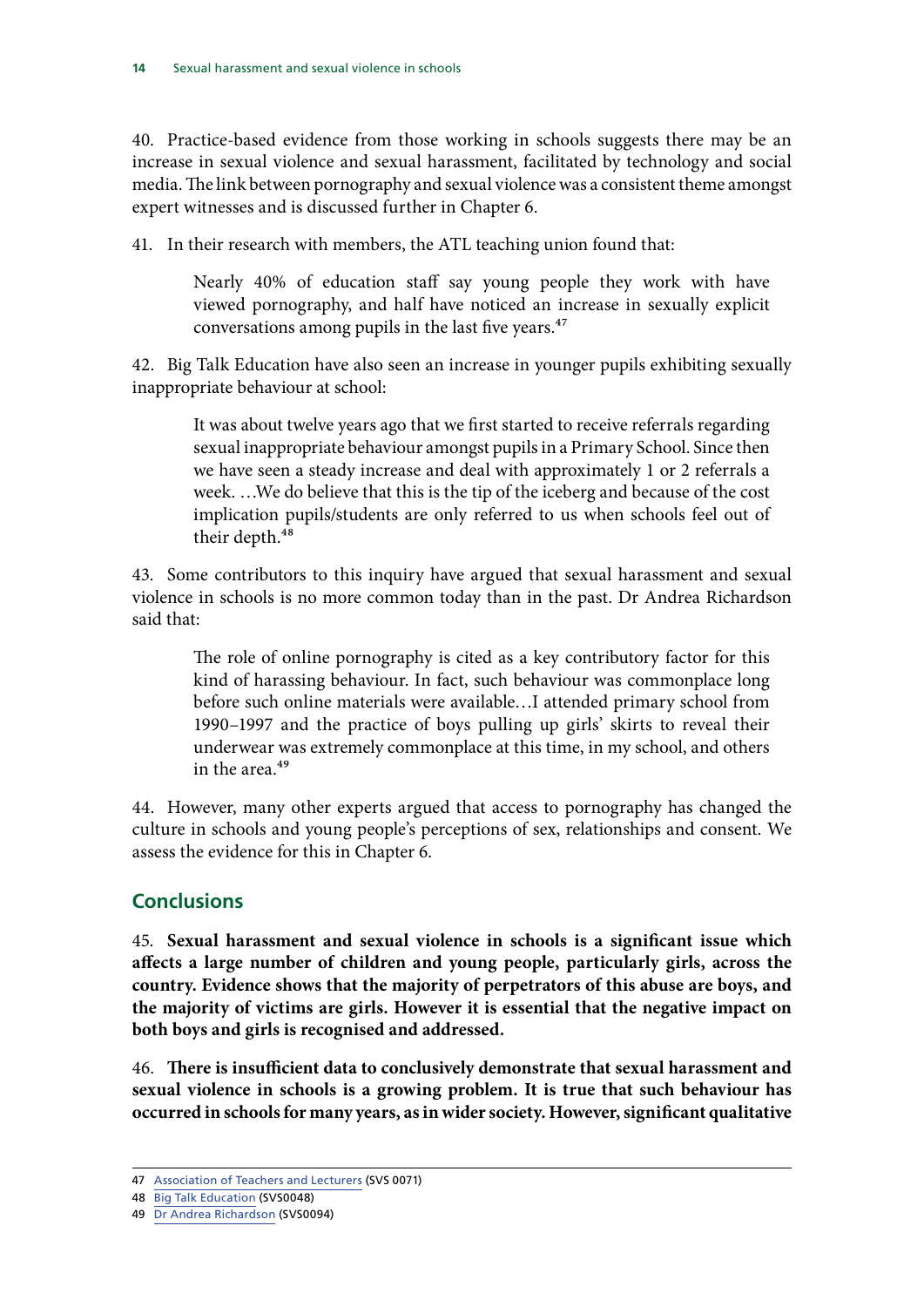**evidence suggests that increasing access to pornography and technological advances, including online platforms, can facilitate harassment and violence and thus exacerbate the problem.** 

47. **Teachers, parents, young people and third sector organisations are telling us that sexual harassment and sexual violence in schools is having an impact on young people and school life. Consequences include: physical and emotional harm, including teenage pregnancy and sexually transmitted diseases; girls feeling unable to fully participate in educational and extra-curricular opportunities; teachers spending valuable time dealing with incidents of sexual harassment and bullying; and young people developing a sense that sexual harassment and sexual violence are acceptable behaviours and learning social norms that are carried through to adult life.** 

48. *The Government and schools must make tackling sexual harassment and sexual violence an immediate policy priority.*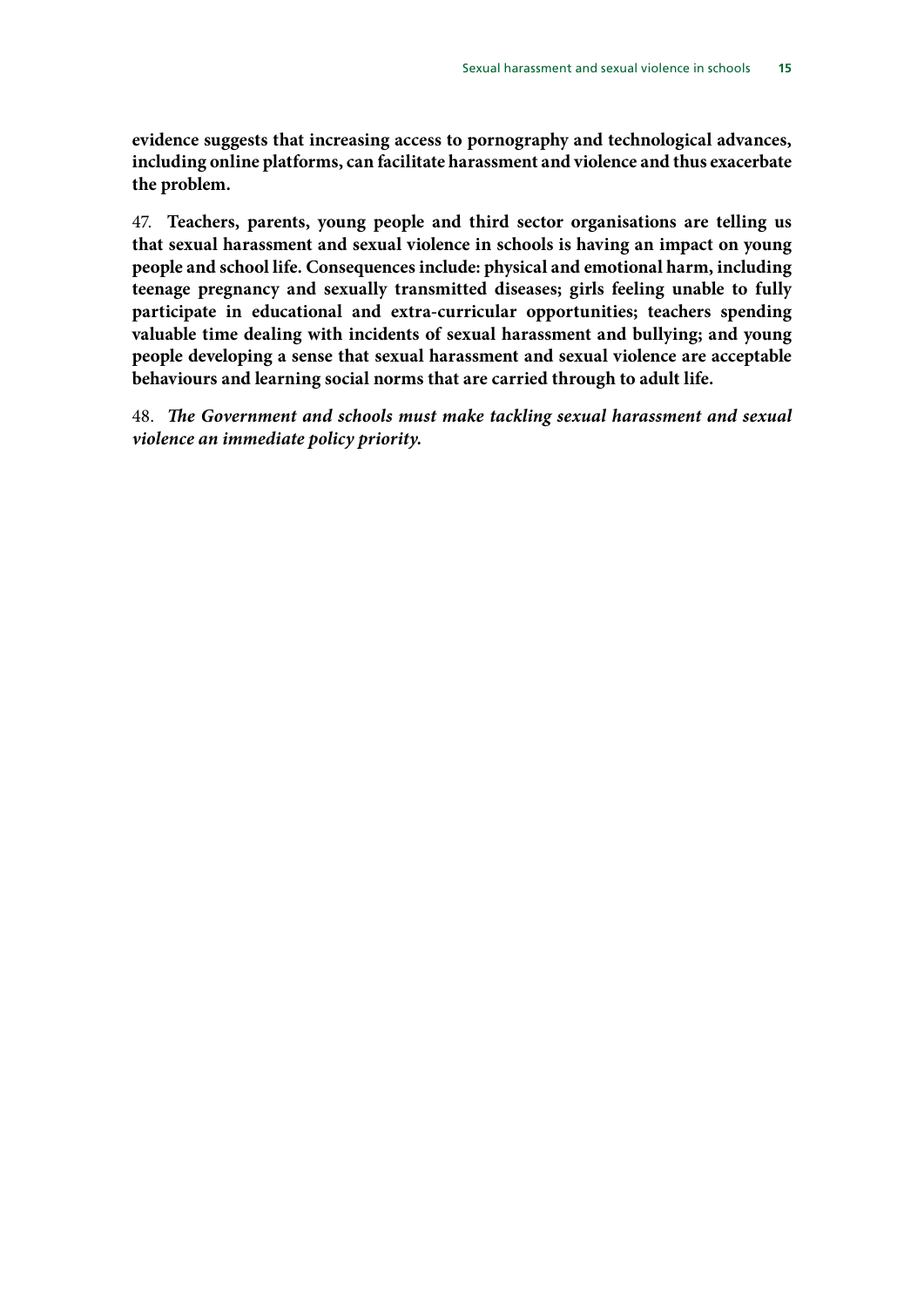## <span id="page-17-0"></span>**2** Current strategies for dealing with sexual harassment and sexual violence in schools

#### **How well are schools currently dealing with sexual harassment and sexual violence?**

49. We have received evidence from teachers, parents, third sector organisations and young people suggesting that many schools are currently failing to adequately respond to and prevent incidents of sexual harassment and sexual violence in the school environment. Many schools are also failing to support students experiencing these issues outside of school.

50. A number of parents submitted written evidence to us outlining how sexual harassment and sexual violence had been dealt with by their children's schools. One parent, whose six year old daughter was sexually assaulted by peers at school, told us:

It took the school 8 days to permanently exclude the boys. The head teacher literally had to jump through hoops to achieve it. Our daughter was never interviewed by a social worker. Instead the head teacher had to do the initial interview, with us, her parents conducting a more detailed interview.<sup>50</sup>

She went on to explain how the head subsequently apologised to the family, saying the school had simply not been prepared to look out for peer-on-peer sexual abuse at such a young age. The whole experience led this parent to conclude that:

 Schools aren't supported …when [sexual abuse] is discovered. There was no support to the head teacher to know what to do, and no one was willing to support her to make our daughter safe. Everyone was 'hands off'.<sup>51</sup>

51. Teachers also gave us their personal testimony regarding a lack of action by many schools in this area:

I have never received clear guidelines, from any of the schools that I have taught at, on how to deal with sexual harassment by pupils. I have reported incidents that have been quietly dealt with by the pastoral team, but I have never seen disciplinary consequences issued as a result of reporting such incidents.<sup>52</sup>

52. This personal testimony is supported by research cited by the International Centre Researching Child Sexual Exploitation, Violence and Trafficking at the University of Bedfordshire. It noted that:

Education providers often lack the knowledge and confidence to deal with incidents of sexual violence, and are not currently responding to sexual

51 Ibid

<sup>50</sup> Anonymous written evidence submission (SVS0082)

<sup>52</sup> Anonymous evidence submission (SVS0009)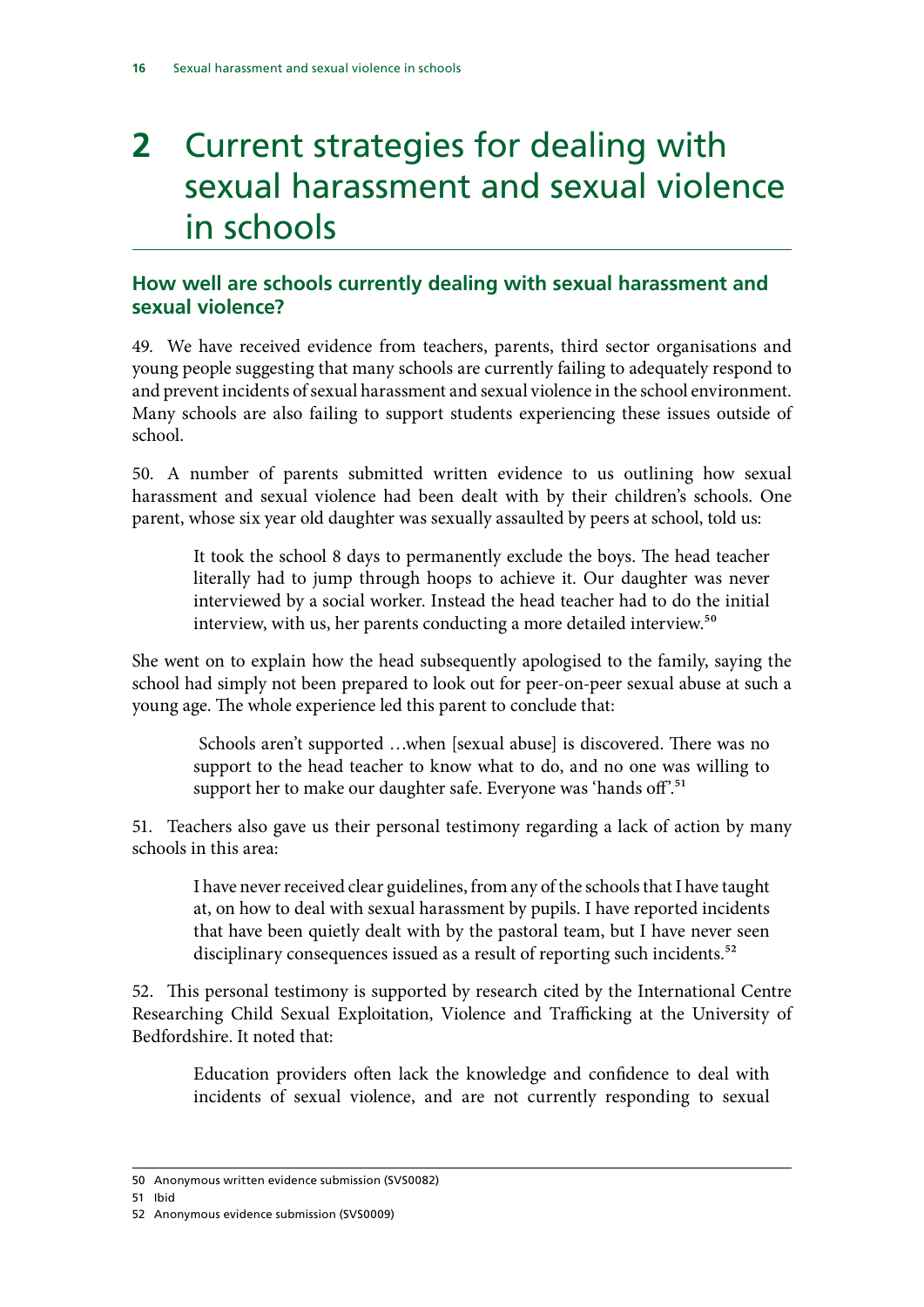<span id="page-18-0"></span>violence as a whole-school issue at an institutional level. Instead, school responses depend on individual 'champions' on the issues, with many schools reluctant to talk about, or address, sexual violence in policies and teaching.<sup>53</sup>

53. The lack of a coherent approach to addressing sexual harassment and sexual violence in schools was raised in evidence from other academics and third sector organisations:

Many young people in our research reported they did not trust the school staff enough to report abuse and harassment. 50% said they thought teachers would not take it seriously. (Against Violence and Abuse)<sup>54</sup>

While there are isolated examples of individual schools or teachers who are doing an excellent job at being aware of the problem, highlighting and tackling it, these are rare. (Everyday Sexism Project)<sup>55</sup>

We know from our experience that schools often lack the confidence to discuss and engage with the wide range of issues connected to sexual violence and sexual harassment. (Victim Support)<sup>56</sup>

54. Susie McDonald from Tender emphasised the need for better training for teachers in identifying sexual harassment:

Many teachers are victim-blaming at the moment. They are looking at sexual harassment as horseplay or something going on in the corridors that they are not recognising as a problem. Until they are effectively trained to understand what is at the root of the issue, they will not be able to make the right judgments about how they can deliver training and education within their schools.<sup>57</sup>

55. **Schools lack the guidance, training and structures to deal with incidents of sexual harassment and sexual violence. Too often such incidents are brushed aside by staff and not taken sufficiently seriously by school leaders.** There is compelling evidence that a whole school approach, which we discuss further below, can begin to address these issues.

#### *Dealing with sexting and online harassment*

56. Research by Ofsted in March 2015,<sup>58</sup> found less than half of schools had implemented an acceptable policy for technology in school and only a quarter of secondary students recalled being taught about online safety in the last 12 months. Overall, training for teachers in this area was found to be inconsistent.

57. Teachers have raised the issue of poor guidance in this area as contributing to the problem. The NASUWT referred to current guidance to schools on sexting and online harassment as being "woefully inadequate", and called for the Government to "send a clear message that those who seek to abuse, harass and threaten staff and pupils through the use of social media and mobile phones will face serious sanctions."59

<sup>53</sup> [The University of Bedfordshire](http://data.parliament.uk/writtenevidence/committeeevidence.svc/evidencedocument/women-and-equalities-committee/sexual-harassment-and-sexual-violence-in-schools/written/33552.html) (SVS0065) para 14

<sup>54</sup> AVA Against Violence and Abuse (SVS0079)

<sup>55</sup> Everyday Sexism Project

<sup>56</sup> Victim Support (SVS0073)

<sup>57</sup> Susie McDonald Q106

<sup>58</sup> [Ofsted reveals new 'Online Safety in Schools' survey](http://www.saferinternet.org.uk/news/ofsted-reveals-new-online-safety-in-schools-survey) July 2015

<sup>59</sup> [NASUWT](http://data.parliament.uk/writtenevidence/committeeevidence.svc/evidencedocument/women-and-equalities-committee/sexual-harassment-and-sexual-violence-in-schools/written/33571.pdf) (SVS0072) para 10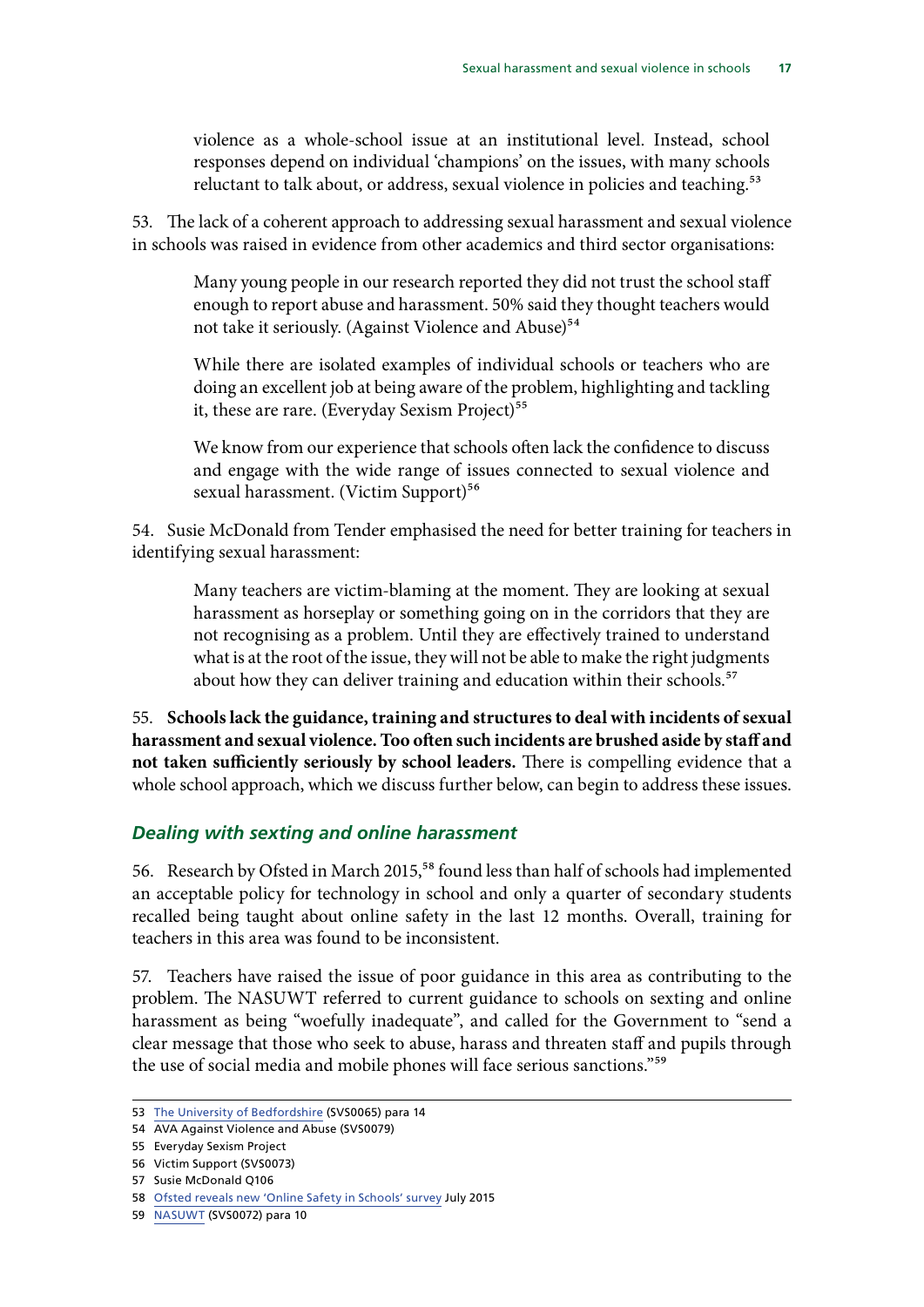<span id="page-19-0"></span>The NUT also called on the Department for Education to "provide clear, practical guidance to schools and colleges on the legal aspects of managing sexting and ways in which learners can be protected and supported."<sup>60</sup>

58. Other NUT recommendations in this area included:

- Providing all staff with information and professional development opportunities to help them understand, prevent, and respond to cyberbullying, sexting incidents, and other e-safety issues.
- Making reporting routes clearer by making a nominated member of the senior management team take responsibility for overseeing e-safety within a school (including anti-cyberbullying activity and related incidents).

59. New guidance for schools on how to deal with sexting was launched by the National Police Chiefs' Council (NPCC) in August 2016, and will be accompanied by guidance for police forces to be published in September. This guidance was developed in conjunction with the Home Office, the Child Exploitation and Online Protection Centre (CEOP), the voluntary sector and local police forces. As the Government explained in its evidence, the Government Equalities Office (GEO) has also funded Childnet to update guidance for schools on cyberbullying, including policy on sexting, and how to deal appropriately with peer-on-peer abuse, and online abuse of others in the school community.<sup>61</sup>

60. **We welcome the new sexting guidance for schools. However, guidance on specific areas of harassment is not sufficient to deal with sexual harassment and sexual violence in schools.** 

#### **National and International Obligations**

61. There is an existing range of obligations on schools, the Government and other key bodies to address and prevent sexual harassment and sexual violence in schools.

62. Domestic obligations include:

- The Public Sector Equality Duty (contained in the Equality Act  $2010^{62}$  This shifts the focus of discrimination legislation from redressing discrimination and harassment once it has happened, to preventing it in the first place. Schools, government departments and other listed public authorities are subject to the Duty.
- Child protection legislation including the Children Act 1989.<sup>63</sup>
- The Human Rights Act 1998<sup>64</sup> (including the Right to be free from torture, inhuman or degrading treatment).

<sup>60</sup> [National Union of Teachers](http://data.parliament.uk/writtenevidence/committeeevidence.svc/evidencedocument/women-and-equalities-committee/sexual-harassment-and-sexual-violence-in-schools/written/33418.html) (SVS0032)

<sup>61</sup> [Department for Education](http://data.parliament.uk/writtenevidence/committeeevidence.svc/evidencedocument/women-and-equalities-committee/sexual-harassment-and-sexual-violence-in-schools/written/34062.html) (SVS0088) para 23

<sup>62</sup> [Equality Act 2010](http://www.legislation.gov.uk/ukpga/2010/15/contents)

<sup>63</sup> [Children Act 1989](http://www.legislation.gov.uk/ukpga/1989/41/contents) 

<sup>64</sup> [Human Rights Act 1998](https://www.equalityhumanrights.com/en/human-rights/human-rights-act)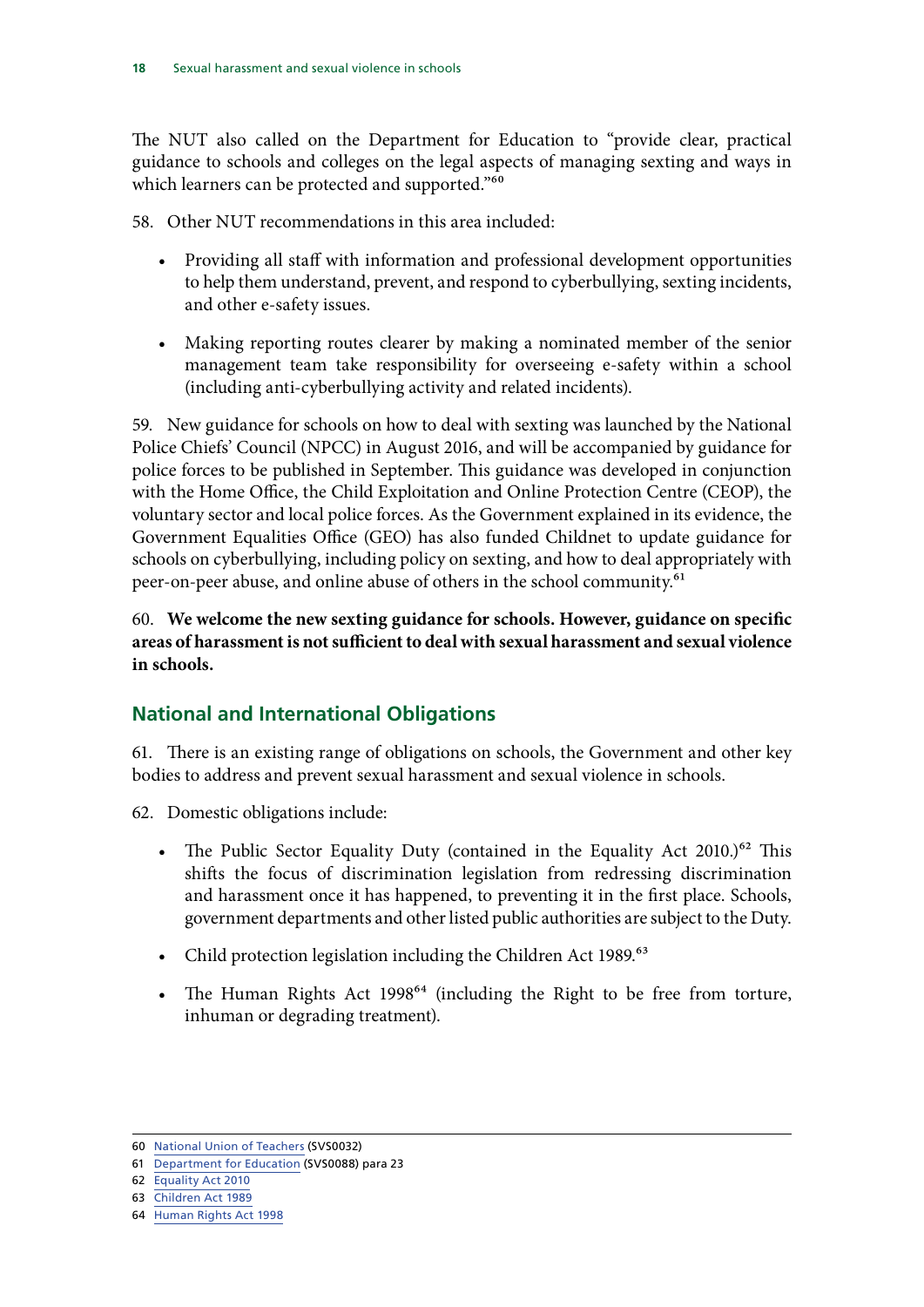- <span id="page-20-0"></span>63. International obligations include:
	- The Convention on the Rights of the Child<sup>65</sup>. Relevant Articles include: Article 2 on equality, Article 19 on protection from violence, Articles 34 and 39 on protection from sexual exploitation and abuse.
	- • Recommendation 19 of the Convention on the Elimination of all forms of Discrimination Against Women<sup>66</sup> and the Beijing Platform for Action.<sup>67</sup>
	- Istanbul Convention<sup>68</sup> (signed by the UK in 2012 but not yet ratified). Chapter III Prevention generally and Article 14 on education.
	- Sustainable Development Goals-target 5.2 VAWG.<sup>69</sup>

64. In addition to these domestic and international obligations, there are also existing Government strategies within which action to prevent and reduce sexual harassment and sexual violence in schools could be taken. Prevention is one of the primary objectives of the Home Office's Ending Violence Against Women and Girls (EVAWG) strategy.70

65. There is a linked strategy<sup>71</sup> to tackle child sexual exploitation at the launch of which, then Prime Minister David Cameron said "We are talking about sexual abuse being a national threat recognised by the police."<sup>72</sup> The Department for International Development has a full programme of work, including research, evaluation and funding on preventing sexual and other violence overseas.

#### **Measures currently in place to deal with sexual harassment and sexual violence in schools**

66. The Government pointed to statutory Keeping Children Safe in Education (KCSIE) guidance and new Ofsted guidance on bullying as key strategies for addressing sexual harassment and sexual violence in schools.<sup>73</sup>

#### *Keeping Children Safe in Education*

67. The End Violence Against Women Coalition (EVAW) noted that:

The key current piece of statutory guidance for English schools in this area is the DfE's "Keeping children safe in education": statutory guidance for schools and colleges which all heads, teachers and governing bodies are obliged to have read.74

<sup>65</sup> United Nations, [Convention on the Rights of the Child](http://www.ohchr.org/en/professionalinterest/pages/crc.aspx), 1989

<sup>66</sup> United Nations Entity for Gender Equality and the Empowerment of Women, Convention on the Elimination of All [Forms of Discrimination Against Women,](http://www.un.org/womenwatch/daw/cedaw/recommendations/recomm.htm) 1992

<sup>67</sup> United Nations Entity for Gender Equality and the Empowerment of Women, Platform for Action: Violence [Against Women,](http://www.un.org/womenwatch/daw/beijing/platform/violence.htm) 1995

<sup>68</sup> Council of Europe, [Convention on preventing and combating violence against women and domestic violence](https://rm.coe.int/CoERMPublicCommonSearchServices/DisplayDCTMContent?documentId=090000168046031c), 2011

<sup>69</sup> United Nations Department of Economic and Social Affairs, [Sustainable Development Goals, Target 5.3,](https://sustainabledevelopment.un.org/?menu=1300) accessed 4 August 2016

<sup>70</sup> HM Government, [Ending Violence against Women and Girls Strategy 2016–2020,](https://www.gov.uk/government/uploads/system/uploads/attachment_data/file/522166/VAWG_Strategy_FINAL_PUBLICATION_MASTER_vRB.PDF) 2016

<sup>71</sup> HM Government, [Tackling Child Sexual Exploitation,](https://www.gov.uk/government/uploads/system/uploads/attachment_data/file/408604/2903652_RotherhamResponse_acc2.pdf) 2015

<sup>72 10</sup> Downing Street, [New measures to tackle child sexual exploitation](https://www.gov.uk/government/news/pm-unveils-tough-new-measures-to-tackle-child-sexual-exploitation) Press release, March 2015

<sup>73</sup> [Department for Education](http://data.parliament.uk/writtenevidence/committeeevidence.svc/evidencedocument/women-and-equalities-committee/sexual-harassment-and-sexual-violence-in-schools/written/34062.html) (SVS0088) paras 7,8, 16, 17

<sup>74</sup> [End Violence Against Women Coalition](http://data.parliament.uk/writtenevidence/committeeevidence.svc/evidencedocument/women-and-equalities-committee/sexual-harassment-and-sexual-violence-in-schools/written/33527.html) (SVS0058) para 4.18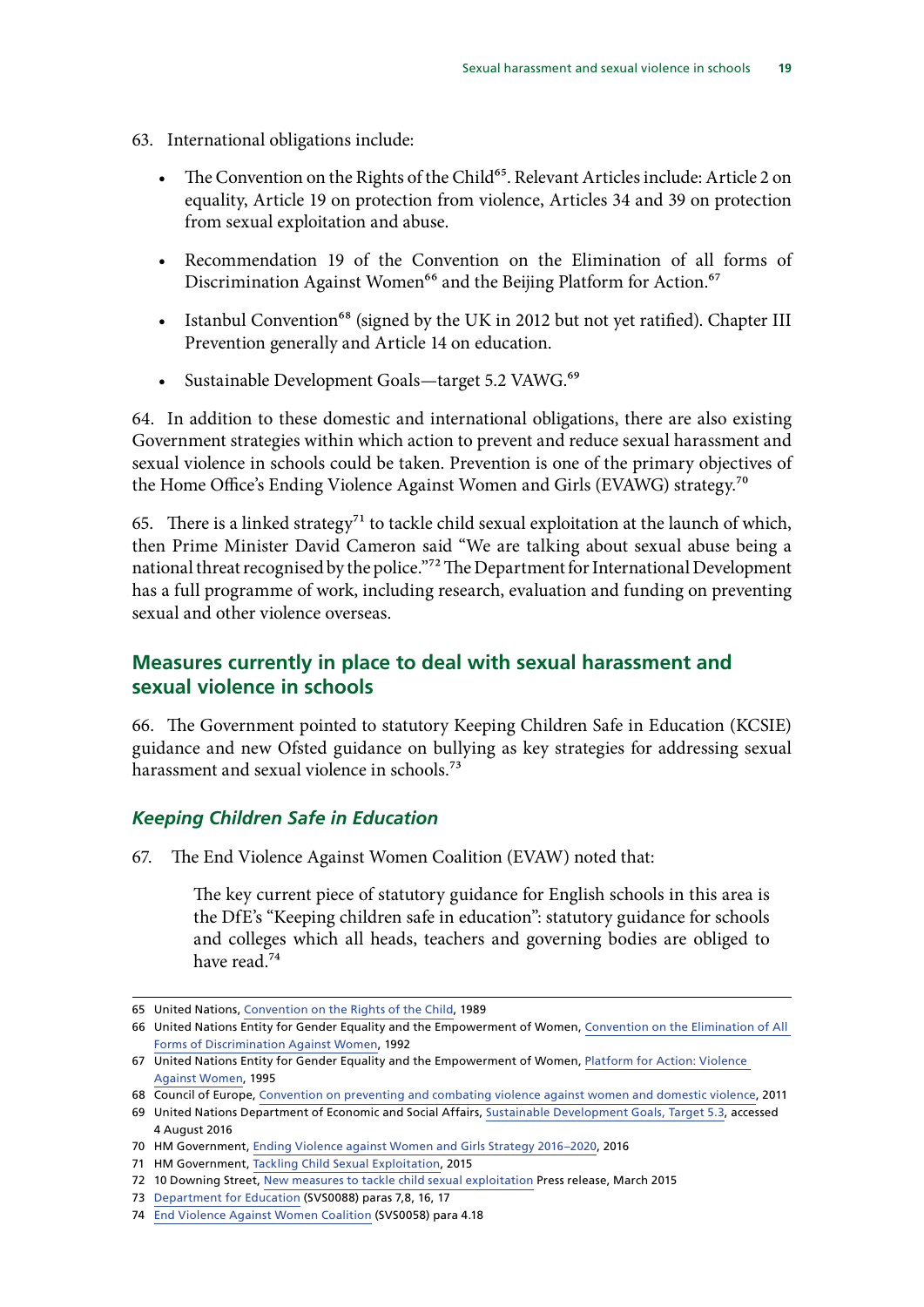The Government noted in written evidence that "A new version of [this] guidance will be issued shortly" and that it will "address concerns that incidents of sexual harassment were not being taken seriously in some cases."75

68. However, a number of witnesses criticised the new draft guidance as being inadequate. The closest the 67-page document comes to addressing the question of sexual harassment and peer-on-peer sexual violence in school is a single paragraph which says:

Staff should recognise that children are capable of abusing their peers. Governing bodies and proprietors should ensure their overarching safeguarding policy and child protection policy includes procedures to minimise the risk of peer on peer abuse and sets out how allegations of peer on peer abuse will be investigated and dealt with. These policies should reflect the different forms peer on peer abuse can take and in particular reflect the different gender issues that are often prevalent when dealing with peer on peer abuse.<sup>76</sup>

69. The EVAW Coalition said there are "huge failings" in the guidance as it currently stands:

This key, overarching, critical DfE document is the backbone of current frontline school policy…to sexual harassment and assault, yet it is empty of any specific, gendered instruction. It must be regarded as the key failing in current policy.<sup>77</sup>

The National Union of Teachers (NUT) also noted that KCSIE "does not provide schools or colleges with sufficient guidance about what to do to mitigate the effects of sexual harassment and sexual violence, whether against teachers or peer-to-peer."78

70. Several organisations made recommendations as to how the Keeping Children Safe in Education guidance can be improved to address the issues of sexual harassment and sexual violence in schools:

- • It could ensure all schools are clearly instructed to respect girls' human rights and equality, in compliance with the Public Sector Equality Duty. Revisions to KCSIE guidance should be made with the input of experts in violence against women and girls (EVAW Coalition).
- Use KCSIE as a means to advance a holistic approach to sexual harassment and sexual violence by bringing together the various interventions already in place (The International Centre: Researching Child Sexual Exploitation, Violence and Trafficking, University of Bedfordshire).
- KCSIE should include direct reference to harmful sexual behaviour and be expanded to include sections on the different manifestations of online abuse (NSPCC).
- The guidance should refer to a whole school approach to tackling violence against women and girls and keeping children safe in schools (Girlguiding UK).

<sup>75</sup> [Department for Education](http://data.parliament.uk/writtenevidence/committeeevidence.svc/evidencedocument/women-and-equalities-committee/sexual-harassment-and-sexual-violence-in-schools/written/34062.html) (SVS0088) para 8

<sup>76</sup> [Draft: Keeping children safe in education Statutory guidance for schools and colleges](https://www.gov.uk/government/uploads/system/uploads/attachment_data/file/487799/Keeping_children_safe_in_education_draft_statutory_guidance.pdf), September 2016, para 86 accessed 27 July 2016

<sup>77</sup> [End Violence Against Women Coalition](http://data.parliament.uk/writtenevidence/committeeevidence.svc/evidencedocument/women-and-equalities-committee/sexual-harassment-and-sexual-violence-in-schools/written/33527.html) (SVS0058) para 3.2

<sup>78</sup> [National Union of Teachers](http://data.parliament.uk/writtenevidence/committeeevidence.svc/evidencedocument/women-and-equalities-committee/sexual-harassment-and-sexual-violence-in-schools/written/33418.html) (SVS0032)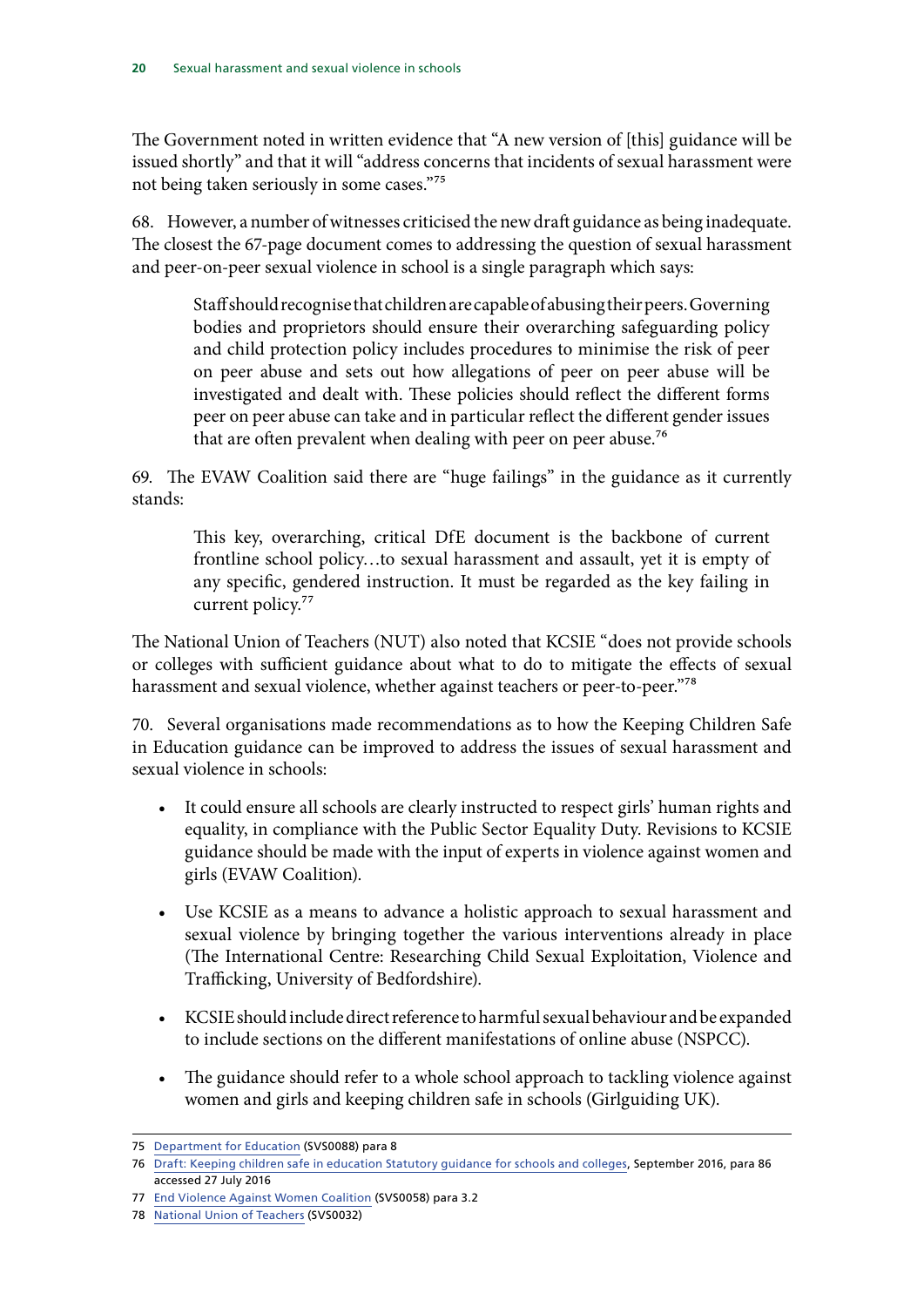#### <span id="page-22-0"></span>71. The Minister for Children and Families, Edward Timpson MP, told us:

We are reviewing [KCSIE] again is because it cannot be a static document. … We are further updating it and will have another revised version in September, which this Committee may have an opportunity to feed into.<sup>79</sup>

72. **We welcome the fact that the Government has committed to further amending Keeping Children Safe in Education guidance**. **We are also encouraged that the Government has said the Committee may be able to feed into this. However, it is disappointing that it has taken this inquiry for the Government to address sexual harassment and sexual violence in schools within this key piece of statutory guidance.** 

73. *We recommend that Keeping Children Safe in Education should directly reference sexual harassment and sexual violence. It should refer schools to a whole school approach as the most effective means of tackling this problem. Specialists working in the field of sexual harassment and violence against women and girls should be consulted on the best ways to draft these revisions to KCSIE.* 

#### *Guidance on bullying*

74. In September 2015 a new Ofsted Inspections Framework for guidance on bullying was introduced. Under this, inspectors look at: "records and analysis of bullying, discriminatory and prejudicial behaviour, either directly or indirectly, including racist, disability and homophobic bullying, use of derogatory language and racist incidents."<sup>80</sup>

75. The omission of sexual harassment or sexist bullying within this framework was raised as a cause for concern by several organisations including UK Feminista. It argued that:

This sends out a harmful message that tackling sexual harassment is not a key priority.81

UK Feminista said sexual harassment should be included within the guidance and that Ofsted should request information demonstrating how a school is effectively tackling sexual harassment and sexual violence during inspections.

76. The NUT also supported including sexual harassment within the Ofsted guidance. As Rosamund McNeil, NUT Head of Education and Equality, told us:

We want schools to understand that sexism is absolutely as important as racism. The harm and the negative consequences are just as serious as from racist stereotypes, so it should be in there.<sup>82</sup>

77. It is not just Ofsted that has neglected sexual harassment in its guidance on bullying. As UK Feminista noted:

The Department for Education's guidance on tackling bullying in schools, … provides a list of external organisations and resources available to support

<sup>79</sup> Q242

<sup>80</sup> Ofsted [School Inspection Handbook](https://www.gov.uk/government/publications/school-inspection-handbook-from-september-2015) August 2015 p16

<sup>81</sup> [UK Feminista](http://data.parliament.uk/writtenevidence/committeeevidence.svc/evidencedocument/women-and-equalities-committee/sexual-harassment-and-sexual-violence-in-schools/written/33401.html) (SVS0029) para 20

<sup>82</sup> Q183 Rosamund McNeil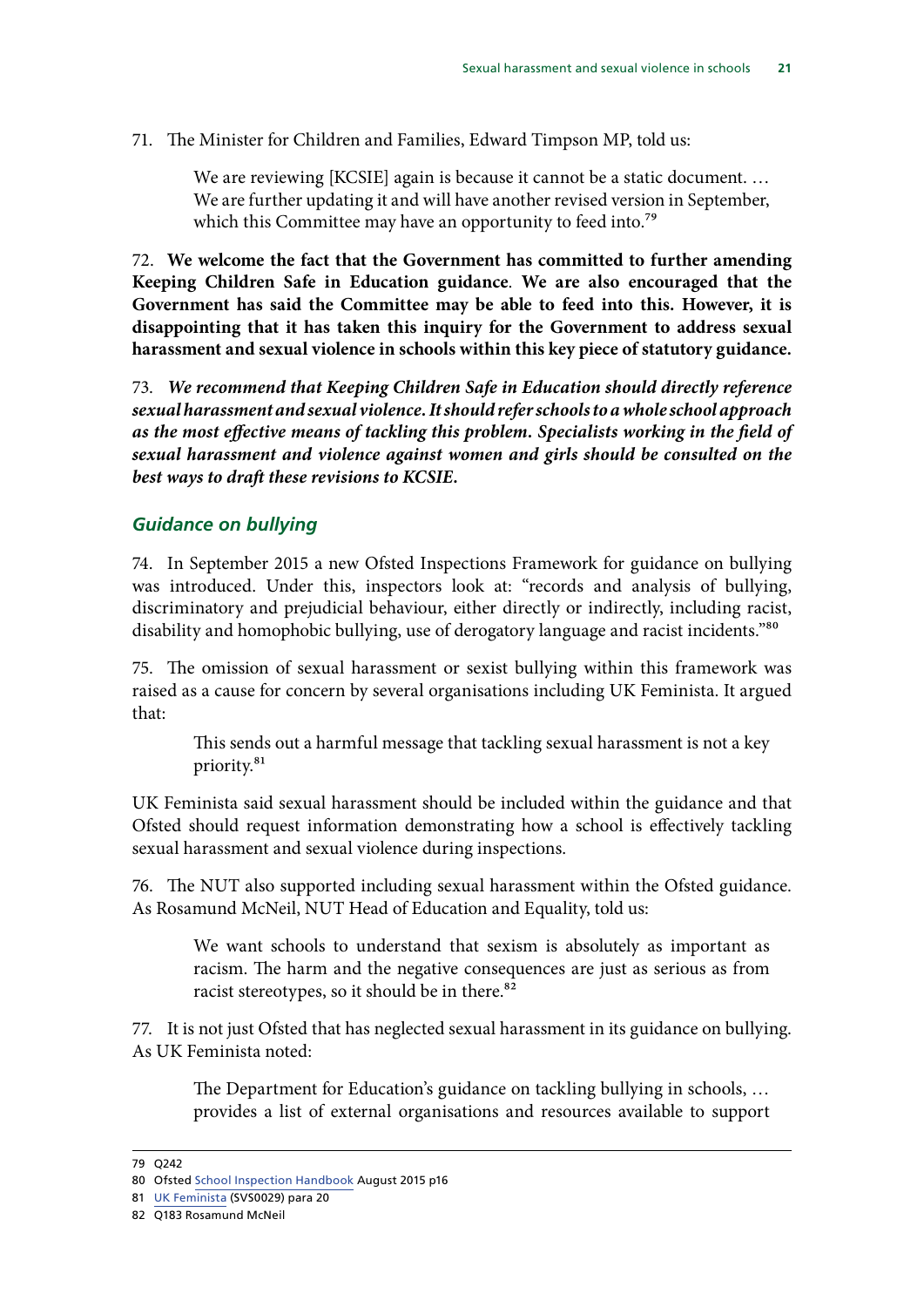<span id="page-23-0"></span>schools to tackle racist, homophobic and disability-related bullying. However, the guidance does not include a single resource relating to sexism or sexual harassment in schools  $83$ 

78. We were disappointed that Jane Millward, Ofsted Senior HMI, failed to acknowledge the need to include sexual harassment within Ofsted's guidance on bullying when she appeared before us. However, it was positive to hear from the Minister for Children and Families that with a new Ofsted Chief Inspector coming in, there would be an opportunity to look at this issue and ensure "that teachers get a consistent message about what they should be doing and why it is important."<sup>84</sup>

79. **There is no reason why sexual harassment should not be included alongside racist, homophobic and disability-based bullying in Ofsted or Government guidance. We welcome the Minister's commitment to raising this issue with Ofsted and look forward to both Ofsted and the Government's guidance being amended urgently.** 

80. *Ofsted and Government guidance on bullying should be amended immediately to*  include direct reference to sexual harassment and resources for how to deal with it.

#### **The need for a national solution**

81. Amending existing guidance to schools as recommended above is an important step, but will not be successful on its own. Schools need to be given a clear obligation to address and prevent sexual harassment and sexual violence so the problem is dealt with consistently to a high standard.

82. During this inquiry, we have heard from the police, teachers, parents, students and specialists working in schools that there is significant variation in how schools deal with the issue of sexual harassment and sexual violence. This inconsistency of approach is discussed further in Chapters 3 and 4.

83. Concern about schools' inconsistent response to this issue was raised by the Minister for Children and Families:

What is absolutely clear is that there are some schools that get that and they appropriately deal with it and are successful, but there are schools that do not. That is the problem.<sup>85</sup>

The Minister was clear that every school and every teacher must "understand what their responsibilities are and what to look for," in addition to knowing how to "act in a way that is in the best interests of that child in that situation."86 However, he emphasised the importance of schools remaining autonomous in how this is achieved:

In terms of each individual school, what we do not do is micromanage and mandate every single aspect of how they fulfil their responsibilities, because no school is the same.<sup>87</sup>

- 86 ibid
- 87 Q252

<sup>83</sup> [UK Feminista](http://data.parliament.uk/writtenevidence/committeeevidence.svc/evidencedocument/women-and-equalities-committee/sexual-harassment-and-sexual-violence-in-schools/written/33401.html) (SVS0029) para 19

<sup>84 0258</sup> 

<sup>85</sup> Q251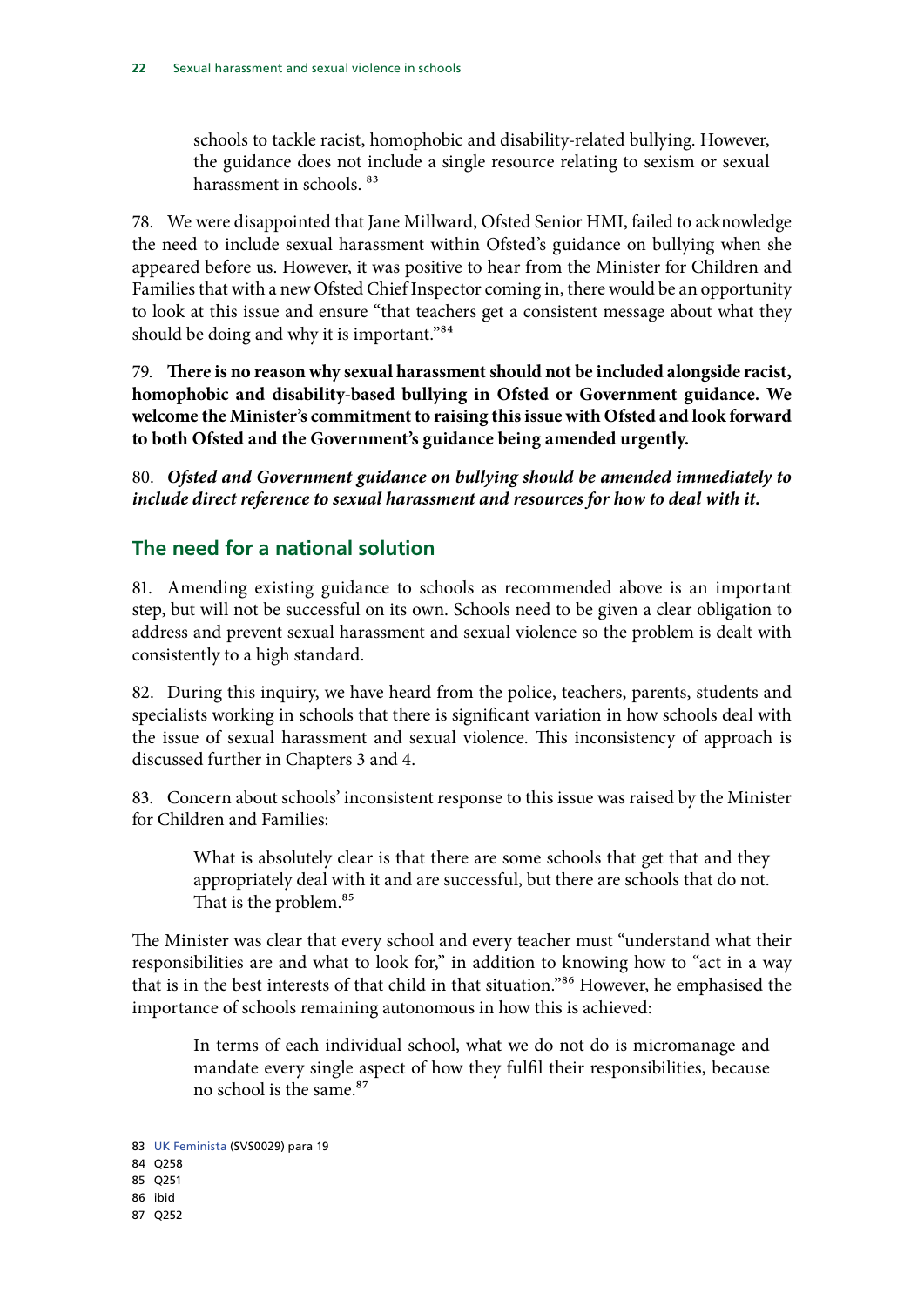<span id="page-24-0"></span>84. The then Home Office Minister Karen Bradley MP raised a further concern about implementing a national strategy to reduce sexual harassment and sexual violence in schools:

The problem with any national minimum standard is that sometimes it just hits the minimum and never goes above that…

That is why in the VAWG strategy we have a national statement of expectations, which is how we can work with local commissioners and local authorities and service delivery providers to say, "This is what we expect you to do but we want you to go beyond that wherever possible. This is not a minimum. This is what we are expecting; we would like you to go beyond it."<sup>88</sup>

85. **There is overwhelming evidence that schools want, and need, clear national guidance on how to tackle sexual harassment and sexual violence. We agree that different schools may wish to tackle the problem of sexual harassment and sexual violence in different ways. It is also important that, whilst all schools must meet national standards, they should be encouraged to surpass these expectations whenever possible.** 

#### **A whole school approach**

86. There was near consensus among experts who gave written or oral evidence to this inquiry on the importance of taking a 'whole school approach'<sup>89</sup> to sexual harassment and sexual violence. Those supporting such an approach include: National Police Chiefs' Council; Vera Baird QC, Northumbria PCC; AVA; the Women and Girls Network; NASUWT; NUT; Professor Emma Renold, Cardiff University; Public Health Bristol City Council; Rape Crisis England and Wales; the Connect Centre, University of Lancashire; Girlguiding UK; the Youth Justice Board for England and Wales; Plan International UK; Matthew Abraham, School of Social Sciences, Cardiff University; and the National Union of Students.

87. UK Feminista described a whole school approach as involving "all members of the school community, including school governors, senior management, staff, students and parents." It is "an over-arching framework, rather than a single policy, which ensures consistency across the entire learning environment."90

The EVAW coalition spelt out some of the key attributes of a whole school approach:

- That multiple school policies, including bullying, safeguarding, and equality, specifically address violence against women and girls. So, the bullying policy should recognise sexual bullying, and the equality policy should recognise that girls are in a hostile environment if sexual harassment is tolerated.
- The senior leadership team hold responsibility for building a zero tolerance culture towards abuse of girls in the school.

<sup>88</sup> Q249 Karen Bradley

<sup>89</sup> [AVA](http://avaproject.org.uk/ava-services-2/children-young-people/whole-schools-approach/) have done significant work on developing this approach.

<sup>90</sup> [UK Feminista](http://data.parliament.uk/writtenevidence/committeeevidence.svc/evidencedocument/women-and-equalities-committee/sexual-harassment-and-sexual-violence-in-schools/written/33401.html) (SVS0029) para 5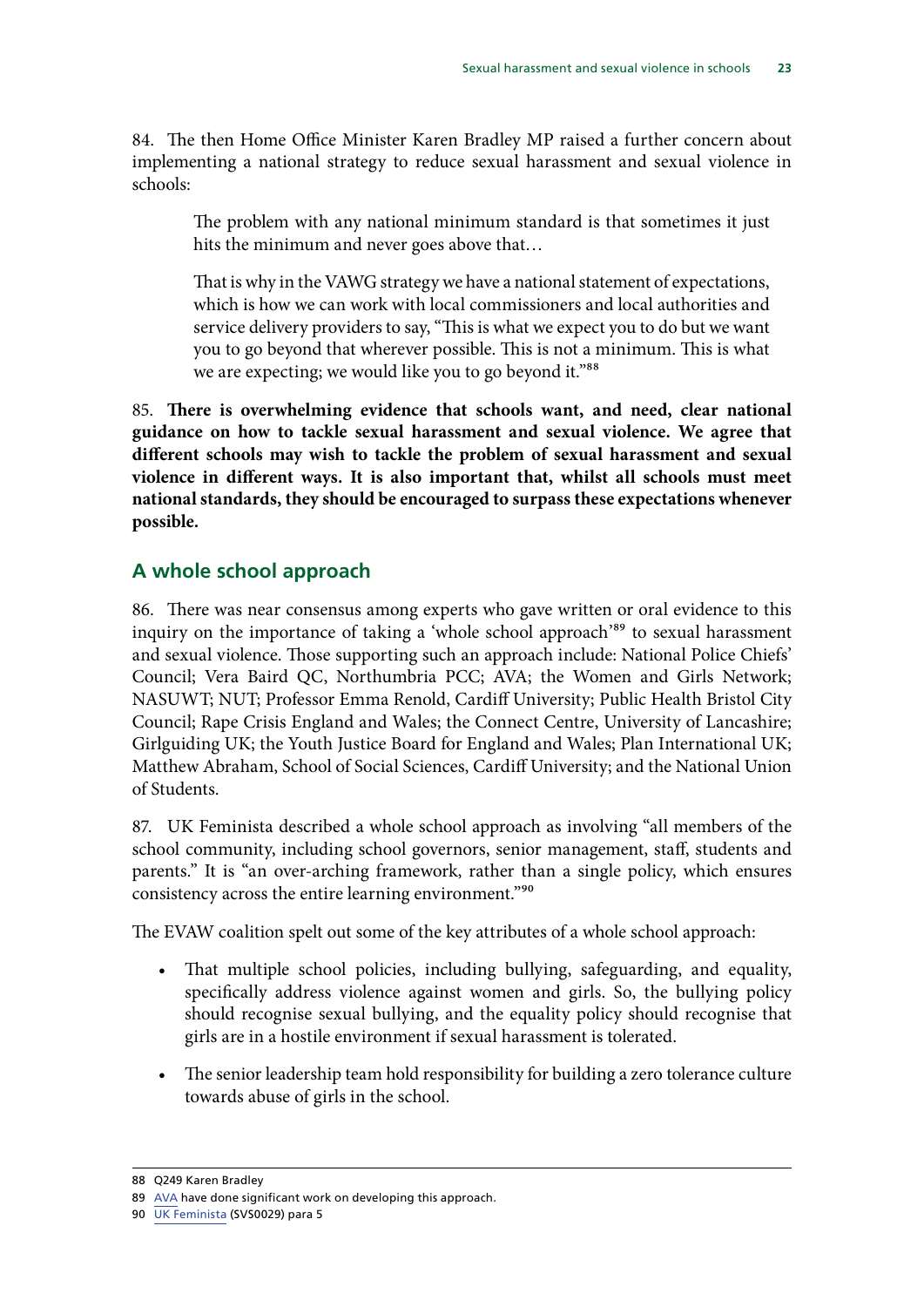- <span id="page-25-0"></span>• Links are established between schools and local support services for women and girls.
- Time is created within the curriculum for discussion of respect, equality and consent through compulsory Sex & Relationships Education.
- Girls and boys are included within the school's ongoing response to abuse.<sup>91</sup>

88. Professor Jessica Ringrose, UCL, Institute of Education suggested that a whole school approach to tackling sexual harassment and sexual violence should also address the sexism that underpins this behaviour. She argued that such an approach should include strategies for "dealing with everyday sexism across a wide spectrum in school including… sexist curriculum and pedagogy."<sup>92</sup>

89. Both the NUT and the NASUWT argued that better guidance is needed for schools to understand how best to implement a whole school approach to reducing sexual harassment and sexual violence. The NUT recommended that "the DfE improves its guidance on the inter-relation between behaviour and discipline, health and safety (including site security), and harassment and bullying processes." It also emphasised the importance of all staff being aware of "what constitutes sexual harassment and violence, the procedures for reporting sexual harassment and violence, and how governing bodies and proprietors will respond to incidents of sexual harassment and violence."<sup>93</sup>

90. As the NSPCC noted, the Welsh Government can provide a useful model here:

The Government should also seek to incorporate learning from other parts of the UK. The Welsh Government has…taken action in conjunction with Women's Aid to encourage schools to develop whole education approaches by publishing a good practice guide which sets out nine key principles to help tackle violence against women and gender violence.<sup>94</sup>

91. **Sexual harassment and sexual violence in schools will only be reduced through a whole school approach. This must involve all staff, students, governors and parents, in addition to local child safeguarding bodies, police and specialist third sector organisations. Schools need guidance on how to implement this approach effectively. The Welsh Government offers a useful model for how this can be achieved.** 

92. *The Department for Education should develop, publish and publicise national guidance on adopting a whole school approach to reducing and preventing sexual harassment and sexual violence in all primary and secondary schools. This guidance should be published so schools can implement it in September 2017.* 

#### **Conclusions**

93. **It is clear that, in addition to amending current guidance, new legislation is needed to ensure tackling sexual harassment and sexual violence becomes a priority for all schools.** 

<sup>91</sup> [End Violence Against Women Coalition](http://data.parliament.uk/writtenevidence/committeeevidence.svc/evidencedocument/women-and-equalities-committee/sexual-harassment-and-sexual-violence-in-schools/written/33527.html) (SVS0058) para 3.6

<sup>92</sup> [UCL, Institute of Education](http://data.parliament.uk/writtenevidence/committeeevidence.svc/evidencedocument/women-and-equalities-committee/sexual-harassment-and-sexual-violence-in-schools/written/33478.html) (SVS0041)

<sup>93</sup> [National Union of Teachers](http://data.parliament.uk/writtenevidence/committeeevidence.svc/evidencedocument/women-and-equalities-committee/sexual-harassment-and-sexual-violence-in-schools/written/33418.html) (SVS0032)

<sup>94</sup> [NSPCC](http://data.parliament.uk/writtenevidence/committeeevidence.svc/evidencedocument/women-and-equalities-committee/sexual-harassment-and-sexual-violence-in-schools/written/34063.html) (SVS0089) para 6.5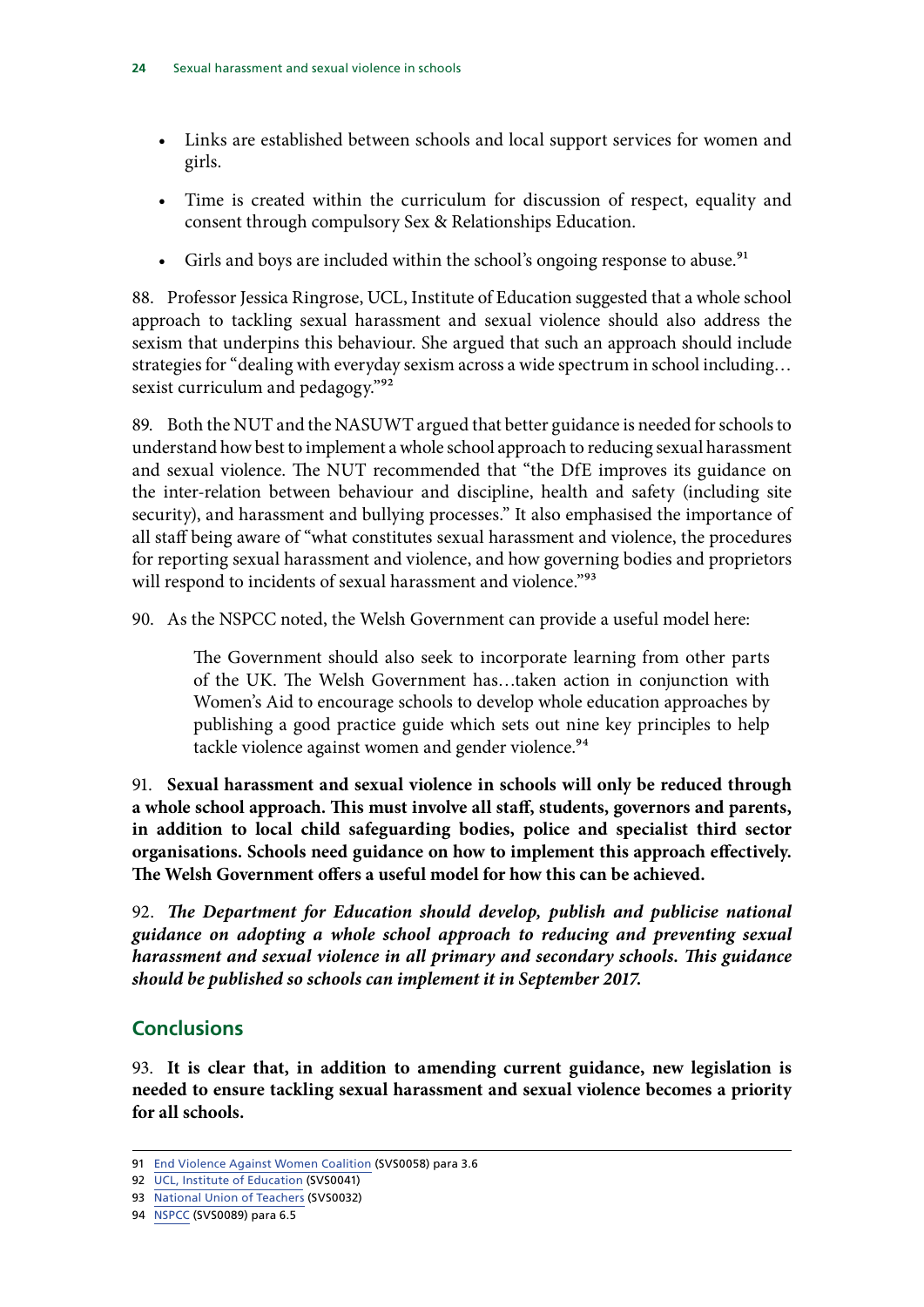94. *The Government should create a statutory obligation in the forthcoming Education Bill for all schools, primary and secondary, to develop a whole school approach to preventing and tackling sexual harassment and sexual violence. We also recommend that the Department for Education remind all school Governors of their legal obligations to address sexual harassment and sexual violence in school. Guidance and support on how to achieve this most effectively should be provided to Governing Bodies.*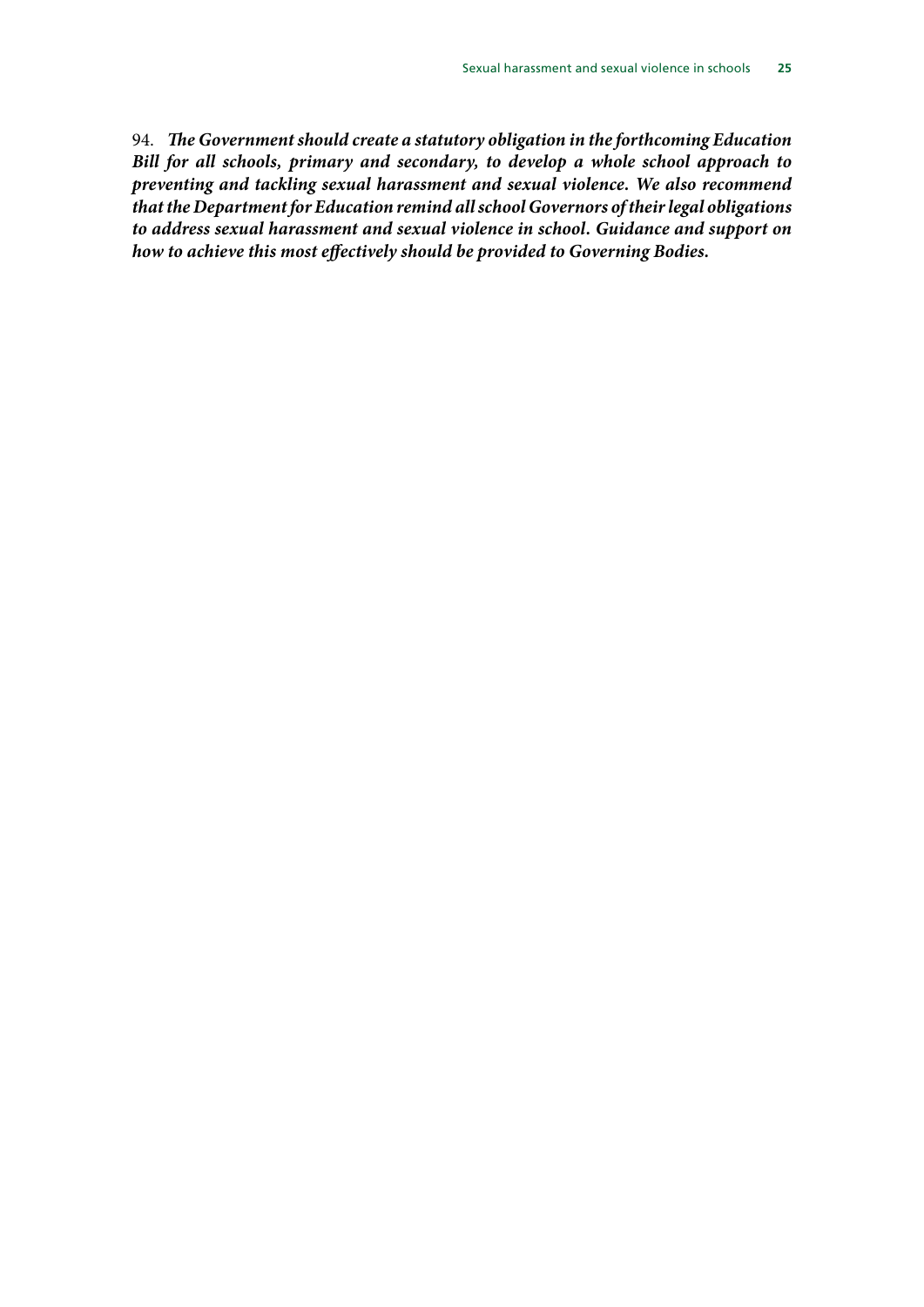## <span id="page-27-0"></span>**3** Recording data and monitoring good practice

#### **Data recording**

95. There is currently no centralised data collection of sexual harassment and sexual violence in schools. Together with under-reporting and a lack of consistency in schools reporting sexual assault to the police and other authorities, this makes it hard to establish definitive data on levels of sexual violence and harassment in schools. Furthermore, accurate data is necessary for developing effective solutions to this problem.

#### *Under-reporting by teachers and schools*

96. We heard from parents about schools ignoring or avoiding recording and addressing incidents of harassment and sexual violence. One parent told us:

I would regularly speak to the school about the bullying but nothing ever seemed to change. We had no idea that the sexual abuse was taking place, she hid it from us for a long time. So when all of this came to our attention we were shocked, especially knowing we had spoken to the school regularly about the bullying.95

One family, whose daughter attempted suicide aged 16 after she was raped by a peer when she was 13 and subsequently kept in the same class as him at school, raised their concerns about how information was recorded:

Record keeping of incidents, disclosures, and decisions taken by [our] school is extremely poor. There are many records which we would expect to have been created which do not exist.96

97. In her research into responses to peer-on-peer abuse, Dr Carlene Firmin found that schools do not always refer incidents of sexual harassment to external agencies.<sup>97</sup> She argued that their reluctance to report such incidents is largely driven by two factors:

- (1) schools have tried to refer concerns regarding harmful sexual behaviour and have been informed that there is no service available to support them in addressing the issue
- (2) schools being unsure about where on the spectrum of sexual violence they should move beyond traditional sanctions and draw in external agencies.

98. In research on schools where rapes had occurred on their premises, Dr Firmin also found a reluctance to address an overall culture of sexual harassment. Instead, schools tended to focus their response on specific, individual cases.

<sup>95</sup> Anonymous written evidence submission (SVS0011)

<sup>96</sup> Anonymous written evidence submission (SVS0074)

<sup>97</sup> Firmin, C.E. (2015) [Peer on Peer Abuse](http://uobrep.openrepository.com/uobrep/handle/10547/565790) University of Bedfordshire, and Firmin et al (Forthcoming, 2016) MsUnderstood Phase 1: University of Bedfordshire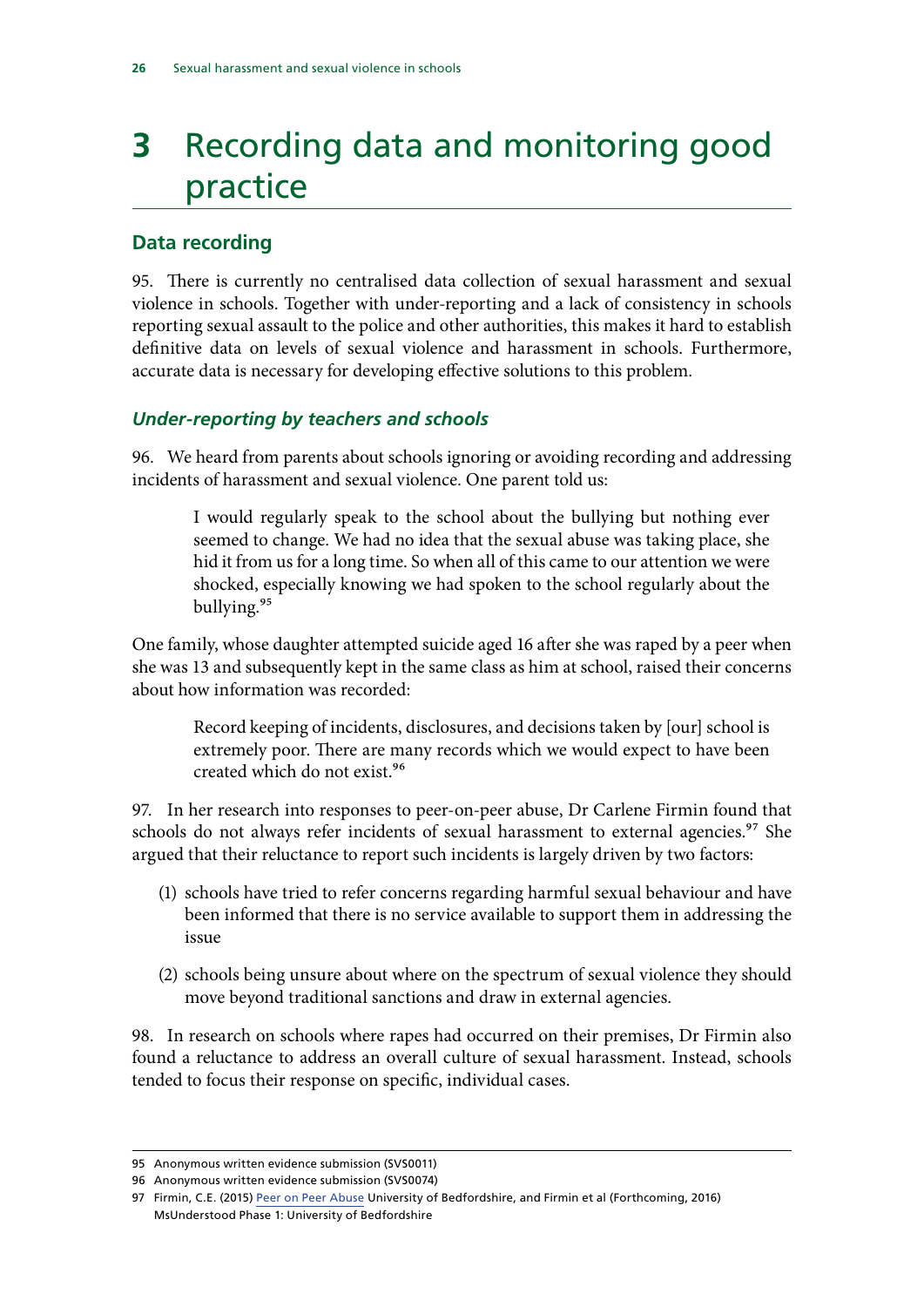<span id="page-28-0"></span>There is little evidence that schools…sought help prior to the abusive incident. Most schools wanted support to manage the behaviour of individual students… rather than to alter the school environment itself.<sup>98</sup>

99. Claire Savage, the BBC journalist who gathered the 2015 data on the number of sex crimes recorded in schools, warned that in her experience:

Schools were not aware of their statutory duty in referring these incidents to the police or the relevant safeguarding agency. This safeguarding officer [that I spoke to] was also of the opinion that some schools did not want to report these alleged crimes in case it deterred parents from sending their children to school.<sup>99</sup>

#### *Lack of guidance on recording and reporting*

100. Many organisations told us that there was great variation between schools in how and whether they recorded incidents of sexual harassment and sexual violence. In their work, Rape Crisis South London observed that:

There are large discrepancies and inconsistencies both within and across schools, in the recording and monitoring of sexual harassment and sexual violence. There is a lack of guidance for schools on what constitutes sexual harassment and sexual violence and how this should be recorded and responded to.<sup>100</sup>

101. The lack of consistency in how schools record incidents creates problems for the police, as explained by Chief Constable Simon Bailey of the NPCC:

[It] practically leads to difficulties when seeking to ascertain prevalence, share data and ultimately understand/respond to ongoing threats and emerging trends. It also presents gaps in [police forces'] understanding on how effective concerns are being dealt with by schools, [especially for cases] below the criminal threshold [that] do not come to our attention.<sup>101</sup>

102. A lack of clear national guidance and rules on data collection was seen as a significant problem by a number of organisations, including the NPCC, the Everyday Sexism Project and the Children's Society. The End Violence Against Women Coalition noted that current Preventing and Tackling Bullying guidance:

Provides no framework for monitoring equality issues and instructs schools to "exercise their own judgment" with regards to the recording of bullying incidents (even acknowledging that some schools "do not want to keep written records").102

This makes it is very difficult to monitor schools' performance in these areas.

<sup>98</sup> Firmin, C.E. (2015) [Peer on Peer Abuse](http://uobrep.openrepository.com/uobrep/handle/10547/565790) University of Bedfordshire,

<sup>99</sup> [Claire Savage](http://data.parliament.uk/writtenevidence/committeeevidence.svc/evidencedocument/women-and-equalities-committee/sexual-harassment-and-sexual-violence-in-schools/written/33954.pdf) (SVS0083)

<sup>100</sup> [Rape Crisis South London](http://data.parliament.uk/writtenevidence/committeeevidence.svc/evidencedocument/women-and-equalities-committee/sexual-harassment-and-sexual-violence-in-schools/written/33578.pdf) (SVS0076) para 2.10

<sup>101</sup> [Simon Bailey National Police Chiefs' Council](http://data.parliament.uk/writtenevidence/committeeevidence.svc/evidencedocument/women-and-equalities-committee/sexual-harassment-and-sexual-violence-in-schools/written/34261.html) (SVS0092) para 14

<sup>102</sup> [EVAW submission to evidence check](http://www.parliament.uk/business/committees/committees-a-z/commons-select/women-and-equalities-committee/dfe-evidence-check-forum/scale-of-the-problem/)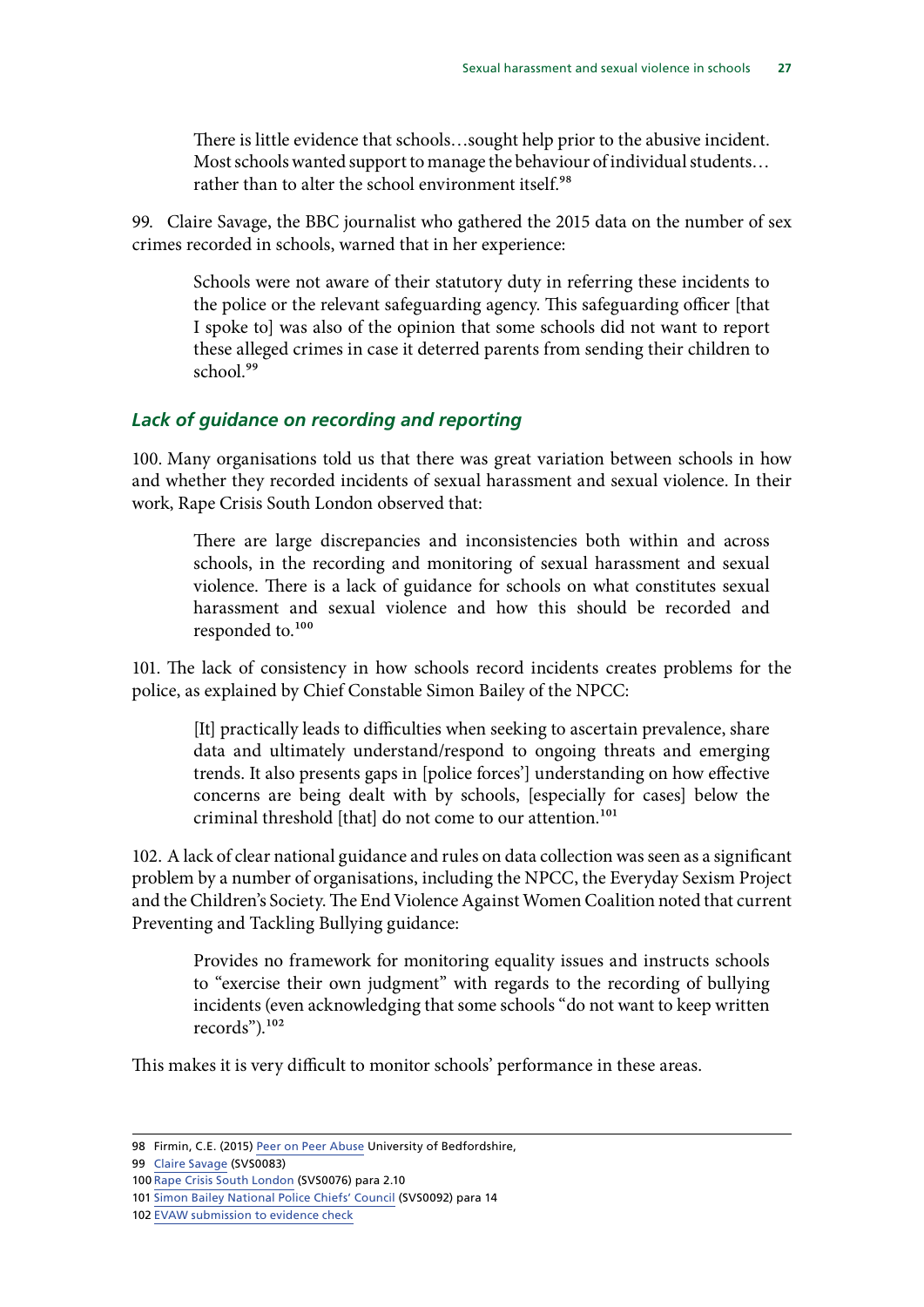<span id="page-29-0"></span>103. The importance of a multi-agency approach in recording and responding to sexual harassment and sexual violence was emphasised by several expert witnesses, including Rosamund McNeil from the NUT, and Gareth Edwards, Policy and Performance Officer, NPCC. As Gareth Edwards explained:

We would like to have more opportunities to have discussions with schools, other partners and inspectorates about concerns…alongside more serious incidents that require police intervention or safeguarding interventions outside school. We think there is definitely a lot of scope for looking at this in a bit more detail.<sup>103</sup>

104. Gareth Edwards went on to describe the work of multi-agency safeguarding hubs which have shown evidence of being successful in this area:

They are multi-agency teams, often representing children's services and police, and in the better areas they will also have education, and possibly voluntary sector and health around the table. Effectively, they act as a front-door mechanism for child protection referrals and pulling together multi-agency information in that space, so that you can build up a robust assessment and decide what needs to be done.<sup>104</sup>

#### *Police data collection*

105. Police sexual assault figures are recorded under these Home Office Offence Categories: Rape; Penetration; Sexual Assault; Sexual activity with a child; Exposure and Voyeurism. These categories only account for physically violent forms of sexual misconduct; harassment may amount to a criminal offence, but if it does not (sexual harassment often does not) then it is unlikely to be recorded by the police.

106. Claire Savage noted that police data does not currently record incidents of sexual harassment and sexual violence according to whether they occur in a school or elsewhere.<sup>105</sup>

107. *We recommend that police data record the incidence of sexual harassment and sexual violence in schools specifically. This would allow for better analysis of the prevalence and increase/decrease of this problem.* 

#### *Improving data collection*

108. During the course of this inquiry we heard a number of suggestions regarding how to improve data collection in this area. These included:

- The regular publication of data on sexual harassment and sexual violence in schools alongside other crime statistics. (Claire Savage)<sup>106</sup>
- • Schools should use a standardised reporting and recording system for incidents of sexual harassment and sexual violence. (Laura Bates, Everyday Sexism Project)<sup>107</sup>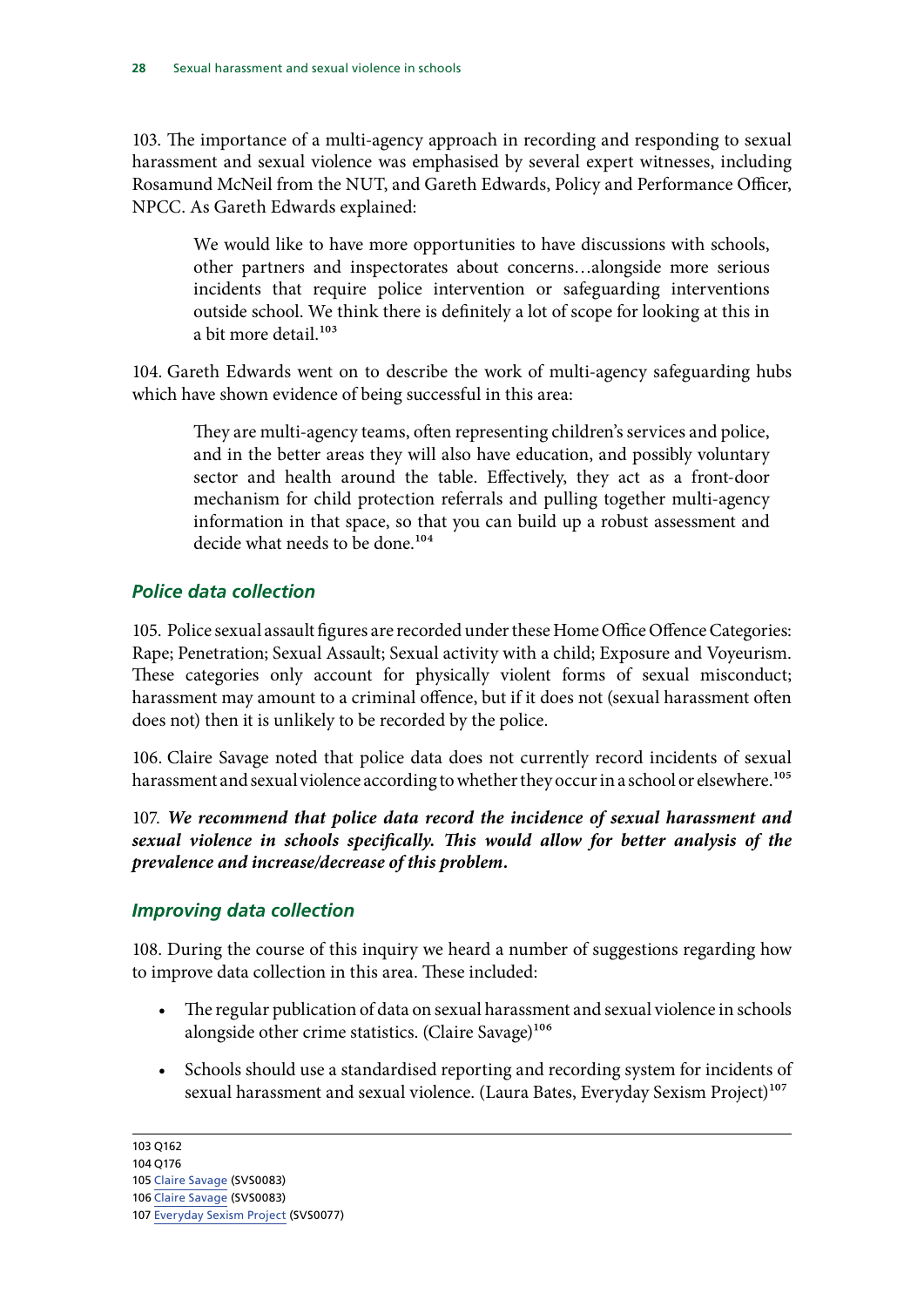<span id="page-30-0"></span>• Teachers must be trained in reporting and recording and given better guidance on when to report incidents to the police (Children's Society).<sup>108</sup>

109. One potential model for schools is the Government-initiated Taskforce on Sexual Harassment and Violence in Universities, which is due to report in the autumn. According to the EVAW coalition "many UK universities are moving towards specific monitoring of sexual harassment and assaults, and the Taskforce[…]is likely to recommend such monitoring for universal adoption."<sup>109</sup>

110. **Understanding the scale, location and relative incidence of sexual harassment and sexual violence in schools is key to addressing it. However, current data collection has been shown to be inadequate. Schools need better guidance on what constitutes sexual harassment and sexual violence; and how incidents should be recorded and reported. There is scope for improved cooperation between schools and other agencies, like the police, working in this area.** 

 *Government should ensure all schools receive clear definitions of what constitutes*  111. *As part of the whole school approach guidance we have recommended, the sexual harassment and sexual violence. Schools also need information on how to record, monitor and respond to incidents, including when to report them to the police*. *All schools should collect this data. It should be collated nationally and published annually.* 

#### **Monitoring good practice**

#### *The role of Ofsted*

112. In September 2015 a new common inspection framework for all maintained schools and academies, non-association independent schools and further education and skills providers was introduced.<sup>110</sup> Ofsted points out that "the framework states that [education providers] should be supporting children and learners' understanding of how to keep themselves safe from risks such as abuse, sexual exploitation and extremism, including when using the internet and social media."<sup>111</sup>

113. The school inspection handbook also stipulates that, when visiting a school, inspectors will want to see evidence that young people possess an "…age-appropriate understanding of healthy relationships and are confident in staying safe from abuse and exploitation."112

114. As discussed in Chapter 2, Ofsted does not refer directly to sexual harassment or sexual violence in its current guidance to schools or inspectors. We welcome the Government's assertion, discussed above, that Ofsted should reassess this guidance. However, as the NASUWT note, further training for inspectors in this area is also needed:

<sup>108</sup> [The Children's Society](http://data.parliament.uk/writtenevidence/committeeevidence.svc/evidencedocument/women-and-equalities-committee/sexual-harassment-and-sexual-violence-in-schools/written/34061.html) (SVS87)

<sup>109</sup> [End Violence Against Women Coalition](http://data.parliament.uk/writtenevidence/committeeevidence.svc/evidencedocument/women-and-equalities-committee/sexual-harassment-and-sexual-violence-in-schools/written/33527.html) (SVS0058) para 3.9

<sup>110</sup> All State-funded schools in England are inspected by Ofsted. Independent schools are inspected by the Independent Schools Inspectorate (ISI).

<sup>111</sup> [Ofsted](http://data.parliament.uk/writtenevidence/committeeevidence.svc/evidencedocument/women-and-equalities-committee/sexual-harassment-and-sexual-violence-in-schools/written/33349.html) (SVS0023)

<sup>112</sup> Ofsted [School Inspection Handbook](https://www.gov.uk/government/uploads/system/uploads/attachment_data/file/458866/School_inspection_handbook_section_5_from_September_2015.pdf) September 2015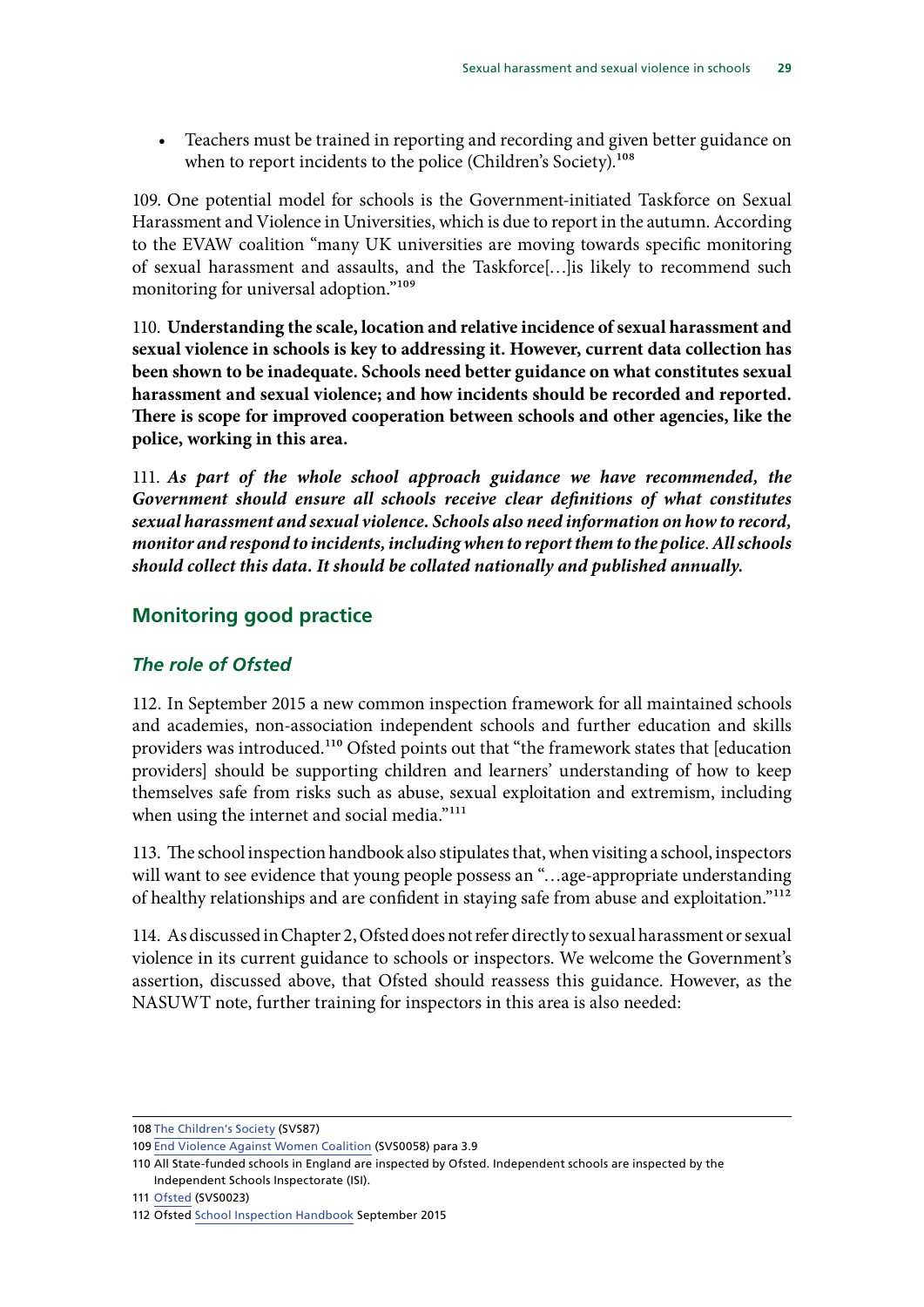<span id="page-31-0"></span>There are opportunities for Ofsted to inspect for effective policies and strategies that address sexual harassment and violence, however inspectorates need to be knowledgeable and fully trained on identifying good practices and gaps in provision.<sup>113</sup>

115. With the correct training, it would be possible for Ofsted to inspect schools on the basis of a whole school approach, as Rape Crisis England and Wales suggested:

Inspectors should be looking at how schools monitor and record incidents, whether they have adequate policies in place, whether they work with specialist agencies such as Rape Crisis Centres to deliver training, workshops and to provide support to survivors and crucially whether children feel safe at school and in the school environment. Ofsted can scrutinise school exclusions and disciplinary actions in relation to both perpetrators as well as to victim/ survivors who may be punished for behaviour problems as a result of assault.<sup>114</sup>

116. Some concerns have been raised about Ofsted's ability to inspect schools adequately in this area. These included:

- The fact that not all schools are inspected: Under the current inspection regime, schools judged to be outstanding are exempt from routine inspection.
- The infrequency and brevity of school inspections: Under the new inspection regime, schools judged to be good can expect to be inspected approximately every three years, but this would be a "short inspection".

117. It should be noted that, despite shorter inspections, under the new Ofsted inspection regime the effectiveness of safeguarding will always be assessed.

118. **We agree with the majority of experts we heard from that Ofsted should be monitoring State-funded schools' actions in preventing and tackling sexual harassment and sexual violence and supporting survivors. It is already tasked with inspecting how adequately schools are safeguarding pupils and has a well-established school inspection regime in place.** 

119. *In order for Ofsted to successfully monitor schools' progress in this area, it must update its training and guidance by September 2017 so all schools are inspected on how effectively they are preventing and dealing with sexual harassment and sexual violence.* 

#### *The Independent Schools Inspectorate*

120. ISI is a government-approved body which inspects independent schools. It says that:

Safeguarding is at the heart of all ISI inspections. This involves checking whether schools are compliant with the minimum standards required, not only in terms of policies and procedures but, importantly, in what they do. Liaison with the local authority safeguarding leads and the DfE about safeguarding issues is a key feature of our work.<sup>115</sup>

<sup>113</sup> [NASUWT](http://data.parliament.uk/writtenevidence/committeeevidence.svc/evidencedocument/women-and-equalities-committee/sexual-harassment-and-sexual-violence-in-schools/written/33571.pdf) (SVS0072) para 9

<sup>114</sup> [Rape Crisis England and Wales](http://data.parliament.uk/writtenevidence/committeeevidence.svc/evidencedocument/women-and-equalities-committee/sexual-harassment-and-sexual-violence-in-schools/written/33534.pdf) (SVS0059) para 4.4

<sup>115</sup> **ISI** website accessed 31 July 2016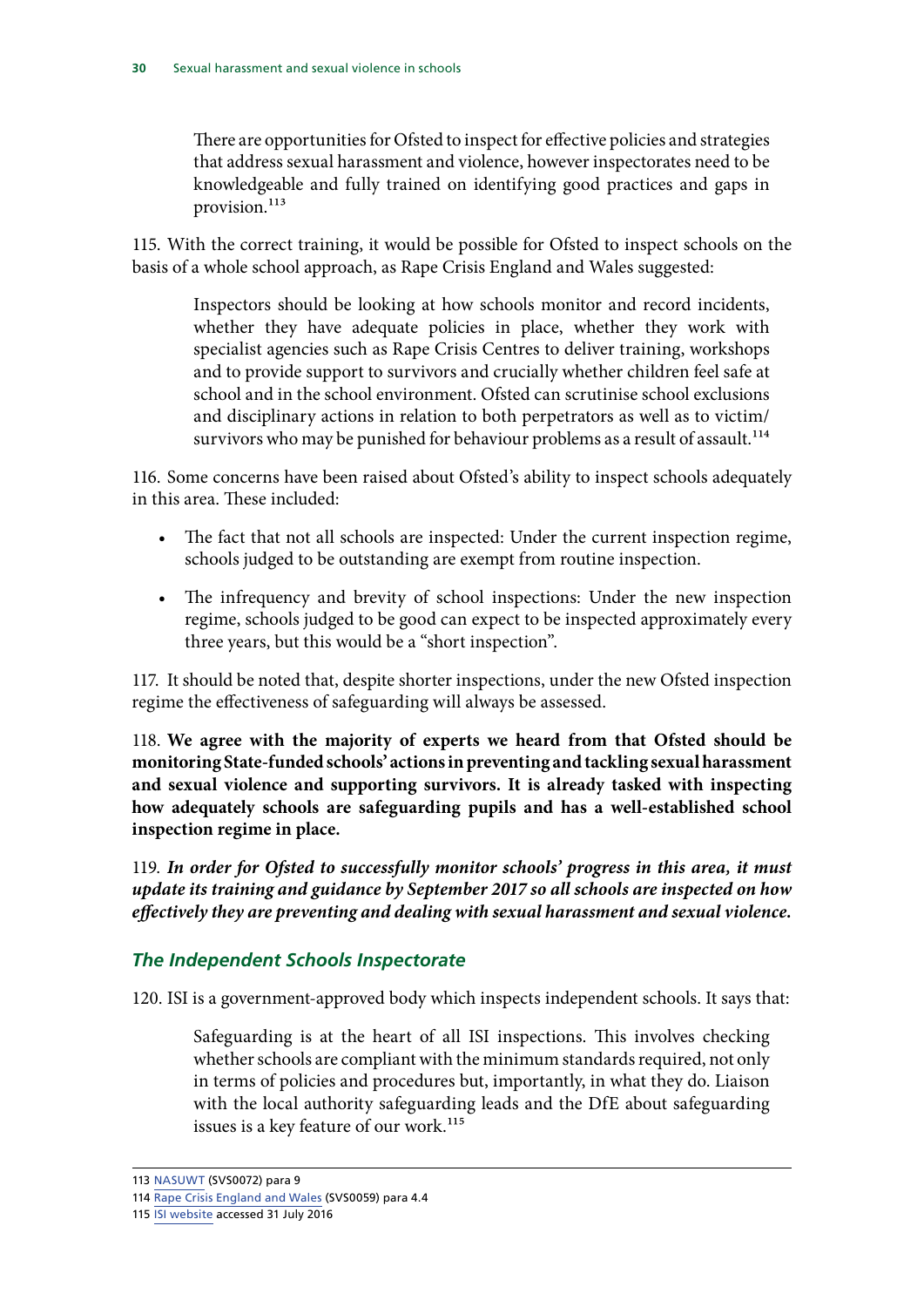121. New standards for independent school inspections came into force in January 2015 following a serious case review into allegations of peer on peer abuse at an independent residential school in Hampshire in 2013. The Government said:

The revisions strengthen the standards on pupil welfare, health and safety, to focus on outcomes rather than processes. For instance they require that the proprietor promotes good behaviour amongst pupils by having a written behaviour policy that is effectively implemented, and that bullying is prevented in the school, as far as reasonably practical, by drawing up and implementing an effective anti-bullying strategy.<sup>116</sup>

122. Under the new standards the Department for Education (DfE) can also take direct action against schools if children's welfare is not being promoted, including "applying to a magistrate's court for the immediate closure of a school if a child is suffering or likely to suffer significant harm."<sup>117</sup>

123. **We welcome the new standards the Government has implemented for safeguarding children's welfare in independent schools. However, these changes do not directly address the continuum of sexual harassment and sexual violence in schools.** 

124. *The obligation on schools to prevent and address sexual harassment and sexual violence that we called for in paragraph 94 must include independent schools.* Inspection of this requirement would fall to ISI.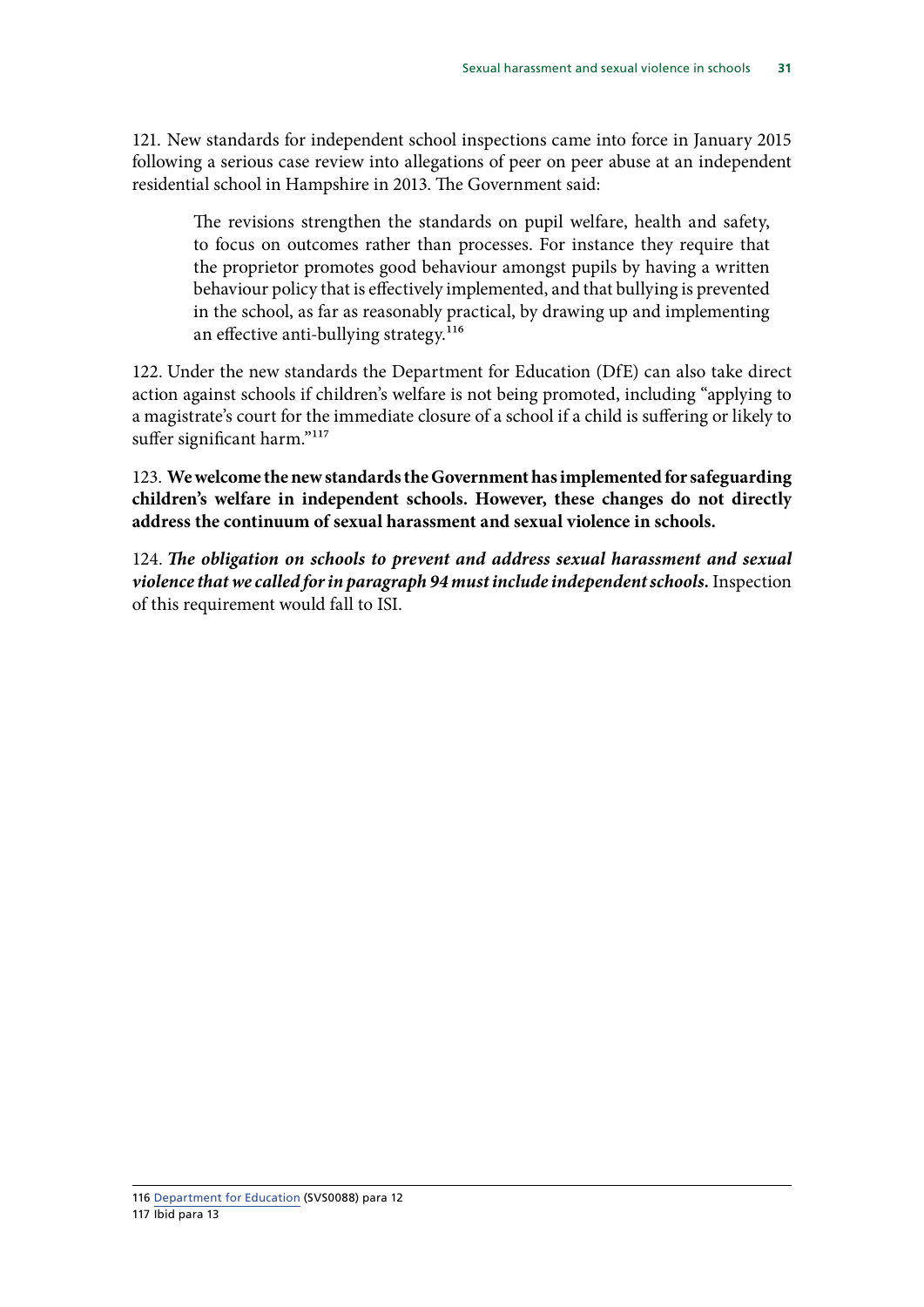## <span id="page-33-0"></span>**4** Educating children and young people

125. Sexual harassment and sexual violence are society-wide problems and should be addressed as such. However, many witnesses emphasised that schools have a significant contribution to make towards their reduction. As the International Centre Researching Child Sexual Exploitation, Violence and Trafficking notes:

Schools can play an invaluable role in preventative education as they have the capacity to reach the largest number of children and young people. Preventative initiatives should start at primary school level and be delivered to both males and females in gender and age-appropriate forms. They should educate about risk and support, but also address perceptions that harmful behaviours are 'normal' or 'appropriate' in order to prevent young people from carrying out acts of sexual harmful behaviour<sup>118</sup>

126. We heard that Personal, Social and Health Education (PSHE) and Sex and Relationships Education (SRE), can play an important role in addressing and preventing sexual harassment and sexual violence as part of a whole school approach.

#### **The role of PSHE and SRE**

#### *The current situation*

127. The government refers to SRE as already compulsory in all maintained secondary schools, and a subject that primary schools can choose to teach. This is misleading. Only the biological aspects of sex education, and teaching about sexually transmitted diseases, are compulsory. As Ofsted noted:

It is compulsory for pupils in secondary schools to have sex education (not SRE) that includes HIV/AIDS and [Sexually Transmitted Infections] and sex education (not SRE) is statutory in science at key stages  $1-3$ .<sup>119</sup>

The relationships aspect of SRE, and the teaching of sexual consent and gender equality, are not compulsory.

128. The PSHE Association noted that, according to Department for Education figures, the proportion of school hours allocated to PSHE has declined by over 21% in the last three years. It also cautioned that:

While maintained schools are required to teach SRE, there is no such requirement for academies. This means that, with more schools opting to become academies, expectations on schools in relation to sex and relationships education are in fact decreasing.<sup>120</sup>

129. Any school that chooses to provide SRE has a statutory duty to have 'due regard' to the Secretary of State's Sex and Relationship Education Guidance which was published in 2000 and has not been updated since. We discuss this guidance further in Chapter 6.

<sup>118</sup> [The University of Bedfordshire](http://data.parliament.uk/writtenevidence/committeeevidence.svc/evidencedocument/women-and-equalities-committee/sexual-harassment-and-sexual-violence-in-schools/written/33552.html) (SVS0065) para 20

<sup>119</sup> [Life lessons: PSHE and SRE in schools](http://www.publications.parliament.uk/pa/cm201415/cmselect/cmeduc/145/14509.htm), Education Select Committee report, February 2015

<sup>120</sup> [PSHE Association](http://data.parliament.uk/writtenevidence/committeeevidence.svc/evidencedocument/women-and-equalities-committee/sexual-harassment-and-sexual-violence-in-schools/written/33331.html) (SVS0021) para 16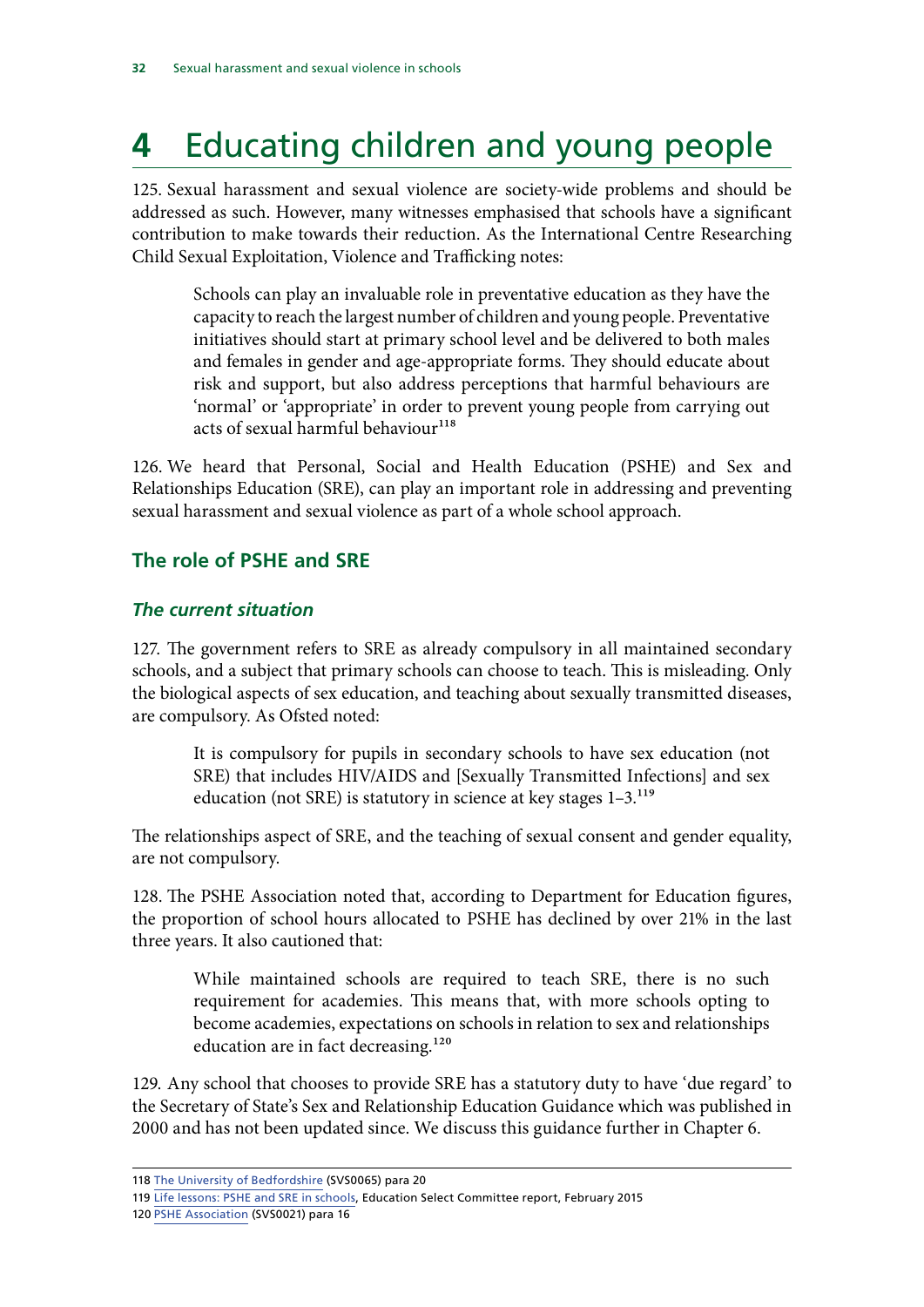#### <span id="page-34-0"></span>*The quality of SRE and PSHE*

130. Ofsted's most recent report on PSHE was published in 2013. It looked at both primary and secondary schools and found that 40% of schools require improvement or were inadequate in this area. It also found:

[A] lack of high-quality, age-appropriate sex and relationships education in more than a third of schools [which] was found to be leaving children and young people vulnerable to inappropriate sexual behaviours and sexual exploitation.<sup>121</sup>

131. A survey of over 2,000 young people by the Sex Education Forum published in January 2016 found that:

- 46% had not learnt about 'how to tell when a relationship is healthy'
- • 44% had not learnt about 'how to tell when a relationship is abusive'
- • 43% had not learnt about 'the responsibility for getting consent as well as the choice to give consent.'<sup>122</sup>

132. The young people we heard from were also disappointed by the quality and frequency of the SRE lessons they had received:

We had them in younger years, but now we've got to year 10 only a certain group of students has them. We don't have them anymore. When we were in younger years, we didn't talk about relationships—healthy relationships, signs of abuse or anything—but now a lot of people I know are going through things. Now is when they need to have those lessons, but they are not getting taught anything, and healthy relationships are not promoted in school.<sup>123</sup>

I also think it should be taught more, because I don't think we've actually done any sex education since year 7. We started it in year 6, or the end of year 5 and then in year 6, and maybe a bit in year 7, but we haven't really done any since. I don't think anyone actually knows what sexual harassment is really, because we just learn about relationships and sexual intercourse. We haven't really learned about other things that come with that, such as sexual harassment.<sup>124</sup>

133. We heard that despite longstanding criticism of the current standard of PSHE, not enough was being done to address the issue. The British Humanist Association told us:

The PSHE-specific Ofsted reports from 2007 and 2013, for instance, entitled 'Time for change?' and 'Not yet good enough', stated very clearly that improvements needed to be made in, among other areas, the training of teachers, curriculum time, and the rigour of assessment in the subject. Little to nothing has changed since those reports were published.<sup>125</sup>

121 Ofsted [Personal, social and health education in English schools in 2012](https://www.gov.uk/government/uploads/system/uploads/attachment_data/file/413178/Not_yet_good_enough_personal__social__health_and_economic_education_in_schools.pdf) May 2013

<sup>122</sup> Sex Education Forum [Heads or Tails: What young people are telling us about SRE](http://www.sexeducationforum.org.uk/media/34250/Head-or-tails-SRE-2016.pdf) 2016

<sup>123</sup> Q18

<sup>124</sup> Q86 Student G

<sup>125</sup> British Humanist Association [Evidence Check](http://www.parliament.uk/business/committees/committees-a-z/commons-select/women-and-equalities-committee/dfe-evidence-check-forum/curriculum-and-personal-social-health-and-economic-education/) July 2016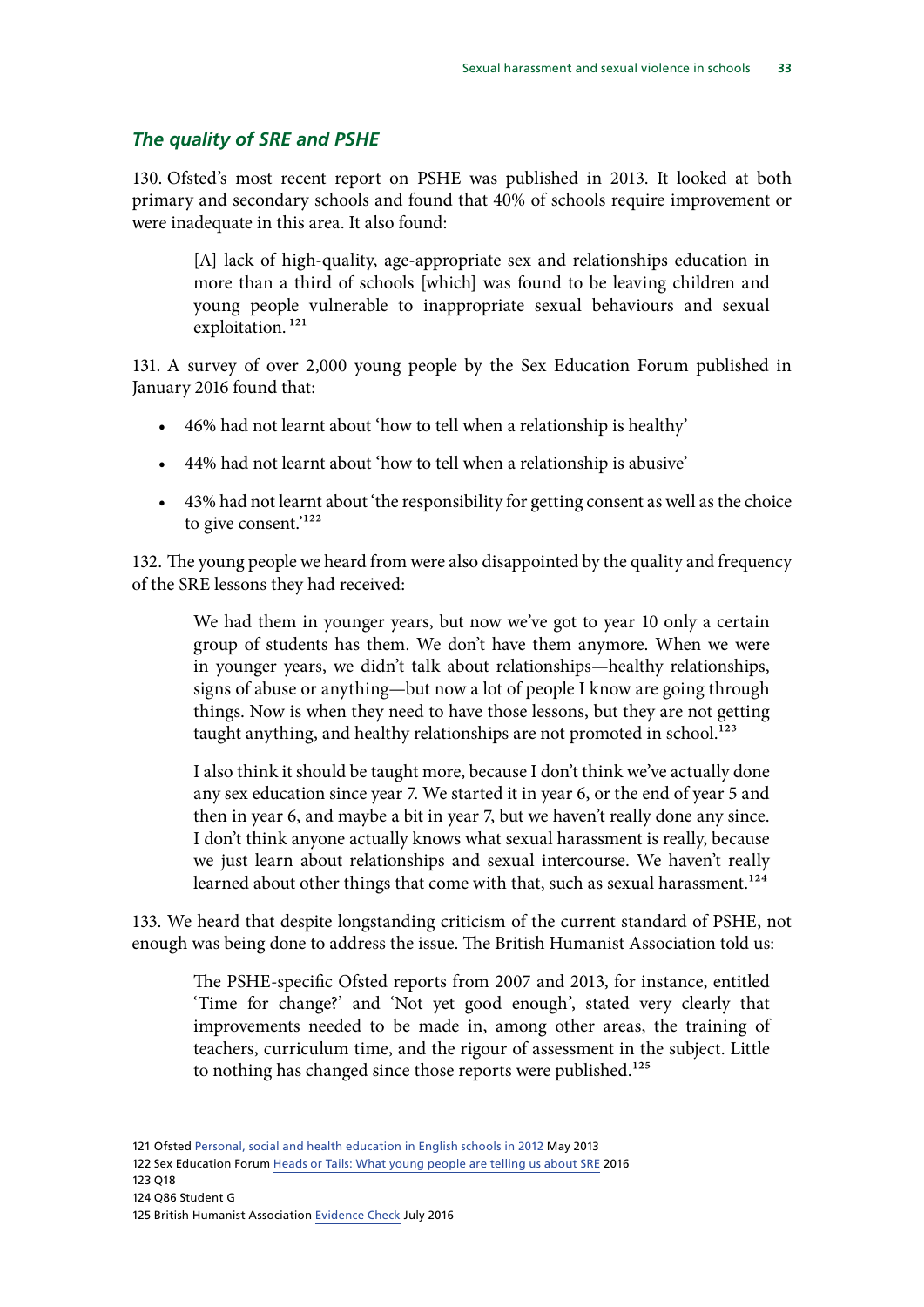#### <span id="page-35-0"></span>*SRE can be an effective tool*

134. The Sex Education Forum points to a number of pieces of research which demonstrate positive outcomes for good quality SRE:

- A comprehensive programme of SRE results in young people being less likely to have an 'age-discrepant' partner and unwanted sex.
- In a large study carried out in the United States, female respondents who had received 'comprehensive sexuality education' were less likely to have a partner with a big age difference (3 years or more younger/older) at first sex and more likely to describe first sex as wanted, compared to those receiving abstinence only or no SRE.
- A systematic healthcare review has concluded that 'Children who are taught about preventing sexual abuse at school are more likely than others to tell an adult if they had, or were actually experiencing sexual abuse'.<sup>126</sup>

135. According to Public Health Bristol City Council, "Statutory Relationships and Sex Education…has the potential to make the single biggest impact on all forms of sexual violence in this country." It also points to evidence of the cost effectiveness of PSHE/SRE noting that:

In Bristol alone, domestic violence costs the city over £40 million per year (according to Home Office estimates). Making PSHE/SRE a statutory subject is therefore a relatively inexpensive intervention that will have a long lasting, far reaching impact on sexual health, sexual violence, domestic abuse, unhealthy relationships, body image, sexual harassment, forced marriage, honour violence, FGM, the influence of pornography, consent and so much more.<sup>127</sup>

136. **Good quality SRE is shown to have a positive impact in helping to reduce sexual harassment and sexual violence. The evidence clearly shows that current provision of education in this area is patchy and largely inadequate.** 

#### *When should SRE start?*

137. The young people we heard from suggested the problem of sexual harassment was beginning at increasingly younger ages. One 15 year-old girl told us:

I have noticed it a lot in the past two years as well. There's a lot more as you progress through secondary school. It becomes more of a problem and it happens more. I've now realised that the older years are giving an example to the younger years, and they are following it and doing the stuff that we noticed in year 8 and 9, but they're doing it in year 7 or year 6 a lot more.<sup>128</sup>

126 [Sex Education Forum](http://data.parliament.uk/writtenevidence/committeeevidence.svc/evidencedocument/women-and-equalities-committee/sexual-harassment-and-sexual-violence-in-schools/written/33577.html) (SVS0075) paras 1-5

128 Q15 Student B

<sup>127</sup> [Public Health Bristol City Council](http://data.parliament.uk/writtenevidence/committeeevidence.svc/evidencedocument/women-and-equalities-committee/sexual-harassment-and-sexual-violence-in-schools/written/33485.html) (SVS0044)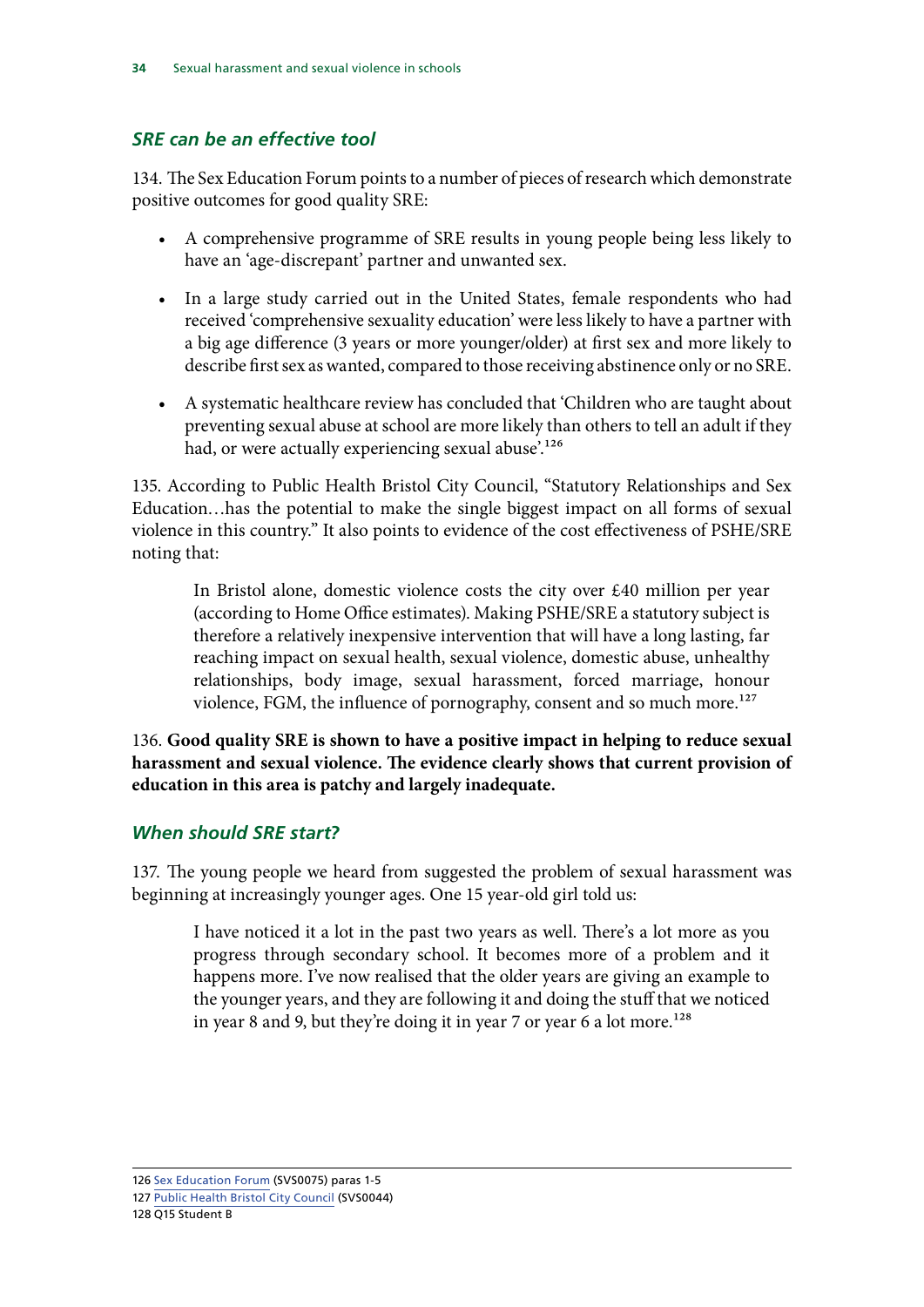<span id="page-36-0"></span>138. Attitudes towards relationships and sex are being formed from the earliest ages and should therefore be discussed sooner than secondary school. As Professor Nicky Stanley told us:

Gender attitudes and attitudes to sexual behaviour are quite entrenched by the time young people get to adolescence. There is a good argument for starting earlier<sup>129</sup>

139. The Children's Society has also found in its work with schools that technology is leading younger children to seeing material which could negatively influence their perceptions of sex and relationships:

Exposure to inappropriate sexual behaviours starts in primary school… Access to the Internet and smart phones gives children and young people access to words, descriptions and images of sexual acts before they have an understanding of what sexual acts are common and what are more extreme.<sup>130</sup>

140. We heard that it is possible to work with parents and teachers to deliver age-appropriate relationships and sex education in primary schools. Big Talk Education explained how fruitful working with primary age children can be:

Where we have worked previously in the primaries we see a significant difference in attitudes and norms as opposed to schools where our first intervention is with Year 9 (14 year olds)…It proves to us that in order to challenge what children and young people are considering normal (if they get their sex education from pornography) then we must start with an ageappropriate…curriculum (which grows with children), which is endorsed by parents and educators.<sup>131</sup>

The role of parents is discussed further in Chapter 5.

141. **By the time they reach secondary school children often have entrenched views about gender norms. It is therefore important that children are educated about gender equality, consent, relationships and sex in an age-appropriate way starting in primary school.** 

#### **Should PSHE/SRE be made statutory?**

142. As long as PSHE/SRE are not statutory subjects it will be dependent on individual schools or teachers to champion them. But the evidence shows that schools do not always welcome SRE programmes. In an evaluation of a sexual exploitation intervention programme delivered by specialist women's organisations, the Child and Woman Abuse Studies Unit found that:

Reaching young people in schools is beset with obstacles: some resist projects using a feminist perspective; others fear that accepting work on prevention of sexual exploitation advertises that abuse is happening in the school, and

129 Q126

<sup>130</sup> [The Children's Society](http://data.parliament.uk/writtenevidence/committeeevidence.svc/evidencedocument/women-and-equalities-committee/sexual-harassment-and-sexual-violence-in-schools/written/34061.html) (SVS87) para 2.4

<sup>131</sup> [Big Talk Education](http://data.parliament.uk/writtenevidence/committeeevidence.svc/evidencedocument/women-and-equalities-committee/sexual-harassment-and-sexual-violence-in-schools/written/33503.html) (SVS0048)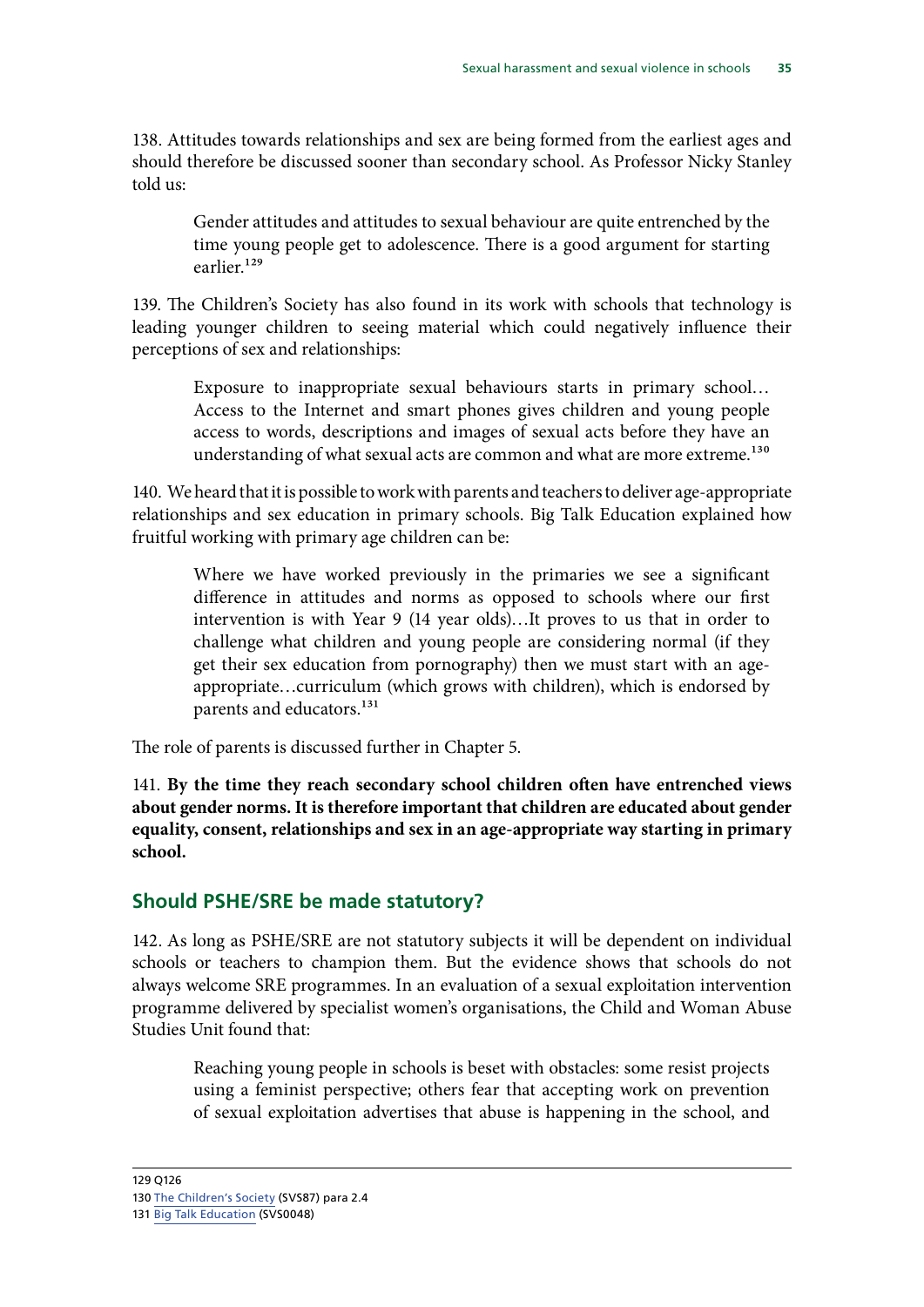<span id="page-37-0"></span>thus carries a reputational risk; workers reported that some schools could not identify who would have institutional responsibility for organising access for workers<sup>132</sup>

143. The EVAW coalition argued that this reluctance on the part of schools means a voluntary system cannot work. It pointed to the existence of "tested, thoughtful, successful interventions…[with] measurable impact on attitudes to abusive behaviour and improving confidence in reporting abuse [as well as] a positive impact on attendance and attainment."133 However, the voluntary nature of these interventions is a problem as they are dependent on a motivated teacher seeking them out or a school introducing them after an incident of harassment.

#### *Support for statutory PSHE/SRE*

144. There is widespread support for making PSHE/SRE compulsory including from: the Education Committee; the Home Affairs Committee; Chairs of the Health, and Business, Innovation and Skills Committees; the Children's Commissioner for England; the Chief Medical Officer; the Association of Directors of Public Health; the Association of Police and Crime Commissioners; the Association of Independent Local Safeguarding Children Boards Chairs; the NSPCC; two royal societies; six medical royal colleges; over 100 expert bodies; 85% of business leaders; 88% of teachers; 90% of parents; and 92% of young people.134

145. Every expert giving oral evidence to this inquiry, with the exception of Ofsted who said it was a matter for Government, supported making PSHE/SRE compulsory. Many experts argued that high quality SRE, delivered by well-trained individuals, and adopted within a whole school framework, could make a substantial difference to reducing sexual harassment and sexual violence in schools.

146. The importance of statutory PSHE/SRE has been noted by the UN Committee on the Rights of the Child. In its report to the UK Government in June 2016, it recommended that the Government:

Ensure that meaningful sexual and reproductive health education is part of the mandatory school curriculum for all schools, including academies, special schools and youth detention centres.<sup>135</sup>

147. Of the 92 written evidence submissions we received, only one said that SRE should not be made a statutory subject. The Society for the Protection of Unborn Children Safe at School campaign said "that the best place for young children to learn about sexual matters is from their parents, within the family setting." It also argued that "There is no evidence that early sex education reduces sexting or sexual abuse."136

<sup>132</sup> [Child and Woman Abuse Studies Unit](http://data.parliament.uk/writtenevidence/committeeevidence.svc/evidencedocument/women-and-equalities-committee/sexual-harassment-and-sexual-violence-in-schools/written/33476.html) (SVS0039) para 26

<sup>133</sup> [End Violence Against Women Coalition](http://data.parliament.uk/writtenevidence/committeeevidence.svc/evidencedocument/women-and-equalities-committee/sexual-harassment-and-sexual-violence-in-schools/written/33527.html) (SVS0058) para 3.3

<sup>134</sup> British Humanist Association [Evidence Check](http://www.parliament.uk/business/committees/committees-a-z/commons-select/women-and-equalities-committee/dfe-evidence-check-forum/curriculum-and-personal-social-health-and-economic-education/) July 2016

<sup>135</sup> Committee on the Rights of the Child Concluding observations on the fifth periodic report of the United Kingdom [of Great Britain and Northern Ireland](http://tbinternet.ohchr.org/_layouts/treatybodyexternal/Download.aspx?symbolno=CRC%2fC%2fGBR%2fCO%2f5&Lang=en) para 64b

<sup>136</sup> [SPUC Safe at School](http://data.parliament.uk/writtenevidence/committeeevidence.svc/evidencedocument/women-and-equalities-committee/sexual-harassment-and-sexual-violence-in-schools/written/33477.html) (SVS0040)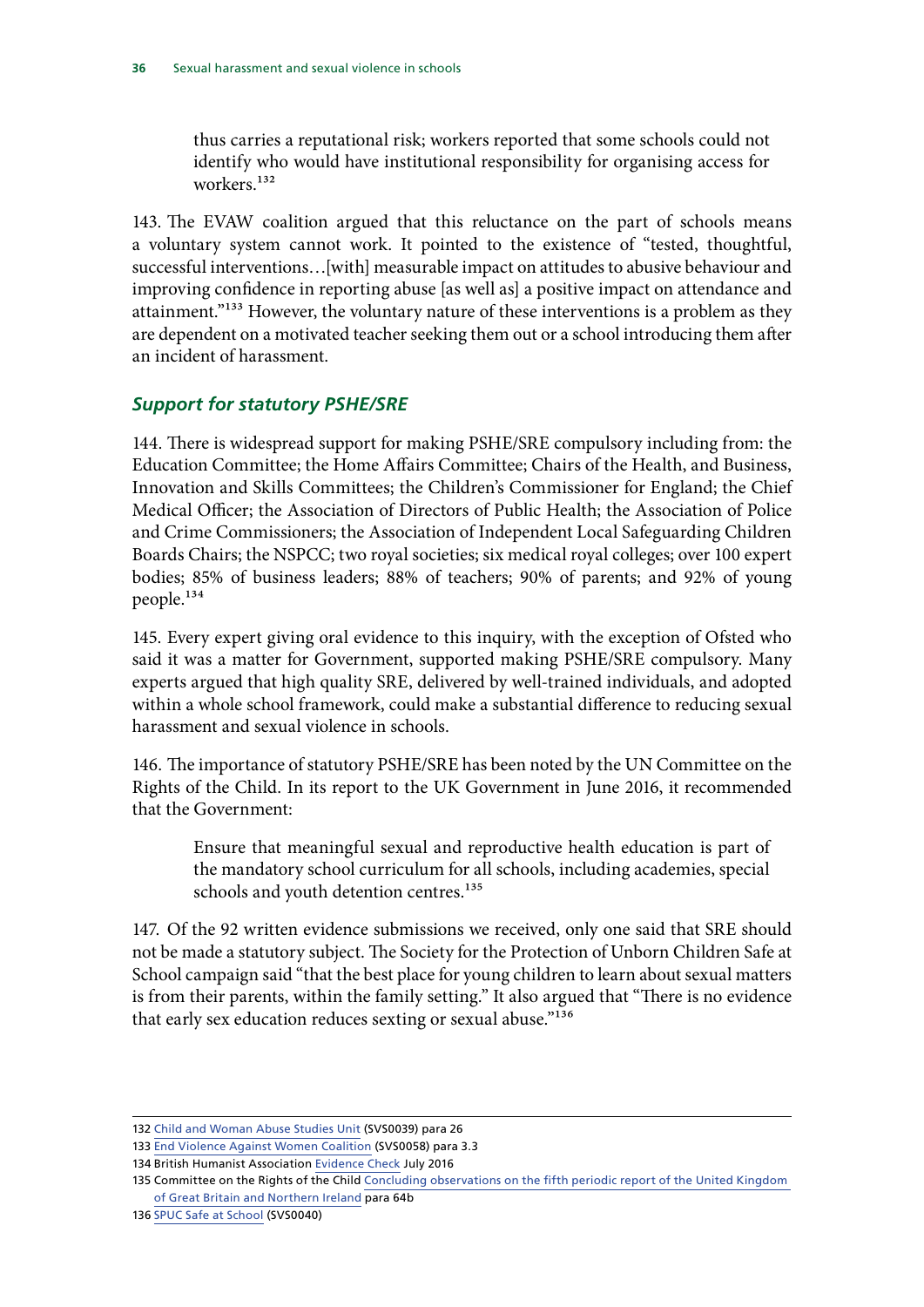<span id="page-38-0"></span>148. However, as shown above, there is strong academic and expert support for compulsory high-quality SRE as part of the approach to reduce sexual harassment and sexual violence. Furthermore, the message from teachers, students, parents and those working with young people is clear—statutory PSHE/SRE is wanted and needed.

#### *The ministerial response*

149. Both the Minister for Children and Families, and Parliamentary Under-Secretary of State for Women and Equalities and Family Justice, emphasised the importance of PSHE and SRE.

I am in no doubt, and I am sure my ministerial colleagues would agree with me, without necessarily speaking for their Departments, that this has to be a core part of what schools do. That is why in the national curriculum it is clear that that is what the expectation of schools is: to have quality PSHE at the heart of the school offer.<sup>137</sup> (Minister for Children and Families)

From the point of view of the Government Equalities Office, there are some very compelling arguments [for statutory PSHE/SRE]. We have heard the arguments and your Committee's review on this will, I am sure, only strengthen and add to this.<sup>138</sup> (Minister for Women and Equalities)

The Minister for Children and Families told us:

We are genuinely actively reviewing PSHE and SRE. I hope we can make some significant progress in the next few weeks and months and be able to say something rather more profound than I am able to say today.<sup>139</sup>

150. **Excellent resources to teach children and young people about gender equality, relationships, sex and consent, in age-appropriate ways, already exist. But at the moment only a minority of schools are delivering good teaching in this area. The Government must take a lead in ensuring that all children have access to high quality sex and relationships education (SRE) and it does not remain the privilege of a few. Making SRE a statutory subject is the first step towards achieving this. The vast majority of parents, pupils and teachers support statutory PSHE/SRE, as do health professionals, the police and other experts working in the field.** 

151. **We welcome the Government's response that the status of PSHE and SRE is currently under review.** *We recommend that PSHE and SRE are made statutory subjects as part of the new Education Bill.* 

#### **Delivering high quality SRE**

152. Whilst making SRE a statutory subject will ensure it is given time and status within the school curriculum, this will not reduce sexual harassment and sexual violence on its own. Appropriate SRE must be delivered by confident, well-qualified individuals. It must also be accompanied by support services for students who disclose incidents of harassment or abuse.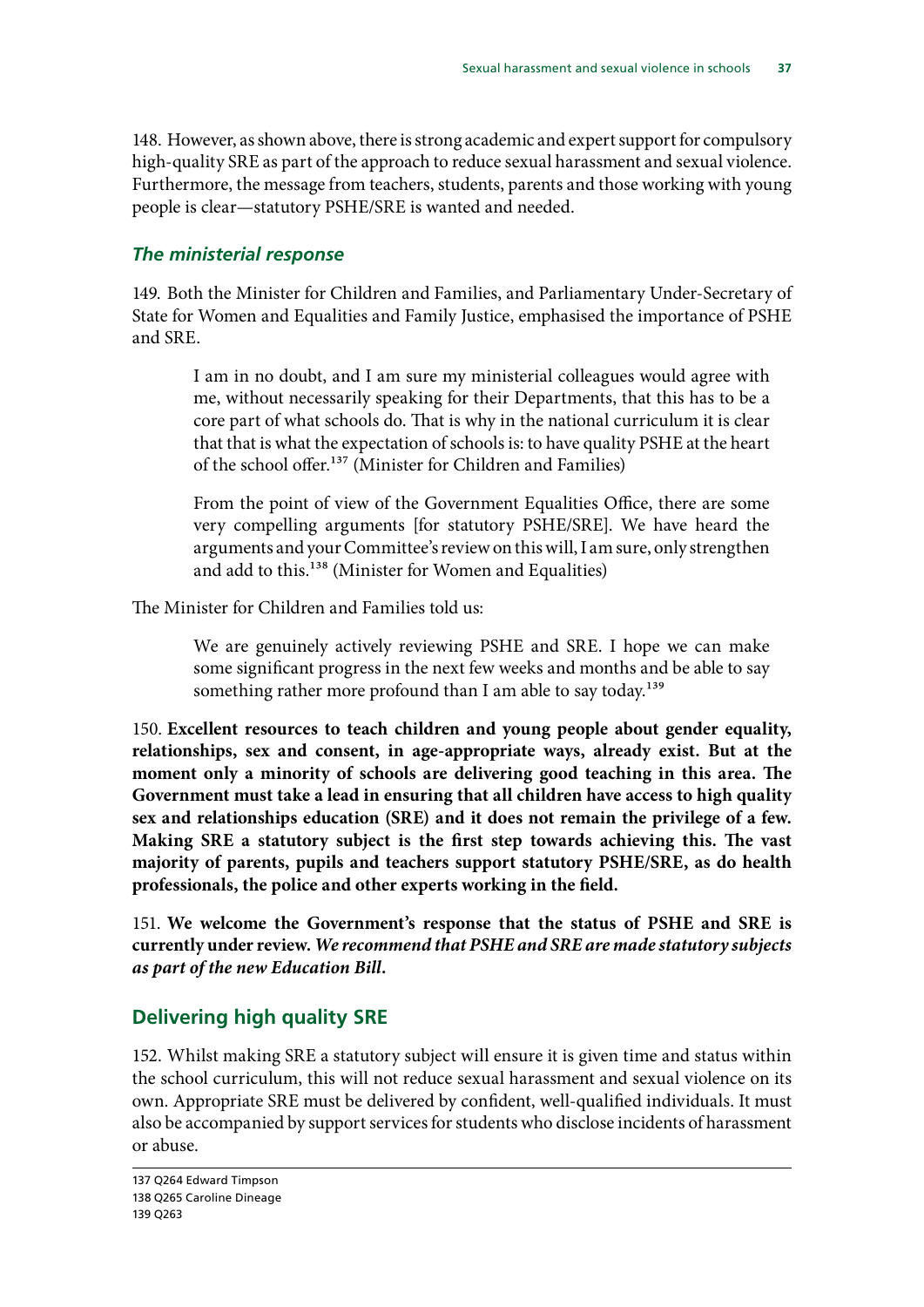#### <span id="page-39-0"></span>*Teacher training*

153. Research by the Sex Education Forum found that "only 3% of teachers teaching SRE said that initial teacher training had prepared them adequately to teach the subject."<sup>140</sup>

154. Teachers' lack of confidence around tackling issues related to sexual harassment and sexual violence was mentioned by many experts working within schools, including Sophie Bennett from UK Feminista. She observed that:

One of the things we hear time and time again from teachers is that they do not feel equipped to have conversations about sexual harassment and sexism, let alone to teach any sort of lesson on it.<sup>141</sup>

155. Teaching unions, the NUT, ATL and NASUWT, all support more and better training for teachers to deliver SRE and more broadly address the issue of sexual harassment and sexual violence. The NASUWT said:

Effective training for teachers on dealing with the sensitive issues of girls' sexualised behaviour and acts of sexual harassment is urgently required within all initial teacher training routes and continuing professional development.<sup>142</sup>

156. We also heard that more general training on gender stereotypes in school is needed. This is relevant because, as evidence submitted by Rebecca Asher shows, a stronger belief in gender stereotypes is correlated with being both a victim, and perpetrator of, sexual violence.<sup>143</sup> David Brockway from the Great Men Project told us:

The way in which we approach teacher training should include a huge element on gender and sexism. This country has been very successful with tackling racism and homophobia in schools, but a lot of teachers feel that sexism has fallen by the wayside as a result—that we have not kept up with that.<sup>144</sup>

157. The Department for Education (DfE) said "Initial teacher training (ITT) courses contain content to prepare teachers to meet the Teachers' Standards, which the DfE updated in September 2012."145 This includes "responding to safeguarding incidents" and "maintaining high standards of ethics and behaviour, within and outside school that are relevant to tackling harassment and violence." However, ITT courses do not have to cover teaching PSHE or SRE and do not have to deal specifically with how to tackle sexual harassment, sexual violence or gender stereotypes.

158. Some ITT providers do offer training in these areas. UK Feminista currently delivers workshops on tackling sexism to providers including Teach First, UCL Institute of Education, and the University of Durham. To date they have worked with over 1000 trainee teachers<sup>146</sup>

144 Q224

<sup>140</sup> [Sex Education Forum](http://data.parliament.uk/writtenevidence/committeeevidence.svc/evidencedocument/women-and-equalities-committee/sexual-harassment-and-sexual-violence-in-schools/written/33577.html) (SVS0075) para 13

<sup>141</sup> Q106

<sup>142</sup> [NASUWT](http://data.parliament.uk/writtenevidence/committeeevidence.svc/evidencedocument/women-and-equalities-committee/sexual-harassment-and-sexual-violence-in-schools/written/33571.pdf) (SVS0072) para 6

<sup>143</sup> [Rebecca Asher](http://data.parliament.uk/writtenevidence/committeeevidence.svc/evidencedocument/women-and-equalities-committee/sexual-harassment-and-sexual-violence-in-schools/written/34535.html) (SVS0096) para 26

<sup>145</sup> [Department for Education](http://data.parliament.uk/writtenevidence/committeeevidence.svc/evidencedocument/women-and-equalities-committee/sexual-harassment-and-sexual-violence-in-schools/written/34062.html) (SVS0088) para 10

<sup>146</sup> [UK Feminista](http://data.parliament.uk/writtenevidence/committeeevidence.svc/evidencedocument/women-and-equalities-committee/sexual-harassment-and-sexual-violence-in-schools/written/33401.html) (SVS0029) para 3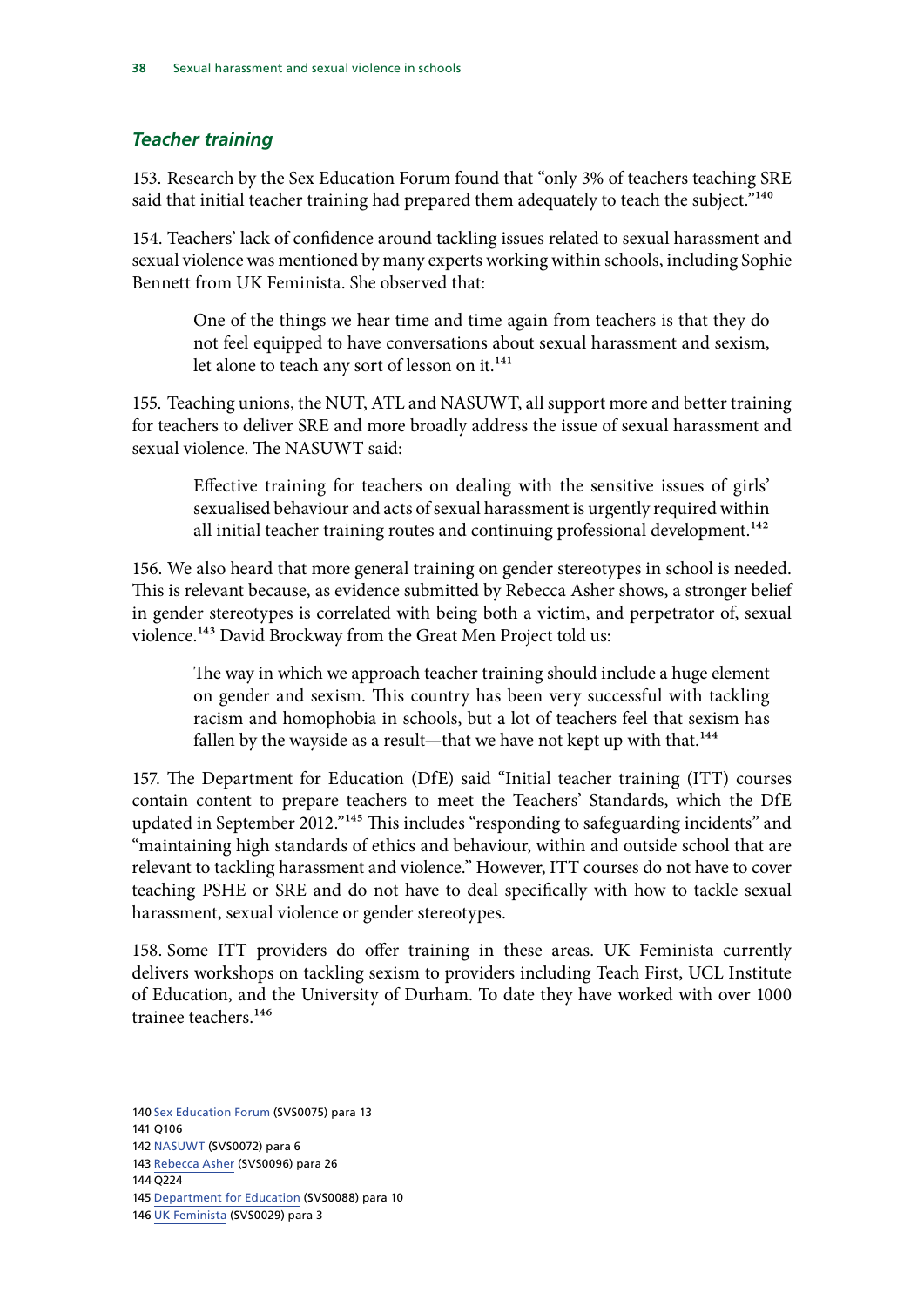<span id="page-40-0"></span>159. We have heard a number of suggestions for improving training for teachers to reduce levels of sexual harassment and sexual violence in schools. These include:

- Creating a national training programme for all school staff, including governors. This could be modelled on a successful anti-disablist bullying training programme funded by the Department for Education. (Anti-Bullying Alliance)
- Making sexual violence training a core part of all existing school staff members continued professional development, with compulsory annual training provided in the same way as safeguarding training. (Rape Crisis South London)
- Investing more in teacher training for SRE and PSHE. (Sex Education Forum)
- Making tackling sexism a core and compulsory element of all ITT courses, including PGCE, Schools Direct and Teach First courses. (UK Feminista).

160. **There is a clear need and desire for better training to support teachers, other school staff and Governors to address the issue of sexual harassment and sexual violence, both in SRE and through a whole school approach.** 

161. *As part of its ongoing review of Initial Teacher Training, we recommend that the Government assess the most effective ways to ensure all school staff are well trained to deal with and prevent sexual harassment and sexual violence. The Government should report back to us with their findings and plan of action by March 2017.* 

#### *Engaging boys and young men*

162. To date, the focus in SRE has been often based on girls changing their behaviour, rather than addressing the culture that leads some boys and young men to sexually harass and abuse girls and young women. Professor Jessica Ringrose noted that:

The outdated SRE curriculum is focused on disease and pregnancy and delaying intercourse is a 'parts and plumbing' approach, where girls must manage boys' sexual urges.<sup>147</sup>

In particular, she pointed to research that films used in schools about sexting are "aimed at girls" and "based on fear, risk and shame", and that this is "harmful". Focus groups find that these interventions lead to young people blaming girls for taking photos, even though boys may be sharing them without consent.

163. There is evidence that young women would like to see a greater emphasis on young men's role in sexual harassment. Dr Vanita Sundaram highlighted the view of one young woman:

It is the guys essentially raping the girls, so they should be taught not to do it. Because, if you're just telling the girls how to protect themselves, you should like kill it from where it starts.<sup>148</sup>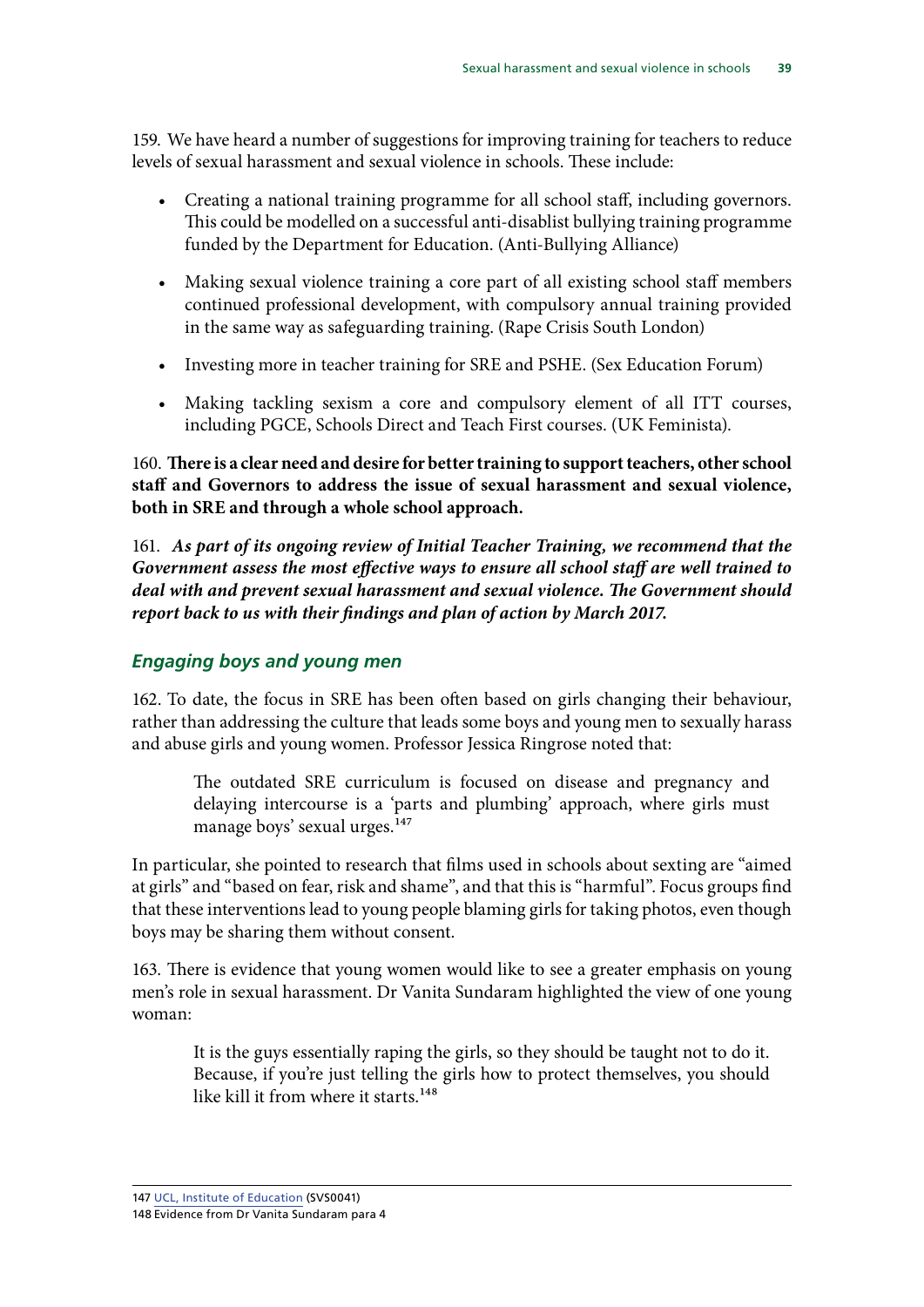164. David Brockway, who delivers workshops to boys and young men through the Great Men project, told us that boys wanted the opportunity to engage with SRE and PSHE but were not always given the chance to do so.

One school I went to last year…said that for the last six years they have been working with their girls on combatting sexual harassment and on body positivity. I said, "What have you been doing with the boys?" and they said, "Nothing; they just watch a video."<sup>149</sup>

165. There is international evidence, cited by Professor Nicky Stanley, that prevention programmes in schools are increasingly looking at boys' behaviour. However, there are challenges around their implementation:

There was…a strong view from the experts that such initiatives need to avoid blaming or accusing boys, because that is only going to provoke resistance.<sup>150</sup>

166. We heard directly from one school student how this can be a problem:

When it comes to this topic, men are seen as the main enemies. You can see from the statistics that men do it more often, but it can happen on both sides. When people come into schools or we have educational lessons, men are portrayed as the issue on all occasions. That puts across the view that all men will become violent towards woman and abusive and dominant, and that can encourage more [of that behaviour].<sup>151</sup>

167. It must be remembered that the majority of boys and young men do not engage in sexual harassment and sexual violence. As Professor Nicky Stanley noted:

We are talking about a minority. The fact that lots of boys do have positive, respectful attitudes is something that can be worked with. Positive attitudes in the peer group are a terrific tool with which you can work to change attitudes among those boys whose attitudes are more negative, because the power of the peer group is very great. 152

168. We welcome the Parliamentary Under-Secretary of State for Women and Equalities comments on the importance of engaging with boys and young men in this area. As she said:

There is the opportunity for boys to be the champions to the solution… That is something that I would love to see filtering down to more and more into schools from a very early age, so that boys do not see themselves as stuck in some narrow gap that they have to fit in, between being some sort of sexual predator and something else. There is enormous power in their hands to be the solution to this rather than the problem.<sup>153</sup>

149 Q210 150 Q211 151 Q93 Student K 152 Q229 153 Q274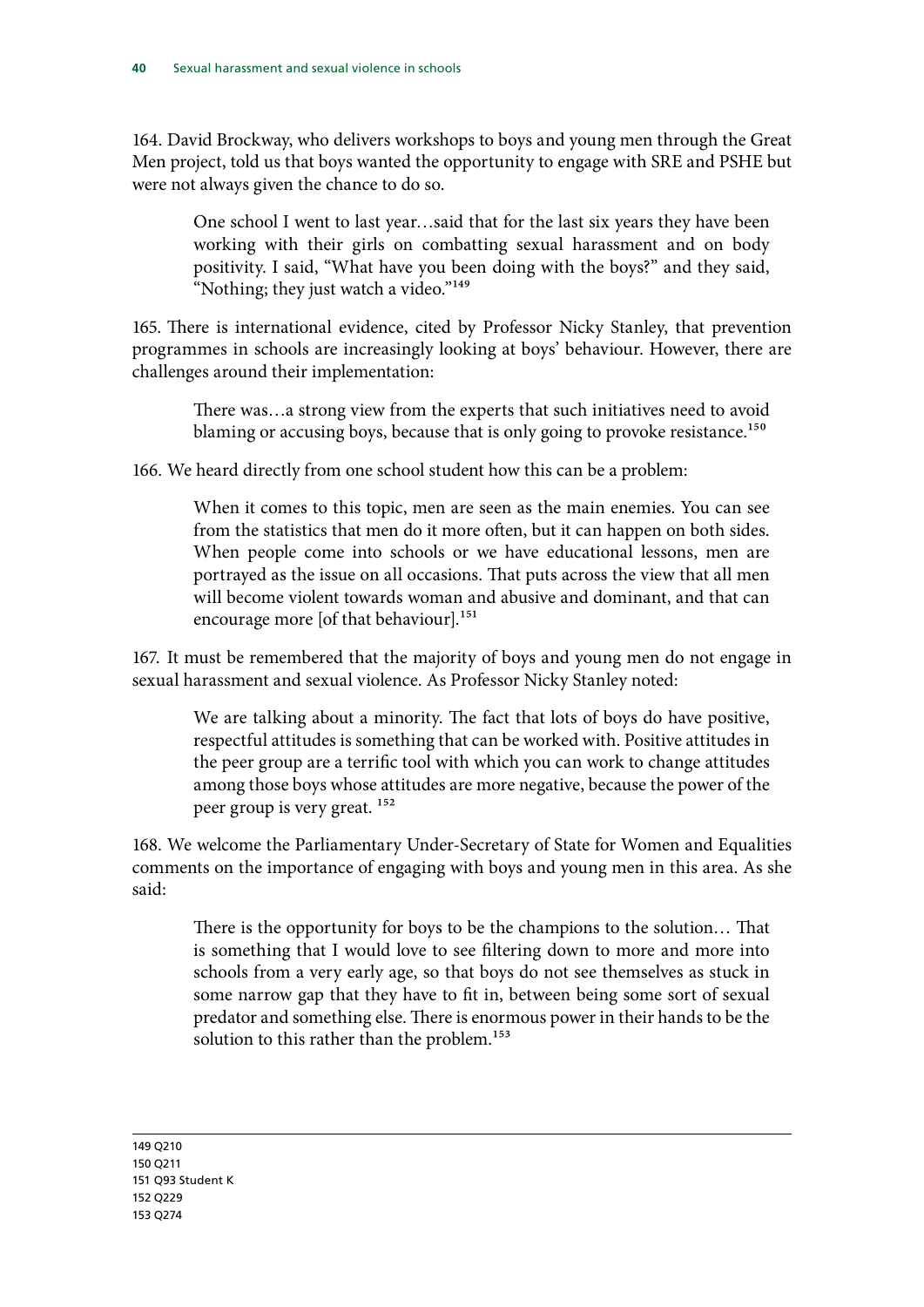169. **Too often, SRE ignores the position of boys and young men. It must be broadened to challenge harmful notions of masculinity and reflect boys' experiences. It should also support boys to challenge and reduce sexual harassment and sexual violence.** 

170. *We welcome the Government's interest in supporting boys and young men to be part of the solution to the problem of sexual harassment and sexual violence. We recommend that the Government fund research to establish the most effective ways to achieve this.*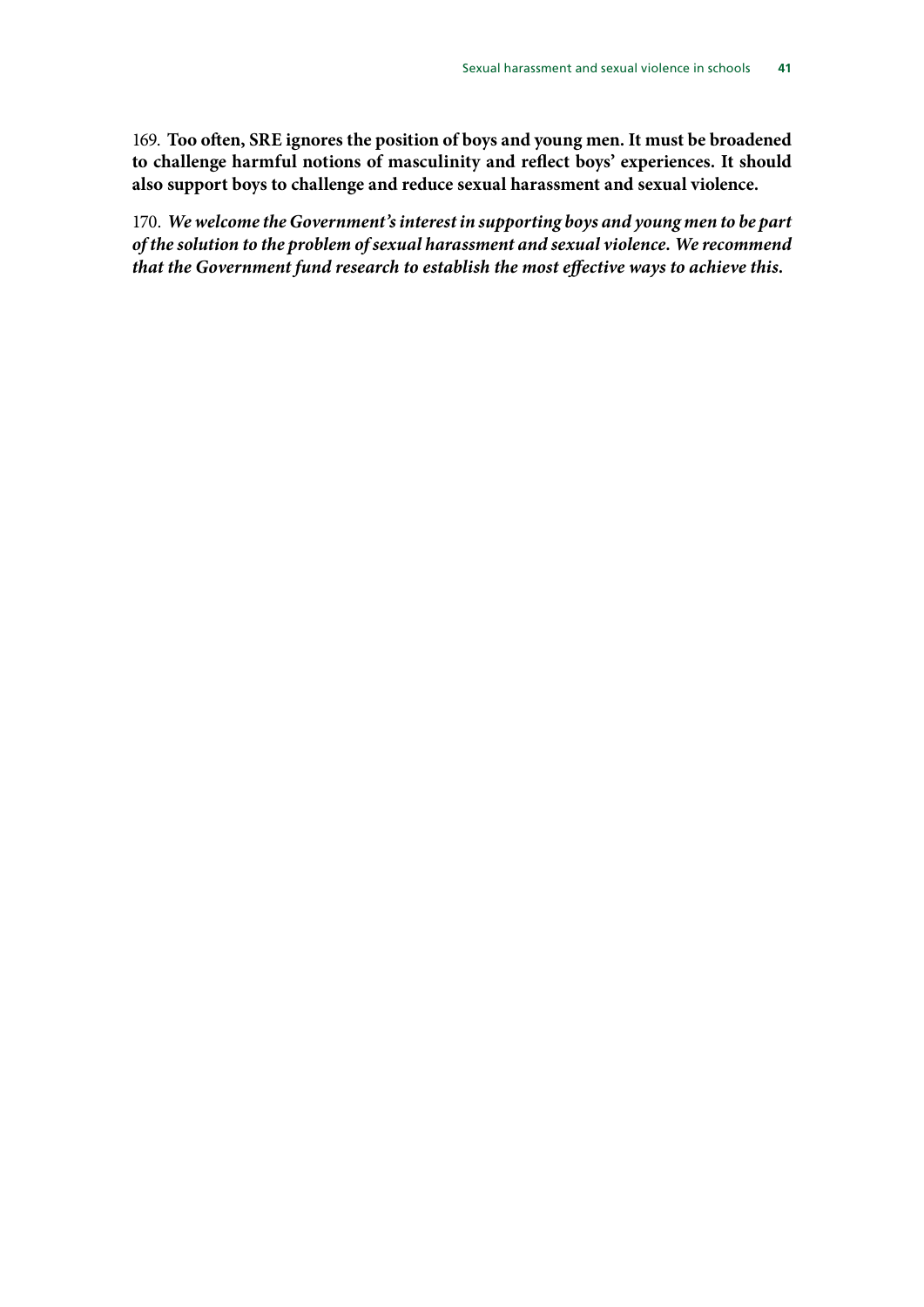### <span id="page-43-0"></span>**5** Parents have a central role

#### **The role of parents**

171. The important part parents play in tackling sexual harassment and sexual violence was reiterated throughout the course of this inquiry. As the Minister for Children and Families pointed out:

Part of this…is about how we then involve parents, because a child spends a third of their time at school. A lot of their time is away from the protective and safe environment of the school.<sup>154</sup>

172. Many parents find it difficult to discuss these issues with their children. As Rebecca Asher explained:

Parents are flailing here. They have never found it comfortable talking to their children about sex, and most parents do not. Now they are in a world where it is often so very different from the world that they were growing up in, they are flailing. If they can be brought into the conversation and work in partnership with the schools on this, at least you are able to have a two-pronged approach. You might not be able to solve the world, but...you can work in partnership.<sup>155</sup>

173. Parents and schools working together can make SRE more effective, as demonstrated in evidence from the Sex Education Forum.<sup>156</sup> As OnePlusOne noted "policy guidelines from the Department for Education and Skills have also stipulated parental and/or community involvement with the school SRE curriculum."157

174. Parental involvement in SRE can also alleviate fears some teachers may have about teaching SRE. Research with ATL members found 62% said they would have concerns delivering lessons around sexually explicit content and, of those, 79% said this was because of parents' concerns.158

175. Parents' current level of understanding of PSHE and SRE may be limited. As one parent told us:

Despite being a teacher and a caring, well-educated parent, I wasn't clear until recently on the statutory requirements in primary and secondary schools in relation to SRE and PSHE and I hugely undervalued the importance of both these areas of the curriculum.

I believe many parents, and even teachers, are unclear or mistaken in the understanding of what a school will cover on sex and relationship education. Parents need to be told so they can work with a school or fill in gaps.<sup>159</sup>

155 Q227

159 Anonymous written evidence (SVS0090)

<sup>154</sup> Q251 Edward Timpson

<sup>156</sup> [Sex Education Forum](http://data.parliament.uk/writtenevidence/committeeevidence.svc/evidencedocument/women-and-equalities-committee/sexual-harassment-and-sexual-violence-in-schools/written/33577.html) (SVS0075)para 14

<sup>157</sup> [OnePlusOne](http://data.parliament.uk/writtenevidence/committeeevidence.svc/evidencedocument/women-and-equalities-committee/sexual-harassment-and-sexual-violence-in-schools/written/33524.html) (SVS0056)

<sup>158</sup> [Association of Teachers and Lecturers](http://data.parliament.uk/writtenevidence/committeeevidence.svc/evidencedocument/women-and-equalities-committee/sexual-harassment-and-sexual-violence-in-schools/written/33569.html) (SVS0071) para 48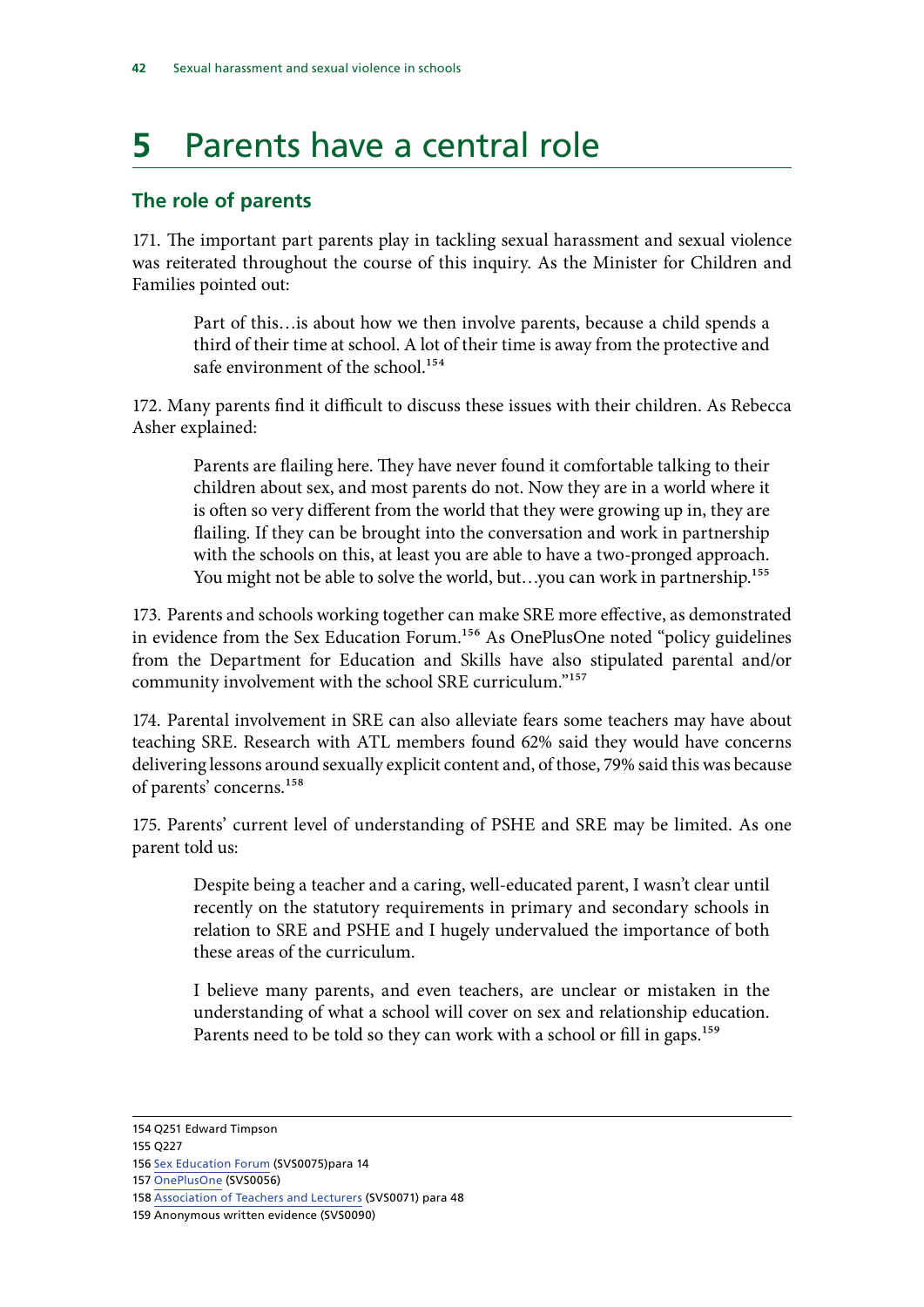176. Evidence of how parents can be better involved with SRE and other aspects of PSHE was offered by several organisations working within schools, including Tough Cookies Education Ltd and Big Talk Education. Lynnette Smith from Big Talk Education described her experience working with parents:

The best way to get parents involved is to start early. A few senior schools have tried to have parents evenings when we are bringing in an SRE programme and it is a total waste of time. By that time, teenagers do not want their parents going into school—heaven forbid. Especially in primary school, it is really easy to engage parents. They are more than willing to come along. They still see their children as vulnerable.<sup>160</sup>

177. The possibility of even earlier engagement with parents was recommended by Rebecca Asher:

Guidance on the pitfalls of gender stereotyping [should] be included in information given to parents and parents-to-be by maternity and family services. …It need not be censorious or dogmatic but simply provide parents with food for thought and references to further information.<sup>161</sup>

178. Professor Sonia Livingstone, Evidence Champion for the UK Council for Child Internet Safety, also recommended better support for parents as a key element in reducing sexual harassment and sexual violence:

Schools and governments should offer more support and materials to parents to enable them to provide advice and guidance to children and young people on issues related to sex, relationships and sexualisation in commerce, the media and online. Parents especially need resources for talking to younger children in an age-appropriate manner. All these resources must be carefully tailored to children's diverse needs, including those who are at risk or from a sexual, ethnic or other minority, avoiding inappropriate assumptions about 'typical' or 'normal' development.<sup>162</sup>

179. Whilst parents are an important part of the solution in improving children and young people's education in this area, it is essential to remember that some parents will be perpetrators of sexual abuse and violence, as noted by Dr Fiona Vera Gray:

Some parents are going to be sexually abusing their children. Sometimes that is going to happen in the family unit outside of school, so we need to start talking to the kids as soon as we can, when they are very young, to give them the spaces to start talking about what they may be experiencing outside of school.<sup>163</sup>

180. **Parents have an important role to play in reducing levels of sexual harassment and sexual violence. Taking a whole school approach to this problem will mean parents are fully engaged and supported to address the issue with their children.** 

<sup>161</sup> [Rebecca Asher](http://data.parliament.uk/writtenevidence/committeeevidence.svc/evidencedocument/women-and-equalities-committee/sexual-harassment-and-sexual-violence-in-schools/written/34535.html) (SVS0096) para 32i

<sup>162</sup> [Professor Sonia Livingstone](http://data.parliament.uk/writtenevidence/committeeevidence.svc/evidencedocument/women-and-equalities-committee/sexual-harassment-and-sexual-violence-in-schools/written/33550.html) (SVS0064)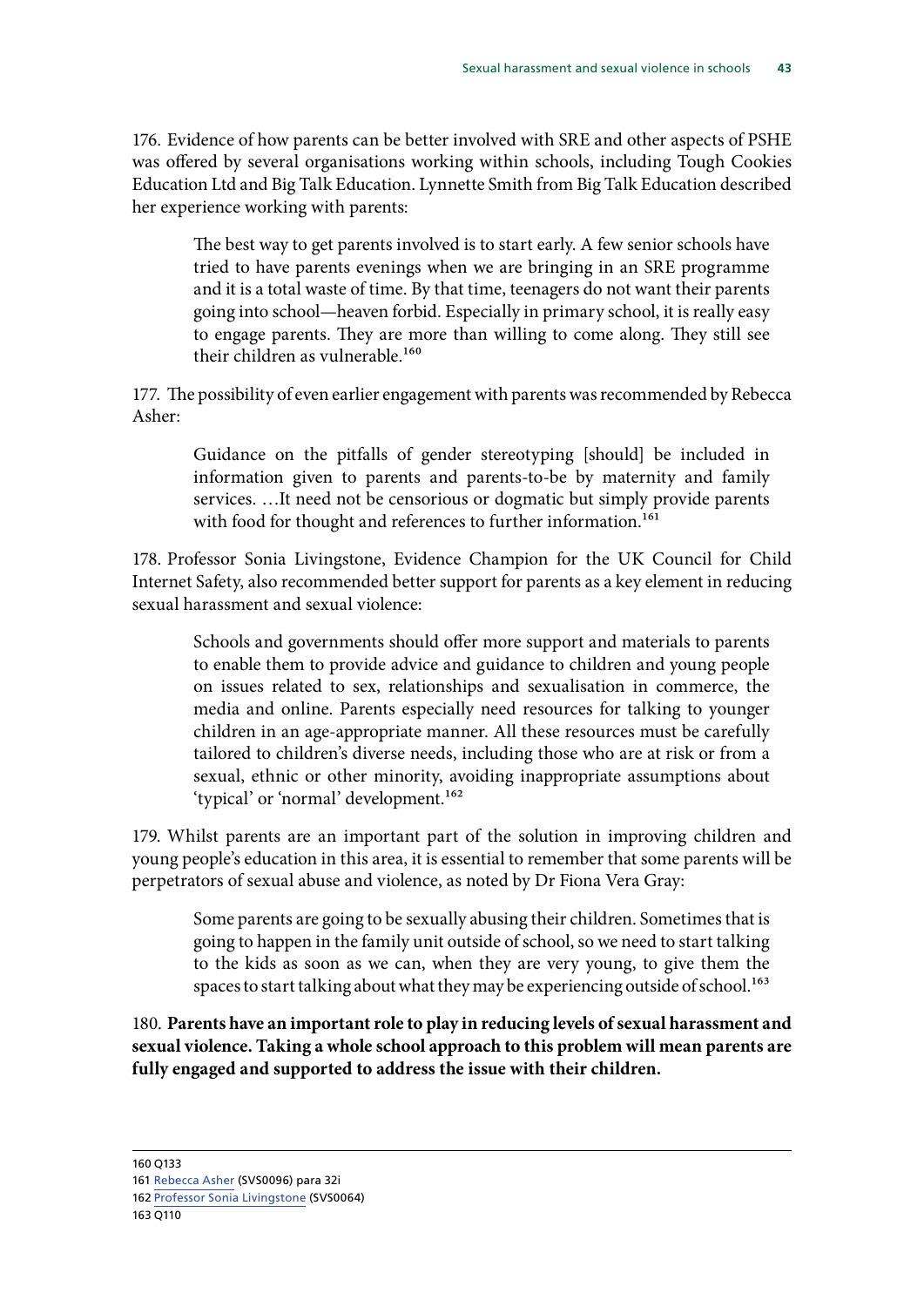#### <span id="page-45-0"></span>**Specialist support and interventions**

181. Evidence to this inquiry was clear and consistent about the necessity of schools funding and working with specialist services and projects to tackle sexual harassment and sexual violence. This should be part of the whole-school approach.

182. The Child and Woman Abuse Studies Unit (CWASU) said:

Specialist input is necessary to address sexual consent and coercion. This should be delivered by experts, preferably specialist women's organisations who have developed much of the prevention work in this field.<sup>164</sup>

183. The value of external input was observed in a CWASU evaluation of a local project run by Nia, a charity which runs projects to reduce violence against women and children:

One senior teacher summed up why it mattered that the programme was delivered by an external, specialist organisation. 'It helps [young women] to engage, they're not actually members of staff in the school community and certain aspects of support can't be done here.'<sup>165</sup>

184. Similar observations were reported by other external service providers, including David Brockway.

Boys find it easier to open up to people who are not teachers who they have to meet every day. It is quite hard for a boy to admit something that is perhaps shaming or quite vulnerable to someone they see often.<sup>166</sup>

185. As noted in Chapter 4, teachers are often uncomfortable and untrained in how to deliver sessions on healthy relationships. This can result in issues such as sexual consent being omitted entirely, or reinforcing victim-blaming messages that girls are responsible for keeping themselves safe from sexual abuse and exploitation.

186. The support of specialists is an essential corollary of improved, statutory SRE. Experts stressed the importance of schools being aware that whenever prevention work is carried out it will prompt disclosures by children so there needs to be clear referral pathways to specialist support services.

As Professor Stanley told us:

One of the reasons why schools struggle to address these issues is because of the lack of support services available for young people who do disclose harassment or abuse. Schools are anxious that, if they start to deliver teaching on these issues, students will start to disclose and they will be left holding a can of worms that they really do not know how to manage. I do not think that prevention efforts in schools are sufficient.<sup>167</sup>

164 [Child and Woman Abuse Studies Unit](http://data.parliament.uk/writtenevidence/committeeevidence.svc/evidencedocument/women-and-equalities-committee/sexual-harassment-and-sexual-violence-in-schools/written/33476.html) (SVS0039) 165 Ibid 166 [The Great Initiative](http://data.parliament.uk/writtenevidence/committeeevidence.svc/evidencedocument/women-and-equalities-committee/sexual-harassment-and-sexual-violence-in-schools/written/34257.html) (SVS0091) 167 Q214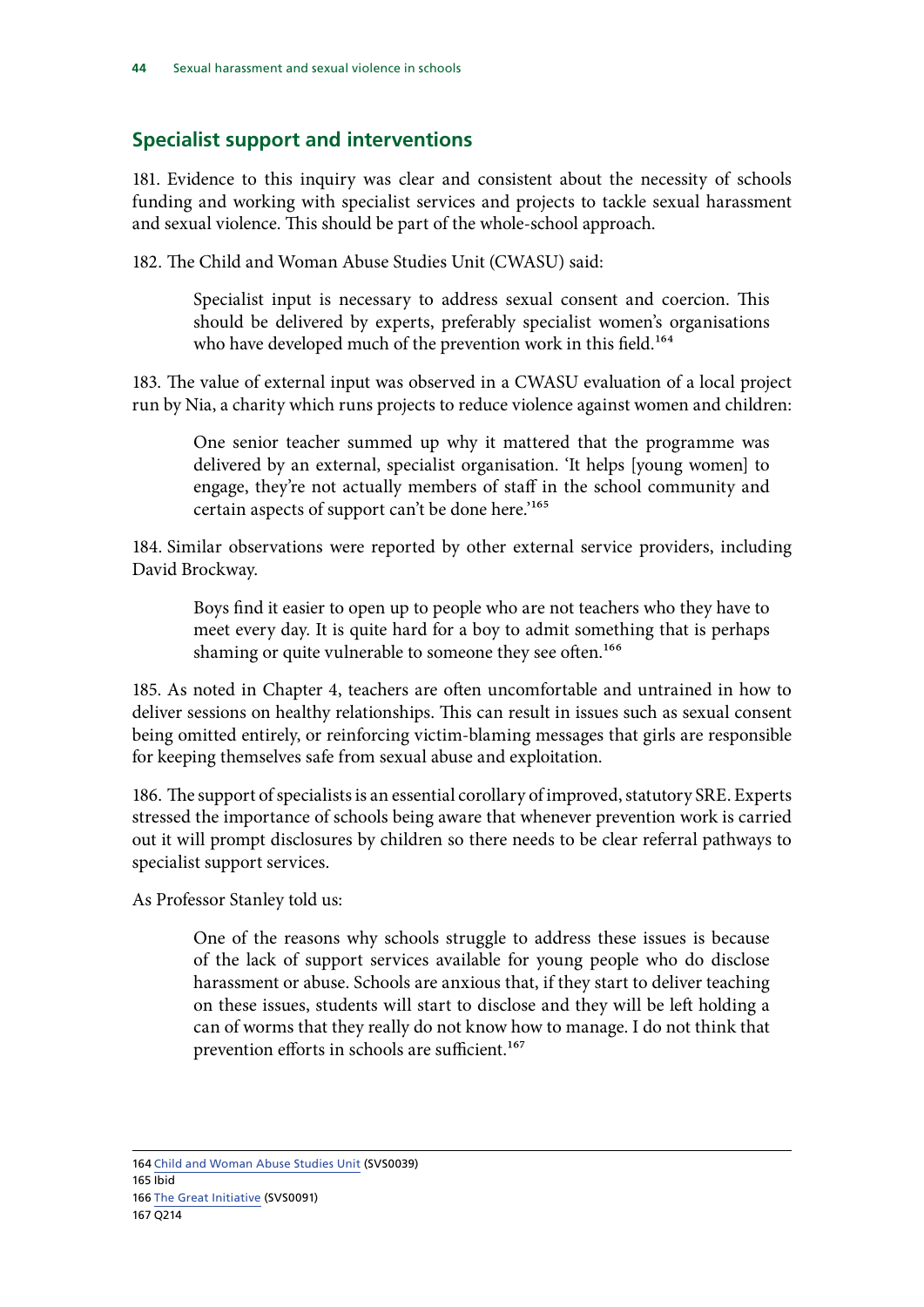187. Schools' responses to disclosures are currently highly variable according to Rape Crisis England and Wales:

The first response to a victim/survivor of disclosure is critical to how she seeks support in future and yet children in some schools receive less support, less information and less protection than in neighbouring schools.<sup>168</sup>

188. The risk of not accompanying an awareness raising programme with adequate resources to respond to disclosures was described by Jo Sharpen from AVA with regard to the Home Office's "Disrespect Nobody" Campaign:

Unfortunately, although the new campaign has been working quite well with young people, it does not have any support attached to it. The budget was not there this year for that. That worries me, because young people are seeing the new adverts, they are suddenly recognising that they might be in an abusive relationship and they are not sure where to go for support because there is not that support element to this campaign. It has to always come hand-in-hand, or you are just increasing risk for young people.<sup>169</sup>

189. The Government has committed funding to support specialist organisations to tackle other forms of bullying in schools. In March 2016 the Government Equalities Office (GEO) announced that it would make £1m available to tackle homophobic, biphobic and transphobic (HBT) bullying. As the Government explained:

This new HBT programme will build on the previous £2m grant programme which was announced in October 2014 aimed at preventing and tackling HBT bullying in schools. Eight organisations…were awarded funds from the programme in order to run projects in schools to increase awareness and training through school policies, and help foster positive discussions and attitudes about the harm that bullying and prejudice can cause.<sup>170</sup>

A similar approach could be taken to address sexual harassment and sexual violence in schools.

190. **Specialist sector organisations play an important role in delivering high quality SRE, as well as supporting schools and pupils when disclosures about sexual harassment and sexual violence are made. It is essential that these organisations are able to access adequate resources so they can continue to support schools and young people.** 

191. *The Government should create a fund to support specialist sector organisations to use their expertise to help schools tackle sexual harassment and sexual violence.* 

<sup>168</sup> [Rape Crisis England and Wales](http://data.parliament.uk/writtenevidence/committeeevidence.svc/evidencedocument/women-and-equalities-committee/sexual-harassment-and-sexual-violence-in-schools/written/33534.pdf) (SVS0059) para 4.1

<sup>169</sup> Q140. There was no funding for an online forum for the Disrespect Nobody campaign in 2015–16. However, the Home Office pointed out that campaign materials directed young people to the new campaign website where young people could get more information and advice on the issues covered in the adverts.

<sup>170</sup> [Department for Education](http://data.parliament.uk/writtenevidence/committeeevidence.svc/evidencedocument/women-and-equalities-committee/sexual-harassment-and-sexual-violence-in-schools/written/34062.html) (SVS0088) para 20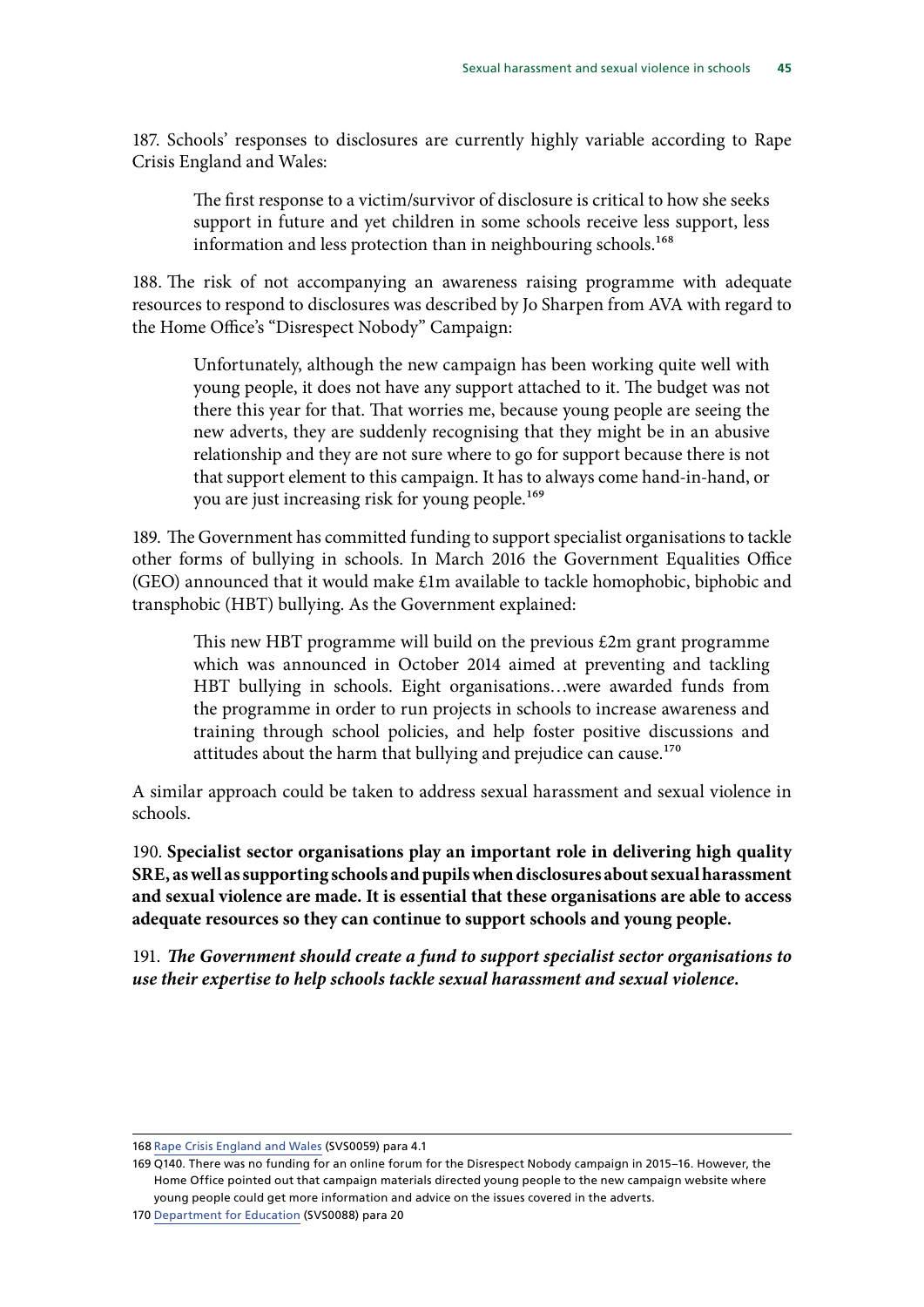## <span id="page-47-0"></span>**6** Tackling the impact of pornography

#### **Access to pornography**

192. There is extensive evidence that children's perceptions of sex, consent, gender roles and relationships are changing as a result of the pornography they are seeing. Research with over 1,000 16–21 year-olds in 2014 found that:

- Almost a quarter of young people were 12 years-old or younger when they first saw porn online (24.6%) and 7.3% were under 10
- The majority of young people (60%) were 14 years-old or younger when they first saw porn online—although 62% said they first saw it when they weren't expecting to, or because they were shown it by someone else. Only 22% of those surveyed say they were looking for it on purpose.
- More than half the respondents thought that online pornography affects what young men and women expect from sex—and a majority (74%) thought it particularly affected men's expectations.
- The most common answer was that young men expect young women to behave like the women in porn films.<sup>171</sup>

193. The Child and Woman Abuse Studies Unit referred to its research with 110 young people as evidence of the ubiquity of pornography in their lives. It explained how:

One 16 year old young man said to us: 'most of the people I know, they use it. 99% of boys'. While young people described pornography as a form of entertainment, they explicitly talked about its function as 'seeing how to have sex'.172

194. Big Talk Education has also noticed in their work in schools that pornography is informing children's views about sex:

When pupils are given the chance to ask questions anonymously, it becomes clear pornography is a main source of information about sex and sexual behaviour. "Questions like "Is it ok for me to cum over my girlfriend's face?" are not unusual as is the apparent normalisation of anal sex. Another concerning increase is referrals to us for children and young teenagers with pornography addictions. This is a new and increasing area of work for us. They include girls as well as boys with one girl aged only eight.<sup>173</sup>

195. The ATL found more than 40% of teachers it surveyed said they had seen an increase in pupils sharing sexually explicit material, One secondary school teacher reported that:

Pornography is easily available on mobiles and I have caught pupils watching it during break times.<sup>174</sup>

<sup>171</sup> BBC [Porn: what's the harm? survey](http://www.bbc.co.uk/mediacentre/latestnews/2014/porn-whats-the-harm) April 2014

<sup>172</sup> [Child and Woman Abuse Studies Unit](http://data.parliament.uk/writtenevidence/committeeevidence.svc/evidencedocument/women-and-equalities-committee/sexual-harassment-and-sexual-violence-in-schools/written/33476.html) (SVS0039) para 15

<sup>173</sup> [Big Talk Education](http://data.parliament.uk/writtenevidence/committeeevidence.svc/evidencedocument/women-and-equalities-committee/sexual-harassment-and-sexual-violence-in-schools/written/33503.html) (SVS0048)

<sup>174</sup> [Association of Teachers and Lecturers](http://data.parliament.uk/writtenevidence/committeeevidence.svc/evidencedocument/women-and-equalities-committee/sexual-harassment-and-sexual-violence-in-schools/written/33569.html) (SVS0071)para 37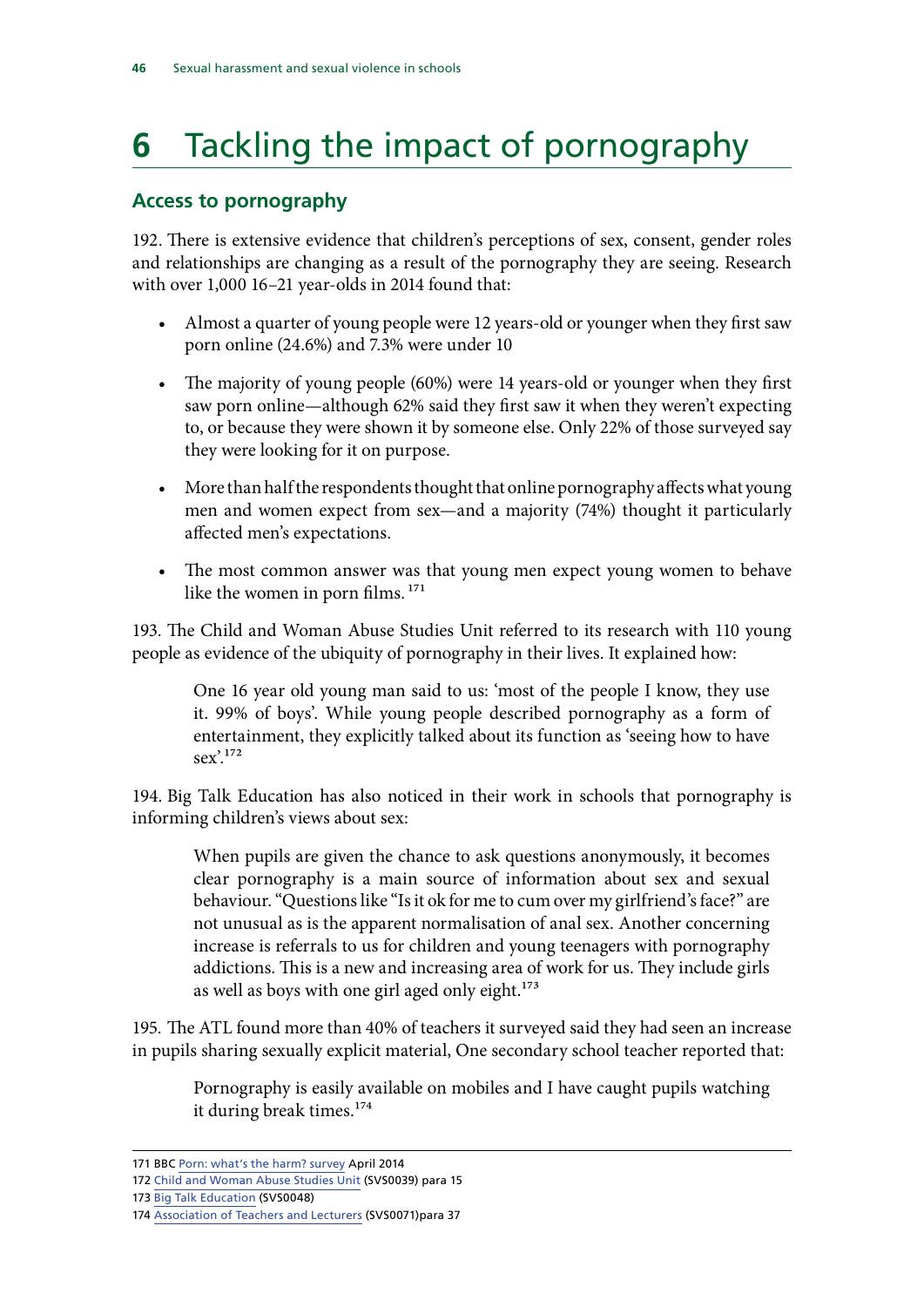<span id="page-48-0"></span>196. The nature of the pornography being consumed by young people is too often misunderstood, as Marai Larasi of Imkaan explained:

Very often, if people are not engaged with this work, they think of pornography and they think about Playboy or an online version of Playboy. Actually what has happened over the last few years is pornography that would have been considered hard-core pornography, which would have operated on the peripheries, is now the mainstream pornography.<sup>175</sup>

#### **The impact of pornography on children**

197. Chief Constable Simon Bailey explained the NPCC's concerns about the impact of pornography on sexual harassment and sexual violence. He cited previous research commissioned by the Children's Commissioner for England which found a correlation between children viewing pornography and subsequent engagement in risky behaviours. He also noted:

Anecdotally we regularly hear concerns from police officers/staff relating to pornography and how this is influencing expectations relating to sex, relationships and consent by children and young people.<sup>176</sup>

198. The relationship between pornography and behaviour is examined in research by Dr Christine Barter. It found that:

Holding negative gender attitudes and regularly watching online pornography were significantly associated with higher rates of self-reported sexual violence perpetration.177

It should be noted that this research finds a correlation between watching pornography online and rates of reported perpetration. It did not set out to examine causation which is notoriously difficult to ascertain.

199. Data on the impact of pornography is backed up by a plethora of qualitative evidence. For example, Laura Bates from the Everyday Sexism Project described an incident at one school she visited:

I was in a school where a teacher told me they had recently had a rape case involving a 14-year old male perpetrator. One of the teachers had asked him 'why didn't you stop when she was crying?' and he had replied: 'because it's normal for girls to cry during sex'.<sup>178</sup>

200. A secondary school teacher from Birmingham with 15 years' experience told us about the impact of pornography on pupils at her school:

I have heard boys talk about certain porn stars and talk of their expectations for both girls and boys to have body shapes and proportions similar to what they view both from pornography and within the mass media…I see the

178 [Everyday Sexism Project](http://data.parliament.uk/writtenevidence/committeeevidence.svc/evidencedocument/women-and-equalities-committee/sexual-harassment-and-sexual-violence-in-schools/written/33579.html) (SVS0077)

<sup>175</sup> Q116

<sup>176</sup> [Simon Bailey National Police Chiefs' Council](http://data.parliament.uk/writtenevidence/committeeevidence.svc/evidencedocument/women-and-equalities-committee/sexual-harassment-and-sexual-violence-in-schools/written/34261.html) (SVS0092) para 31

<sup>177</sup> [Connect Centre for International Research on Interpersonal Violence and Harm](http://data.parliament.uk/writtenevidence/committeeevidence.svc/evidencedocument/women-and-equalities-committee/sexual-harassment-and-sexual-violence-in-schools/written/33352.html) (SVS0024)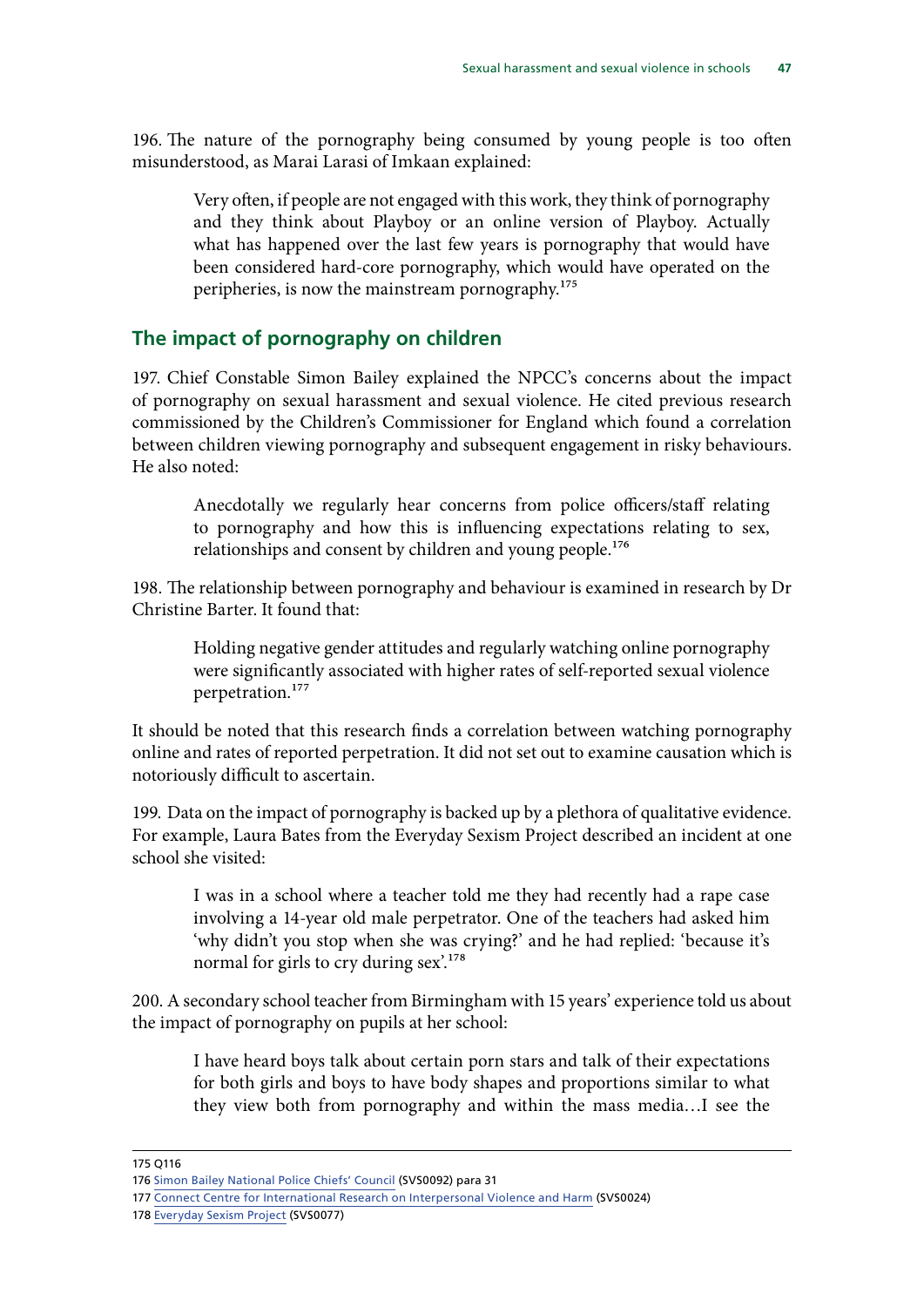<span id="page-49-0"></span>transformation of fresh faced innocent year 7 girls who will try to be heavily sexualised by the time they reach year 10. I see these beautiful girls not understanding the option to say no.<sup>179</sup>

201. It is important to recognise that pornography can have specific impacts on particular groups of children and young people. As Marai Larasi told us:

The other thing about pornography is that it is incredibly racist. It constructs groups of young men as thugs and monsters, and constructs all women as sluts, as filth, basically. It also constructs particular groups of women as exotic, as asking for it, as beasts, as animals, et cetera. What does that mean to a young black woman in Hackney who is seeing herself represented in that way? What does it do to the young black man who sees himself represented as a thug?<sup>180</sup>

202. A focus group run by the Anti-Bullying Alliance with young people with social, emotional and mental health needs (SEND) found they felt strongly that increased consumption of pornography was a driver for sexual bullying. These young people thought pornography:

- affected how young people thought about sex and what sex should be like
- affected how young people thought they should behave
- made people feel pressured to act more sexually.<sup>181</sup>

203. The negative impact of pornography on children and young people was acknowledged by Government ministers. The then Parliamentary Under-Secretary of State for the Home Office, Karen Bradley MP told us:

It is very clear that the use of pornography by young people distorts their impression and image of what a normal, healthy sexual relationship should be.182

204. **Widespread access to pornography appears to be having a negative impact on children and young people's perceptions of sex, relationships and consent. There is evidence of a correlation between children's regular viewing of pornography and harmful behaviours. The type of pornography many children are exposed to is often more extreme than adults realise.** 

#### **How should pornography be dealt with?**

205. Recommendations to address the impact of pornography predominantly focus on educating children and young people about sex, relationships and pornography. As Laura Bates said:

179 Birmingham school teacher (SVS0030)

<sup>181</sup> [Anti-Bullying Alliance National Children's Bureau](http://data.parliament.uk/writtenevidence/committeeevidence.svc/evidencedocument/women-and-equalities-committee/sexual-harassment-and-sexual-violence-in-schools/written/33302.html) (SVS0018) para 4.3 182 Q271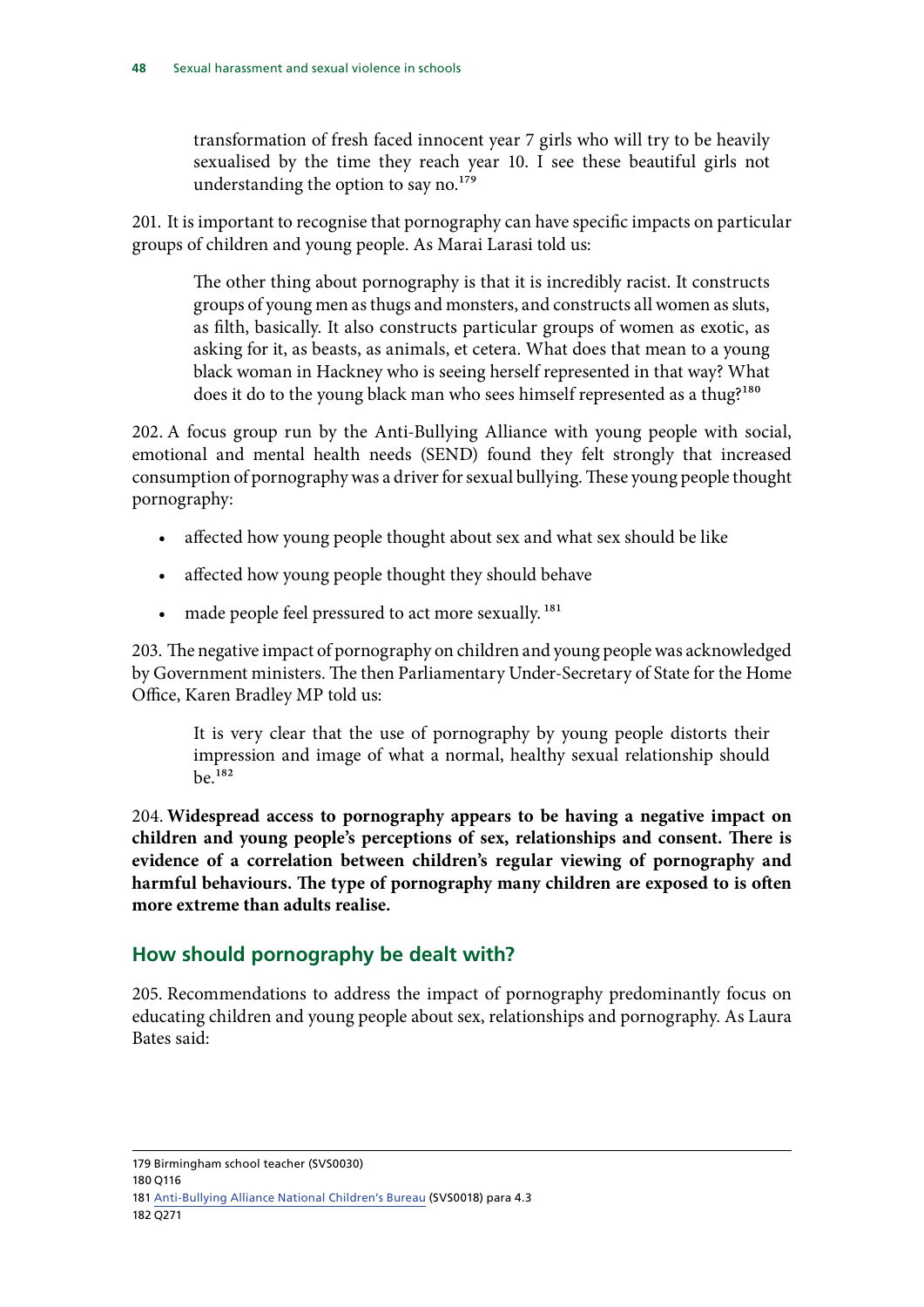<span id="page-50-0"></span>It is completely unrealistic to expect that we can prevent young people seeing online porn. But what we can do is help them to make sense of it and to differentiate between what they see online and what a healthy relationship might look like with clear, comprehensive, age-appropriate conversations.<sup>183</sup>

206. Other strategies, including improving restrictions on access to pornography, are also needed, as Dr Vera-Gray told us:

We do absolutely everything that we can around age verification, education more broadly, some public awareness campaigns—that is all great. We need to do everything we can, because [pornography] is coming at them from everywhere.184

#### *Better education*

207. There is widespread consensus that better education about sex and relationships is needed to mitigate the influence of pornography on children and young people. As the school students we heard from said:

The internet is sort of like a free plane; you can't really control it that much, so the best way to tackle that issue is to educate. That's it.<sup>185</sup>

I think that [pornography] should be blocked, but I also think that it should still be taught, because even if it is blocked, there are still going to be certain ways to get access to it. I think it still needs to be taught, because it is seen as embarrassing at school to talk about, but if you are not taught about it, you are not prepared for the future and other situations.<sup>186</sup>

208. Researchers from the Connect Centre, University of Lancashire also conclude that education is the approach most likely to work in combatting the impact of pornography:

Attempts to regulate and restrict young people's exposure to online pornography are likely to be ineffectual due to ease of access and normalisation. Thus, SRE should be attempting to foster critical approaches which acknowledge its lack of congruence with lived experiences and challenge the misogynist attitudes displayed within pornographic scripts.<sup>187</sup>

209. As discussed in Chapter 4, most schools are not currently offering good quality SRE. Evidence we received suggests that SRE is particularly poor when it comes to addressing, pornography. A survey of ATL members found that only 22% of staff said their school or college currently discussed pornography in SRE or PSHE classes. Nonetheless, there is support amongst teachers to address the issue:

Provided it is taught at an age-appropriate level at school, over three-quarters (76%) of respondents…said pupils should be taught about the dangers of pornography, as part of SRE or PSHE.188

183 Ibid

- 185 Q32 Student F
- 186 Q32 Student B

<sup>184</sup> Q117

<sup>187</sup> [Connect Centre for International Research on Interpersonal Violence and Harm](http://data.parliament.uk/writtenevidence/committeeevidence.svc/evidencedocument/women-and-equalities-committee/sexual-harassment-and-sexual-violence-in-schools/written/33352.html) (SVS0024)

<sup>188</sup> [Association of Teachers and Lecturers](http://data.parliament.uk/writtenevidence/committeeevidence.svc/evidencedocument/women-and-equalities-committee/sexual-harassment-and-sexual-violence-in-schools/written/33569.html) (SVS0071) para 32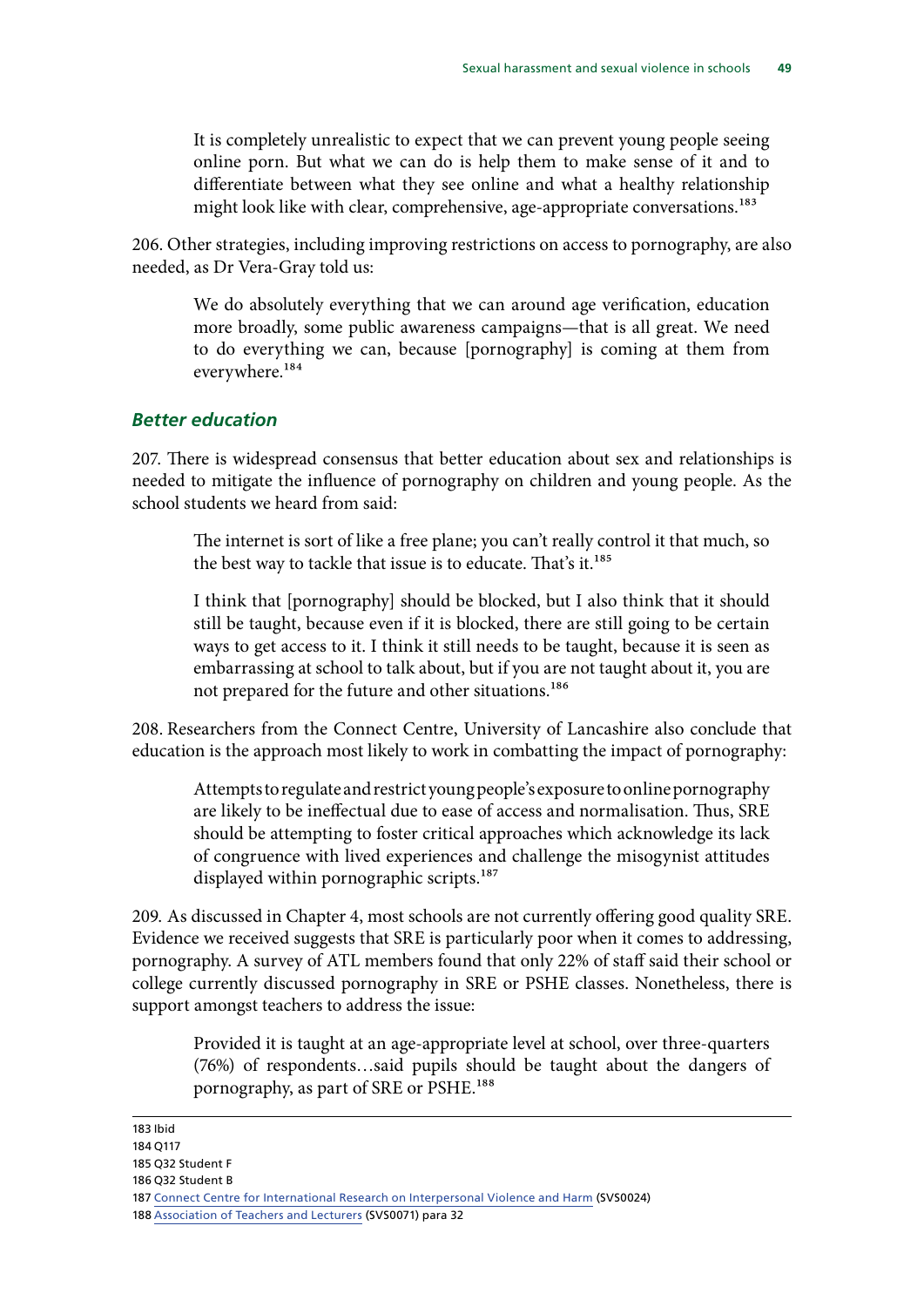<span id="page-51-0"></span>210. Poor quality SRE can make children more likely to seek out pornography, as Jo Sharpen from AVA explained:

Young people, because they are not getting the quality of SRE that they need in schools, are looking to things like pornography to get that advice and education.<sup>189</sup>

She cited her own work moderating the forum for the Home Office's campaigns on teenage peer-on-peer abuse as evidence of this phenomenon:

I spoke to about 3,000 young people in six weeks and nearly all of them were completely confused about consent, what it meant; they were referencing pornography as their benchmark, had no understanding of what consent actually means, of what their rights are, even what sex is.<sup>190</sup>

211. The importance of ensuring schools address the issue of pornography was recognised by the Minister for Children and Families:

There is a clear role for schools to play particularly in the early stages…We know that those first few years of secondary school is when children are particularly vulnerable to the darker side of the internet and the interaction that they have with other pupils and people who they do not know can lead them down the wrong path. Yes, schools have a very clear role to play in making sure we tackle that.<sup>191</sup>

212. As we noted in Chapter 4: **current Government guidance on teaching SRE was last updated 16 years ago and has no reference to pornography. There is a clear need for better guidance to schools on how to approach this sensitive topic in an age-appropriate manner.** 

213. *The Government should immediately update its guidance on SRE to include teaching about pornography. The new guidance should offer advice to schools about how to approach this topic in an age-appropriate way. It should also include suggestions of how schools can work in partnership with parents to address the impact of pornography on children's perceptions of sex, relationships and consent.* 

#### *Age restrictions*

214. In the Queen's Speech in May 2016 it was announced that the Digital Economy Bill would include measures to require pornographic sites to verify users are over 18. Chief Constable Simon Bailey was amongst those who welcomed this development. He warned that this was only part of the solution, however, and that:

Schools have a vital role to play in combatting the potential effects of pornography and sexualised culture through the delivery of high quality relationship and sex education as part of a coordinated PSHE agenda.<sup>192</sup>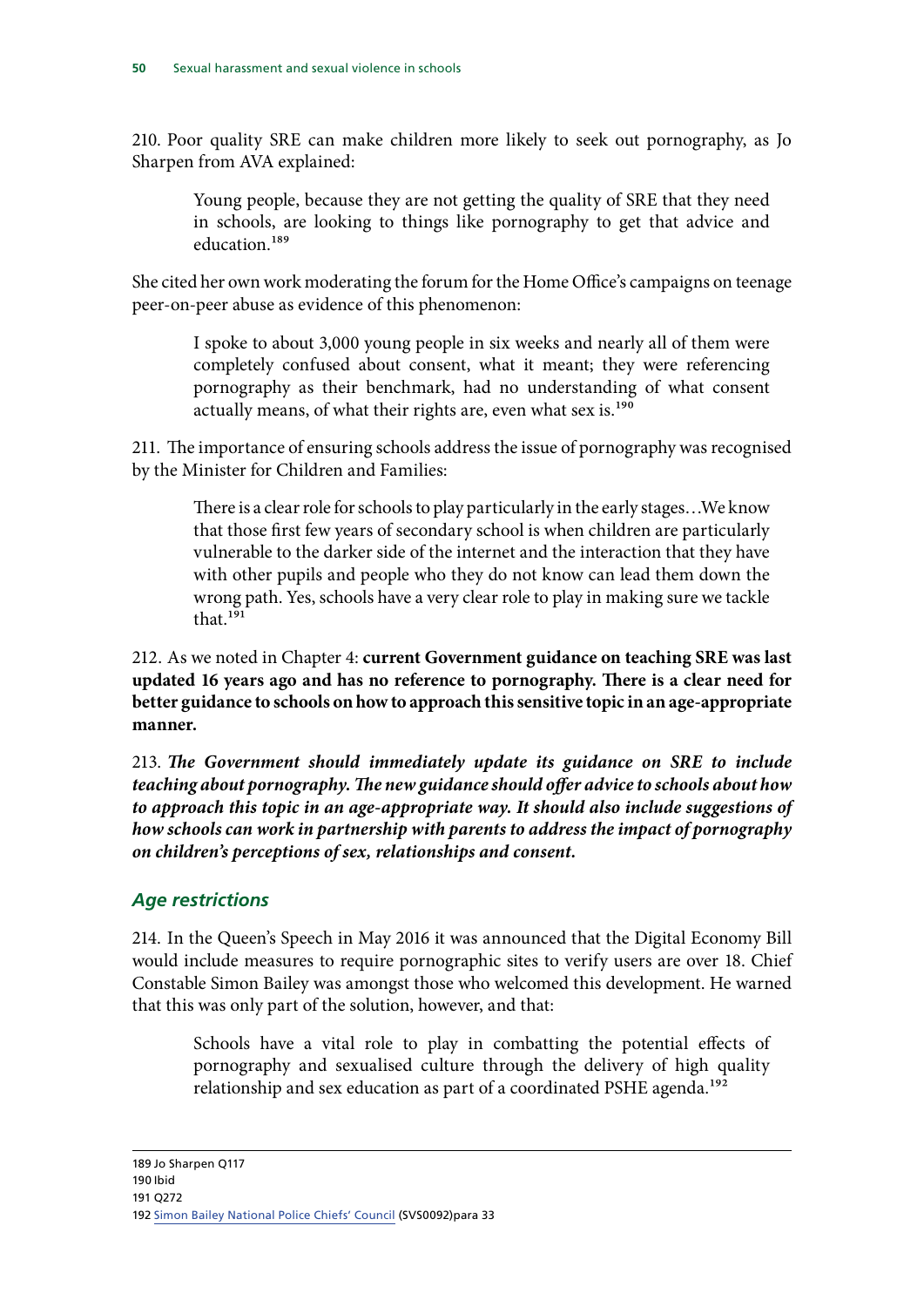215. Beyond current plans for age verification, other restrictions on access to pornography include these recommendations from the British Board of Film Classification (BBFC):

- filters for online content
- age ratings for online music videos.

The BBFC have already trialled a system of voluntary age ratings for music videos and in August 2015 the Government announced that "the UK music industry, Vevo and YouTube would make this scheme permanent for videos produced by artists signed to major UK labels and that independent labels would also pilot this voluntary initiative."<sup>193</sup>

216. Whilst it is clear that children and young people may well be able to circumvent age restrictions on pornography and other websites, there is still an argument for bringing about these changes. As Dr Vera-Gray explained:

It is about sending a very strong message. The law has impact in terms of what it does substantively but also symbolically. Changing the law around what is classified as extreme pornography, what is legal and not legal sends a very strong message that this is not how we want our society to see women; this is not how we expect our men and boys to behave; these are not the representations of race that we support as a culture.<sup>194</sup>

217. **We welcome the Government's forthcoming legislation for age verification of pornographic websites. However, age verification legislation will only contribute to reducing sexual harassment and sexual violence in conjunction with the other recommendations made throughout this report.**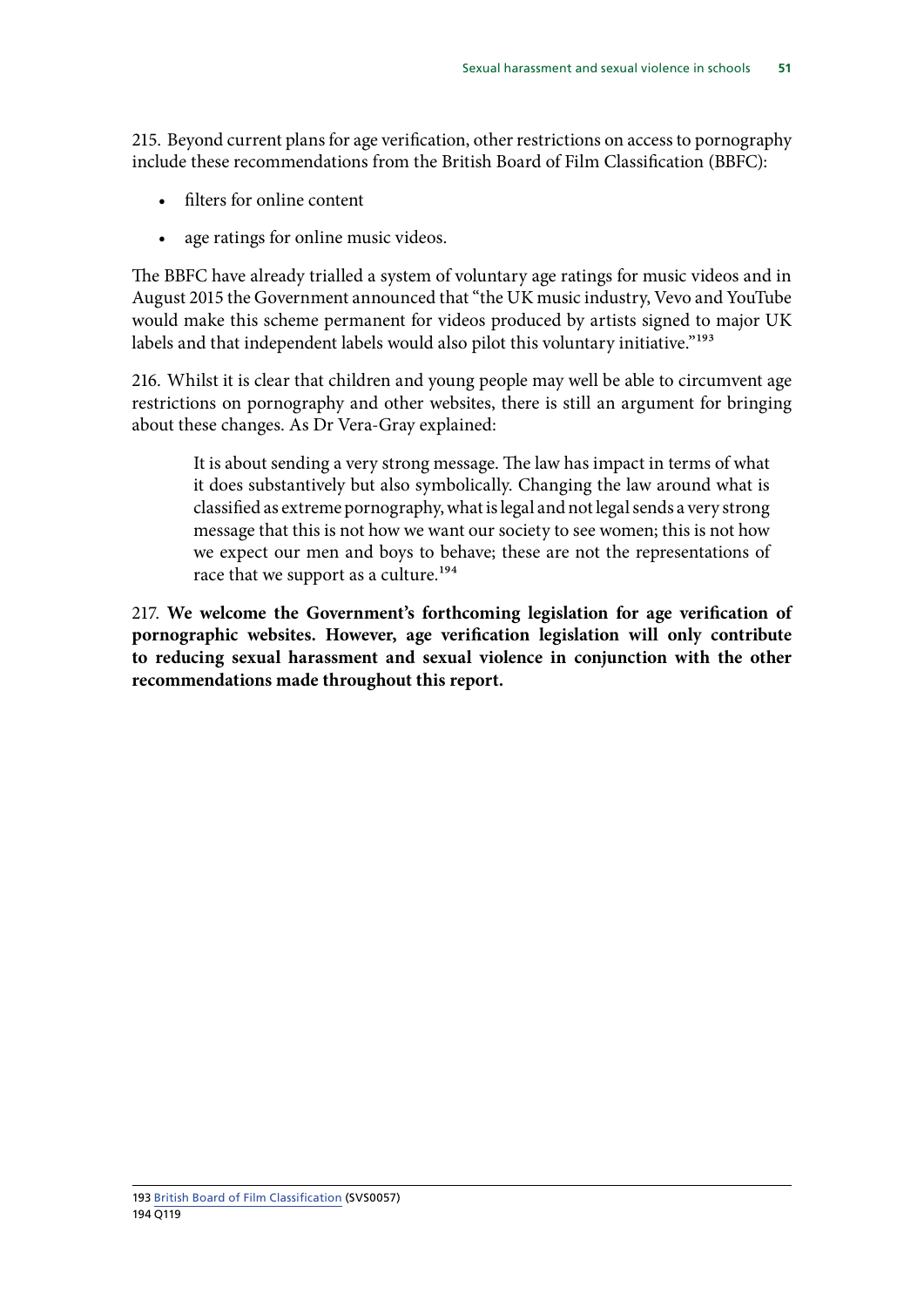### <span id="page-53-0"></span>Conclusions and recommendations

- 1. Sexual harassment and sexual violence in schools is a significant issue which affects a large number of children and young people, particularly girls, across the country. Evidence shows that the majority of perpetrators of this abuse are boys, and the majority of victims are girls. However it is essential that the negative impact on both boys and girls is recognised and addressed. (Paragraph 45)
- 2. There is insufficient data to conclusively demonstrate that sexual harassment and sexual violence in schools is a growing problem. It is true that such behaviour has occurred in schools for many years, as in wider society. However, significant qualitative evidence suggests that increasing access to pornography and technological advances, including online platforms, can facilitate harassment and violence and thus exacerbate the problem. (Paragraph 46)
- 3. Teachers, parents, young people and third sector organisations are telling us that sexual harassment and sexual violence in schools is having an impact on young people and school life. Consequences include: physical and emotional harm, including teenage pregnancy and sexually transmitted diseases; girls feeling unable to fully participate in educational and extra-curricular opportunities; teachers spending valuable time dealing with incidents of sexual harassment and bullying; and young people developing a sense that sexual harassment and sexual violence are acceptable behaviours and learning social norms that are carried through to adult life. (Paragraph 47)
- 4. *The Government and schools must make tackling sexual harassment and sexual violence an immediate policy priority.* (Paragraph 48)
- 5. Schools lack the guidance, training and structures to deal with incidents of sexual harassment and sexual violence. Too often such incidents are brushed aside by staff and not taken sufficiently seriously by school leaders. (Paragraph 55)
- 6. We welcome the new sexting guidance for schools. However, guidance on specific areas of harassment is not sufficient to deal with sexual harassment and sexual violence in schools. (Paragraph 60)
- 7. We welcome the fact that the Government has committed to further amending Keeping Children Safe in Education guidance. We are also encouraged that the Government has said the Committee may be able to feed into this. However, it is disappointing that it has taken this inquiry for the Government to address sexual harassment and sexual violence in schools within this key piece of statutory guidance. (Paragraph 72)
- 8. *We recommend that Keeping Children Safe in Education should directly reference sexual harassment and sexual violence. It should refer schools to a whole school approach as the most effective means of tackling this problem. Specialists working in the field of sexual harassment and violence against women and girls should be consulted on the best ways to draft these revisions to KCSIE.* (Paragraph 73)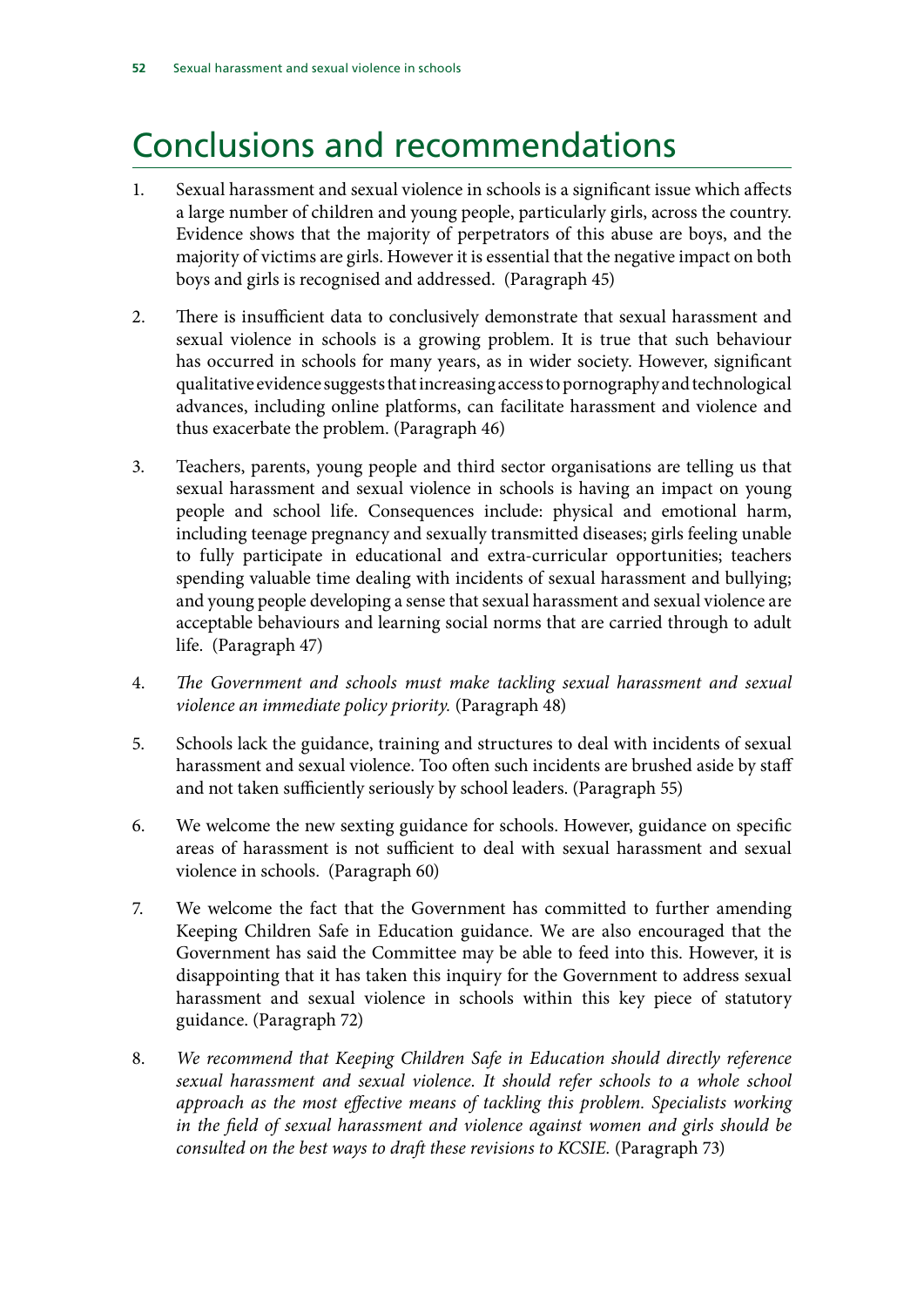- 9. There is no reason why sexual harassment should not be included alongside racist, homophobic and disability-based bullying in Ofsted or Government guidance. We welcome the Minister's commitment to raising this issue with Ofsted and look forward to both Ofsted and the Government's guidance being amended urgently. (Paragraph 79)
- 10. *Ofsted and Government guidance on bullying should be amended immediately to*  include direct reference to sexual harassment and resources for how to deal with it. (Paragraph 80)
- 11. There is overwhelming evidence that schools want, and need, clear national guidance on how to tackle sexual harassment and sexual violence. We agree that different schools may wish to tackle the problem of sexual harassment and sexual violence in different ways. It is also important that, whilst all schools must meet national standards, they should be encouraged to surpass these expectations whenever possible. (Paragraph 85)
- 12. Sexual harassment and sexual violence in schools will only be reduced through a whole school approach. This must involve all staff, students, governors and parents, in addition to local child safeguarding bodies, police and specialist third sector organisations. Schools need guidance on how to implement this approach effectively. The Welsh Government offers a useful model for how this can be achieved. (Paragraph 91)
- 13. The Department for Education should develop, publish and publicise national *guidance on adopting a whole school approach to reducing and preventing sexual harassment and sexual violence in all primary and secondary schools. This guidance should be published so schools can implement it in September 2017.* (Paragraph 92)
- 14. It is clear that, in addition to amending current guidance, new legislation is needed to ensure tackling sexual harassment and sexual violence becomes a priority for all schools. (Paragraph 93)
- 15. *The Government should create a statutory obligation in the forthcoming Education Bill for all schools, primary and secondary, to develop a whole school approach to preventing and tackling sexual harassment and sexual violence. We also recommend that the Department for Education remind all school Governors of their legal obligations to address sexual harassment and sexual violence in school. Guidance and support on how to achieve this most effectively should be provided to Governing Bodies.* (Paragraph 94)
- 16. *We recommend that police data record the incidence of sexual harassment and sexual violence in schools specifically. This would allow for better analysis of the prevalence and increase/decrease of this problem.* (Paragraph 107)
- 17. Understanding the scale, location and relative incidence of sexual harassment and sexual violence in schools is key to addressing it. However, current data collection has been shown to be inadequate. Schools need better guidance on what constitutes sexual harassment and sexual violence; and how incidents should be recorded and reported. There is scope for improved cooperation between schools and other agencies, like the police, working in this area. (Paragraph 110)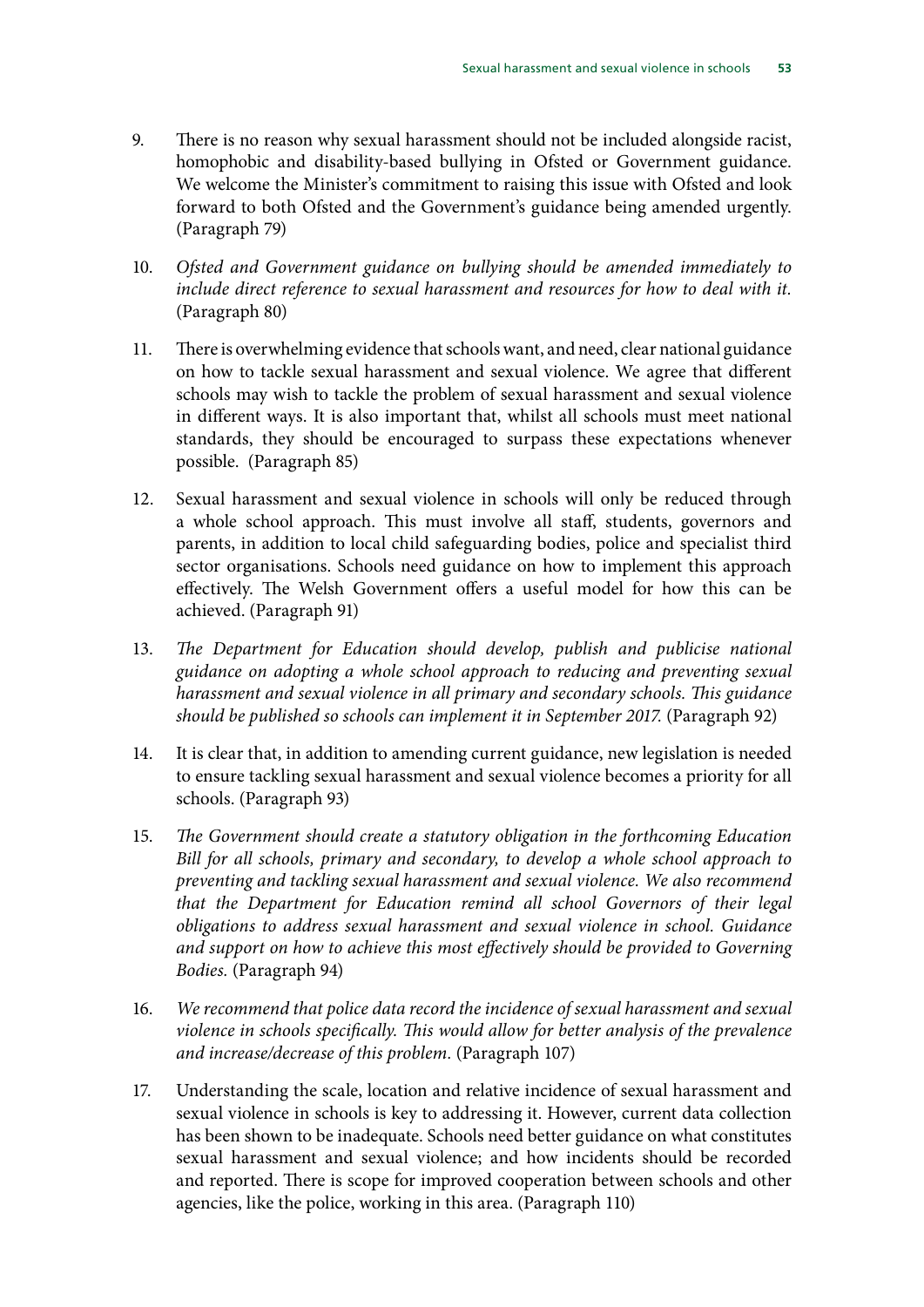- 18. As part of the whole school approach guidance we have recommended, the *Government should ensure all schools receive clear definitions of what constitutes sexual harassment and sexual violence. Schools also need information on how to record, monitor and respond to incidents, including when to report them to the police. All schools should collect this data. It should be collated nationally and published annually.* (Paragraph 111)
- 19. We agree with the majority of experts we heard from that Ofsted should be monitoring State-funded schools' actions in preventing and tackling sexual harassment and sexual violence and supporting survivors. It is already tasked with inspecting how adequately schools are safeguarding pupils and has a well-established school inspection regime in place. (Paragraph 118)
- 20. *In order for Ofsted to successfully monitor schools' progress in this area, it must update its training and guidance by September 2017 so all schools are inspected on how effectively they are preventing and dealing with sexual harassment and sexual violence.* (Paragraph 119)
- 21. We welcome the new standards the Government has implemented for safeguarding children's welfare in independent schools. However, these changes do not directly address the continuum of sexual harassment and sexual violence in schools. (Paragraph 123)
- 22. *The obligation on schools to prevent and address sexual harassment and sexual violence*  that we called for in paragraph 94 must include independent schools. (Paragraph 124)
- 23. Good quality SRE is shown to have a positive impact, helping to reduce sexual harassment and sexual violence. The evidence clearly shows that current provision of education in this area is patchy and largely inadequate. (Paragraph 136)
- 24. By the time they reach secondary school children often have entrenched views about gender norms. It is therefore important that children are educated about gender equality, consent, relationships and sex in an age appropriate way starting in primary school. (Paragraph 141)
- 25. Excellent resources to teach children and young people about gender equality, relationships, sex and consent, in age appropriate ways, already exist. But at the moment only a minority of schools are delivering good teaching in this area. The Government must take a lead in ensuring that all children have access to high quality SRE and it does not remain the privilege of a few. Making SRE a statutory subject is the first step towards achieving this. The vast majority of parents, pupils and teachers support statutory PSHE/SRE, as do health professionals, the police and other experts working in the field. (Paragraph 150)
- 26. We welcome the Government's response that the status of PSHE and SRE is currently under review. (Paragraph 151)
- 27. *We recommend that PSHE and SRE are made statutory subjects as part of the new Education Bill.* (Paragraph 151)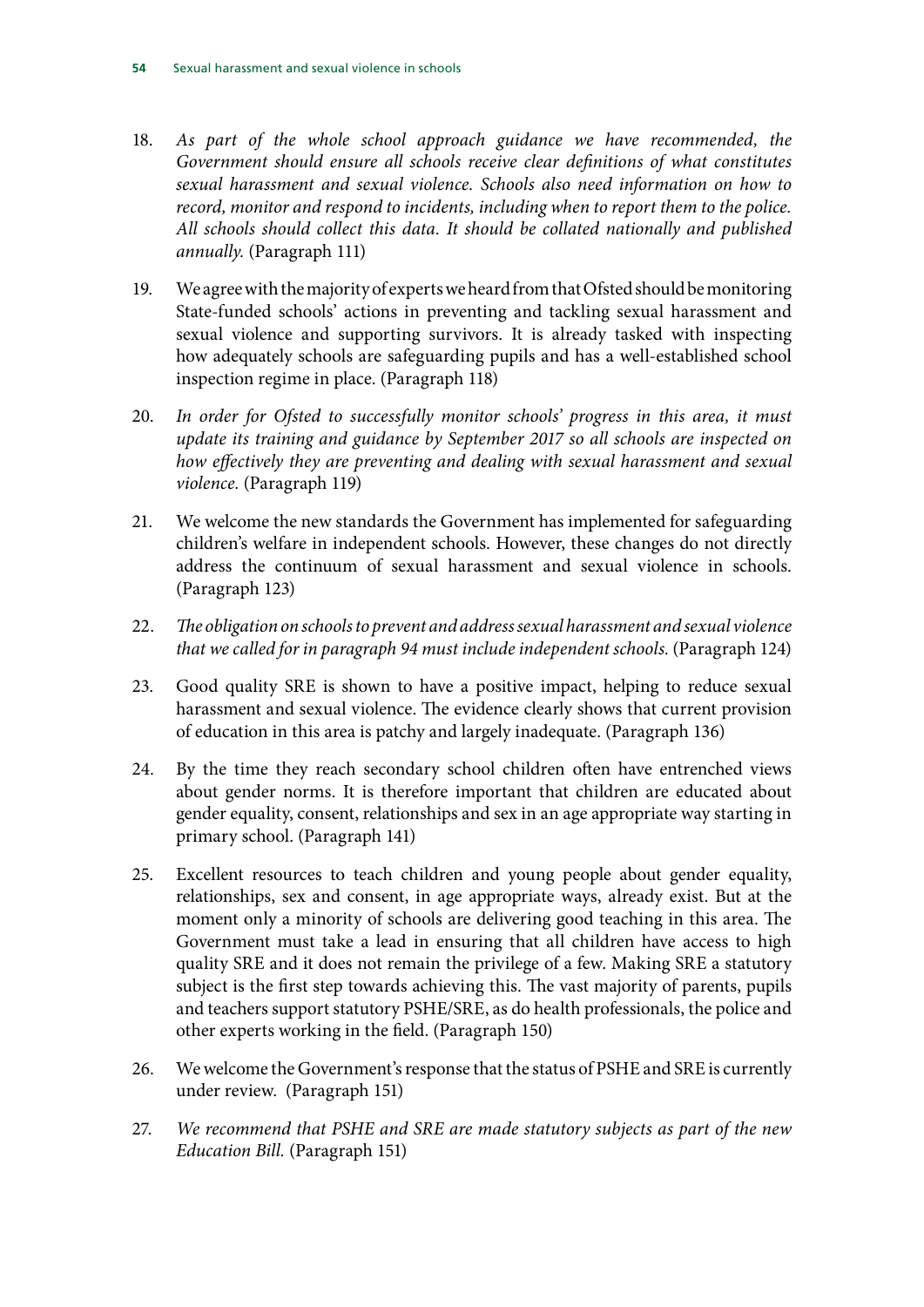- 28. There is a clear need and desire for better training to support teachers, other school staff and Governors to address the issue of sexual harassment and sexual violence, both in SRE and through a whole school approach. (Paragraph 160)
- 29. *As part of its ongoing review of Initial Teacher Training, we recommend that the Government assess the most effective ways to ensure all school staff are well trained to deal with and prevent sexual harassment and sexual violence. The Government should report back to us with their findings and plan of action by March 2017.*  (Paragraph 161)
- 30. Too often, SRE ignores the position of boys and young men. It must be broadened to challenge harmful notions of masculinity and reflect boys' experiences. It should also support boys to challenge and reduce sexual harassment and sexual violence. (Paragraph 169)
- 31. *We welcome the Government's interest in supporting boys and young men to be part of the solution to the problem of sexual harassment and sexual violence. We recommend that the Government fund research to establish the most effective ways to achieve this.*  (Paragraph 170)
- 32. Parents have an important role to play in reducing levels of sexual harassment and sexual violence. Taking a whole school approach to this problem will mean parents are fully engaged and supported to address the issue with their children. (Paragraph 180)
- 33. Specialist sector organisations play an important role in delivering high quality SRE, as well as supporting schools and pupils when disclosures about sexual harassment and sexual violence are made. It is essential that these organisations are able access adequate resources so they can continue to support schools and young people. (Paragraph 190)
- 34. *The Government should create a fund to support specialist sector organisations to use their expertise to help schools tackle sexual harassment and sexual violence.*  (Paragraph 191)
- 35. Widespread access to pornography appears to be having a negative impact on children and young people's perceptions of sex, relationships and consent. There is evidence of a correlation between children's regular viewing of pornography and harmful behaviours. The type of pornography many children are exposed to is often more extreme than adults realise. (Paragraph 204)
- 36. Current Government guidance on teaching SRE was last updated 16 years ago and has no reference to pornography. There is a clear need for better guidance to schools on how to approach this sensitive topic in an age appropriate manner. (Paragraph 212)
- 37. *The Government should immediately update its guidance on SRE to include teaching about pornography. The new guidance should offer advice to schools about how to approach this topic in an age appropriate way. It should also include suggestions of how schools can work in partnership with parents to address the impact of pornography on children's perceptions of sex, relationships and consent.* (Paragraph 213)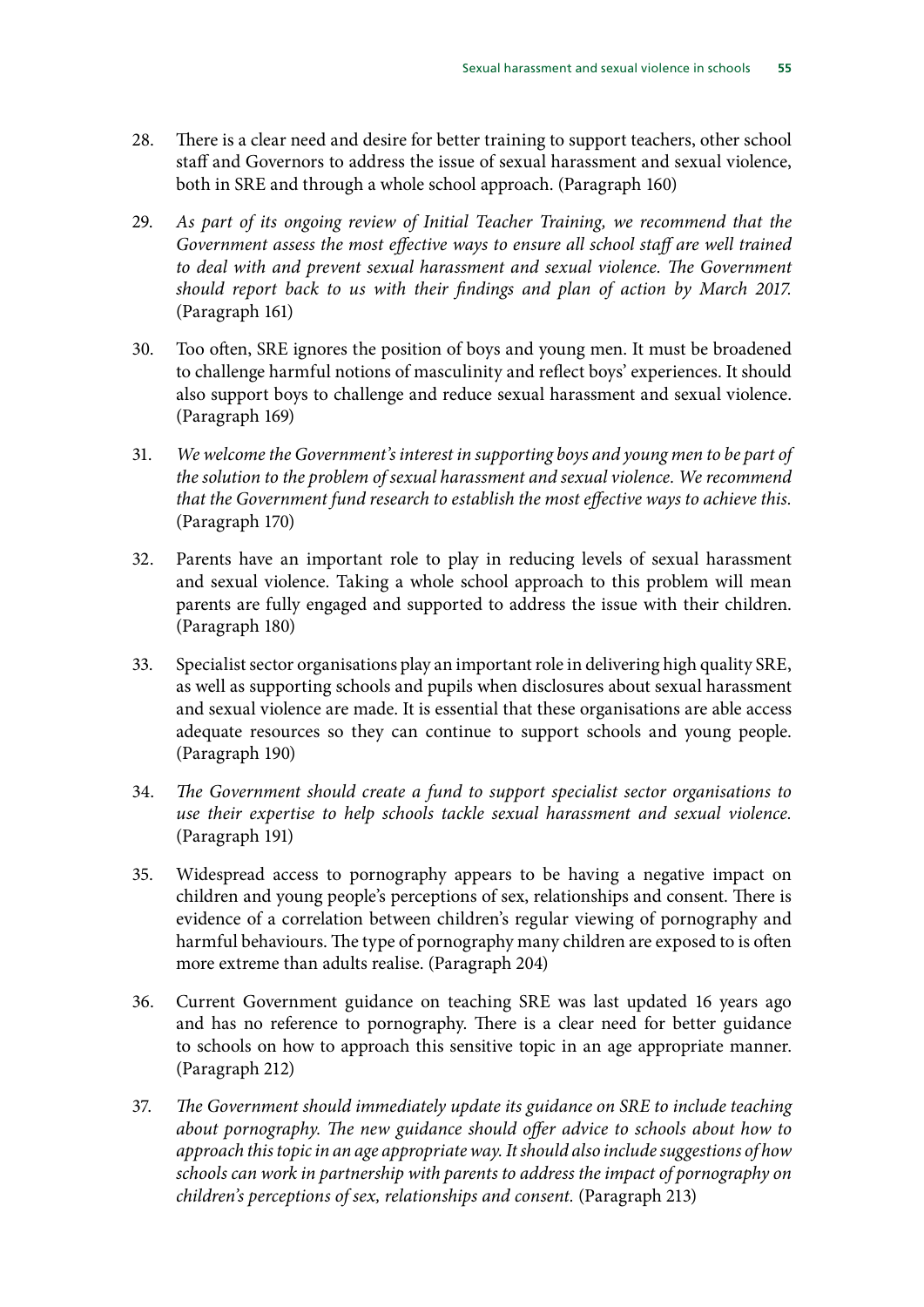38. We welcome the Government's forthcoming legislation for age verification of pornographic websites. However, age verification legislation will only contribute to reducing sexual harassment and sexual violence in conjunction with the other recommendations made throughout this report. (Paragraph 217)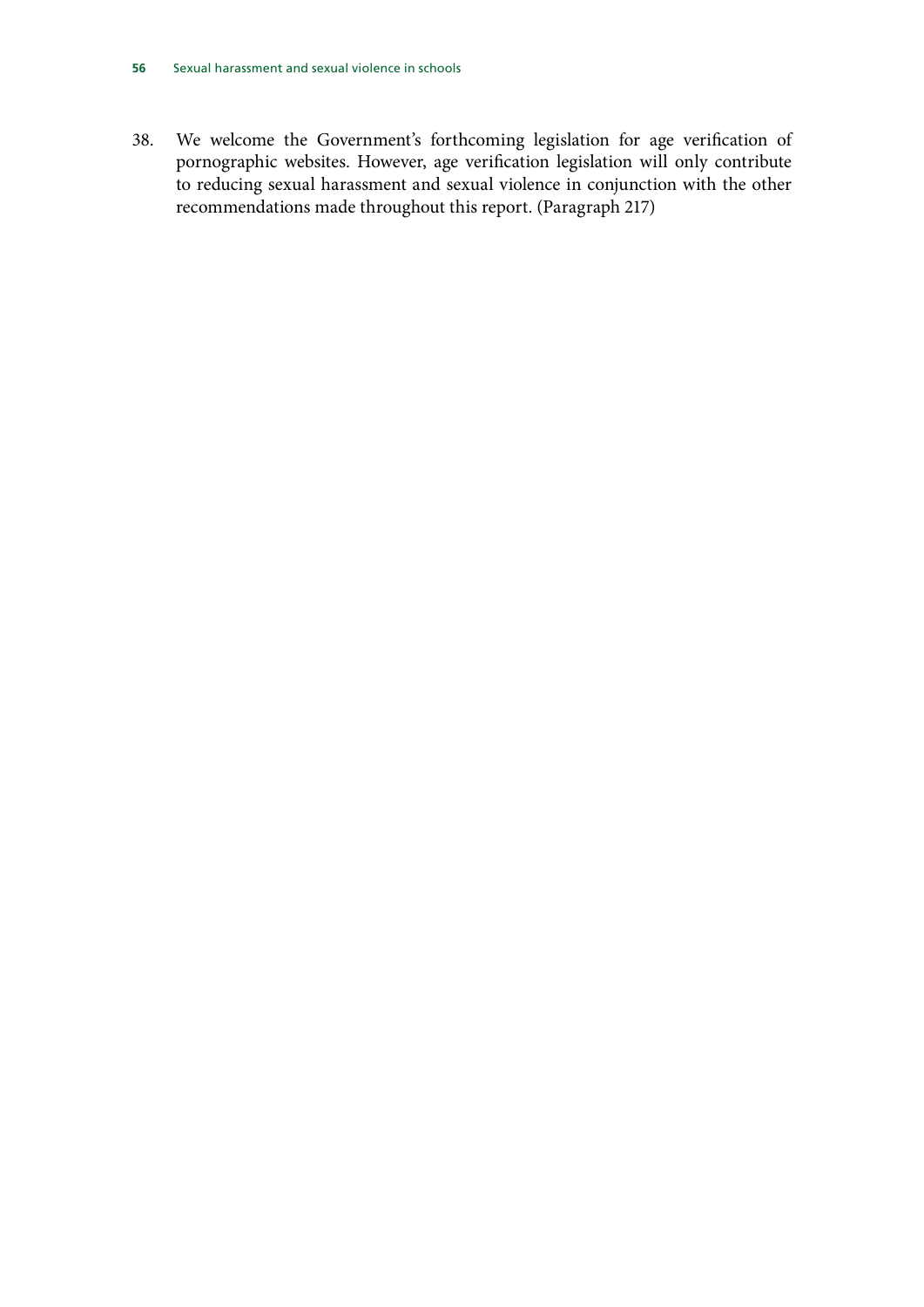### <span id="page-58-0"></span>Annex: Terms of Reference

#### **Establishing the scale of the problem**

- How much sexual harassment currently occurs in primary and secondary schools?
- Who are the targets of harassment and who are the perpetrators?
- • How often are teachers the victims of sexual harassment and sexual violence in schools?
- Are levels of sexual harassment and sexual violence increasing in schools?
- How well is the problem being recorded and monitored?

#### **Understanding the impact of sexual harassment in schools**

What impact does sexual harassment and sexual violence in school have on girls and young women; boys and young men; and teachers?

#### **What can be done to reduce levels of sexual harassment and sexual violence in schools?**

- What measures are currently in place to address this issue? How adequate are they?
- What evidence is there of schemes proven to reduce levels of sexual harassment in schools in the UK or elsewhere?
- Can schools tackle this problem individually or is national action needed to reduce levels of harassment?
- What role can OFSTED play in monitoring and enforcing action on reducing sexual harassment and sexual violence in schools?
- What role can other stakeholders, including teacher training providers, teaching unions, governors and parents, play in tackling this problem?
- What action would be most effective in reducing levels of sexual harassment and sexual violence in schools?

#### **What can schools do to support students to deal better with the online elements of this problem?**

Evidence from our pre-consultation work shows sexting, online bullying and the normalisation of pornography are all issues for students and they want more support in dealing with them.

• How adequate are schools' current responses to sexting and online sexual harassment?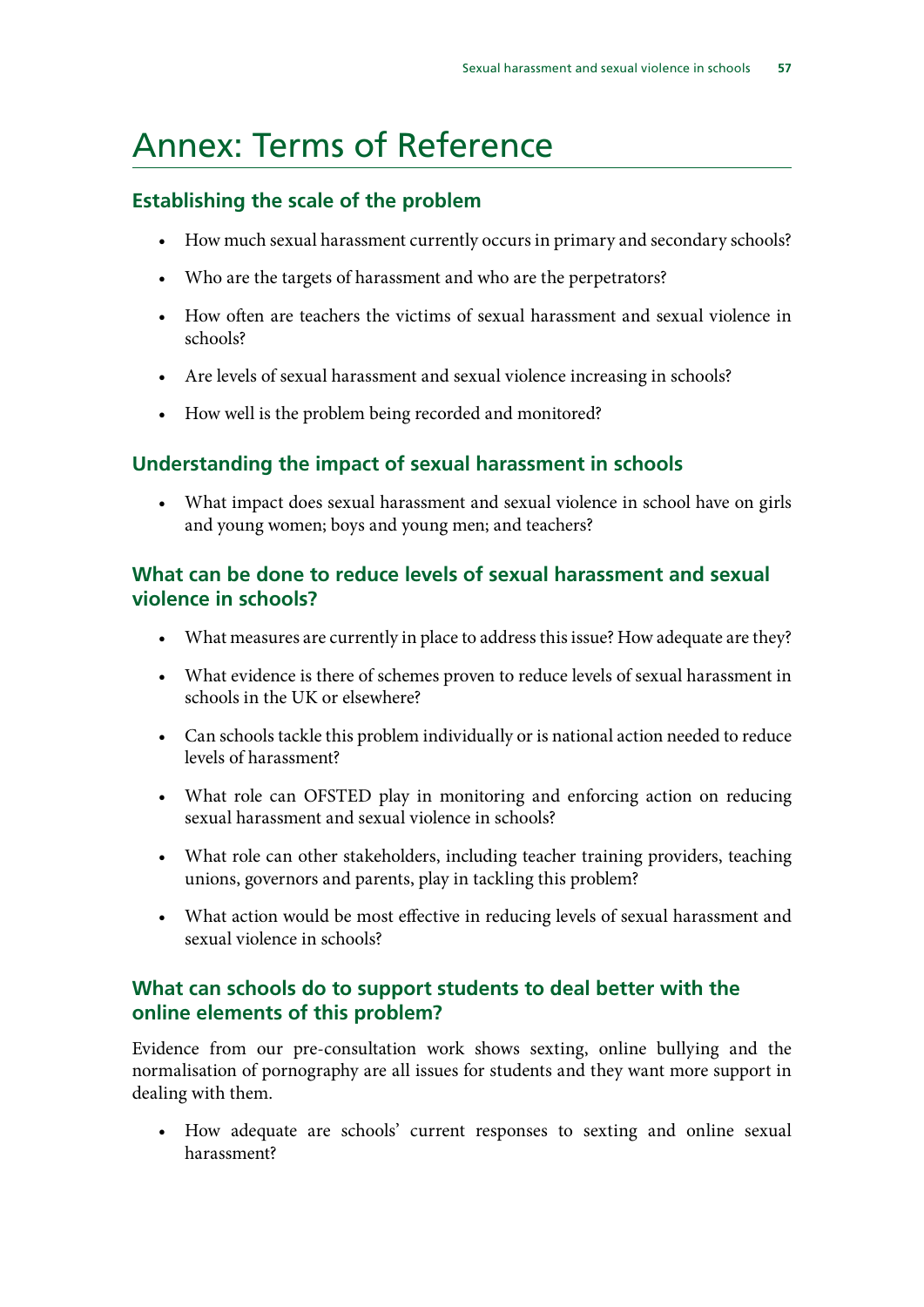- • What can schools do better to support their students to deal with sexual harassment and sexual violence online?
- • What impact is pornography having on levels of sexual harassment and sexual violence in schools?
- • What can be done by schools and other stakeholders to tackle the impact of pornography?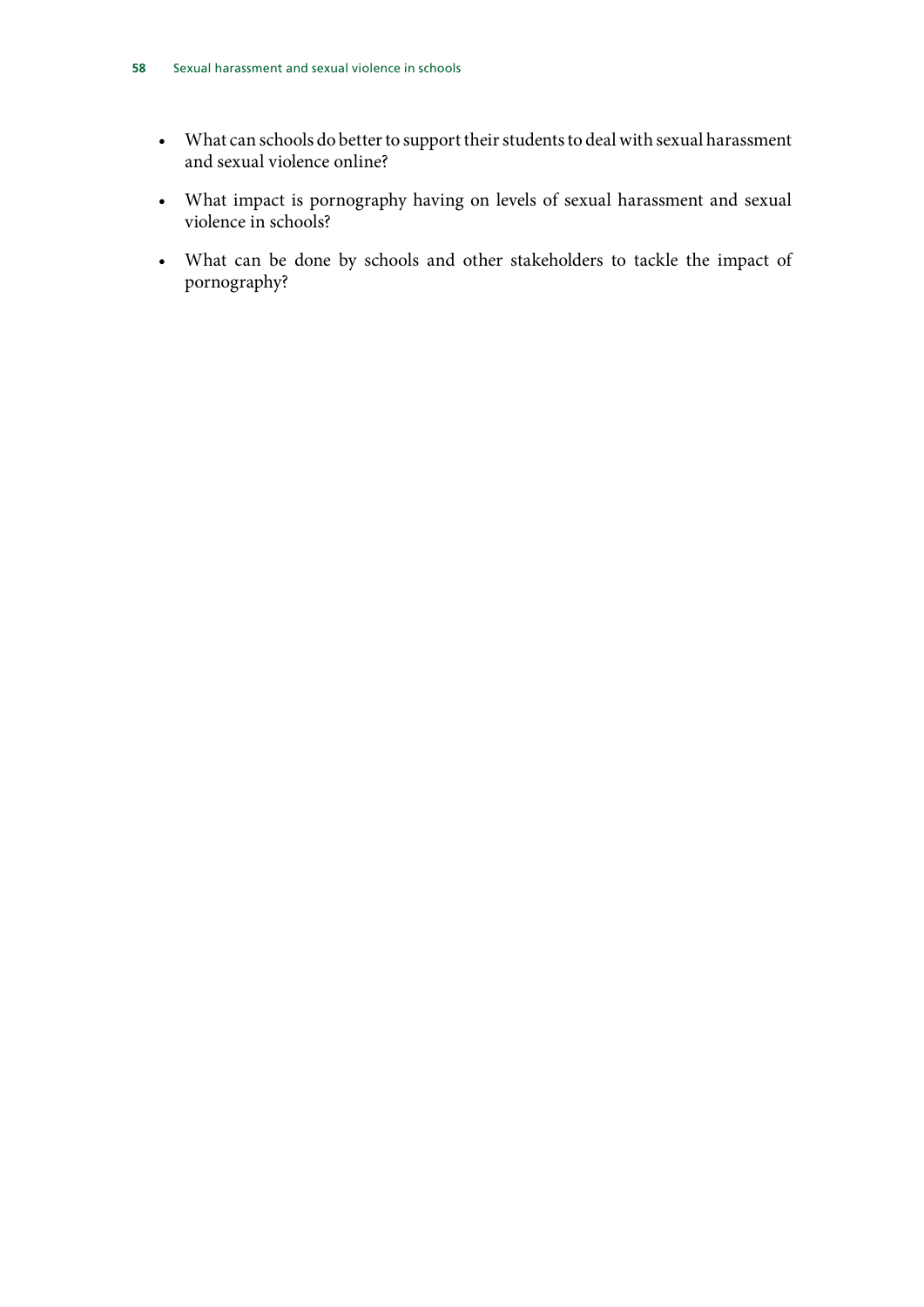### <span id="page-60-0"></span>Formal Minutes

#### **Wednesday 7 September 2016**

Members present:

Mrs Maria Miller, in the Chair

Ruth Cadbury Ben Howlett Maria Caulfield Jess Phillips Angela Crawley Mr Gavin Shuker Gill Furniss

Draft Report (*Sexual harassment and sexual violence in schools*), proposed by the Chair, brought up and read.

*Ordered*, That the draft Report be read a second time, paragraph by paragraph.

Paragraphs 1 to 217 read and agreed to.

Summary agreed to.

*Resolved*, That the Report be the Third Report of the Committee to the House.

*Ordered*, That the Chair make the Report to the House.

*Ordered*, That embargoed copies of the Report be made available in accordance with the provisions of Standing Order No. 134.

[Adjourned till Wednesday 14 September at 9am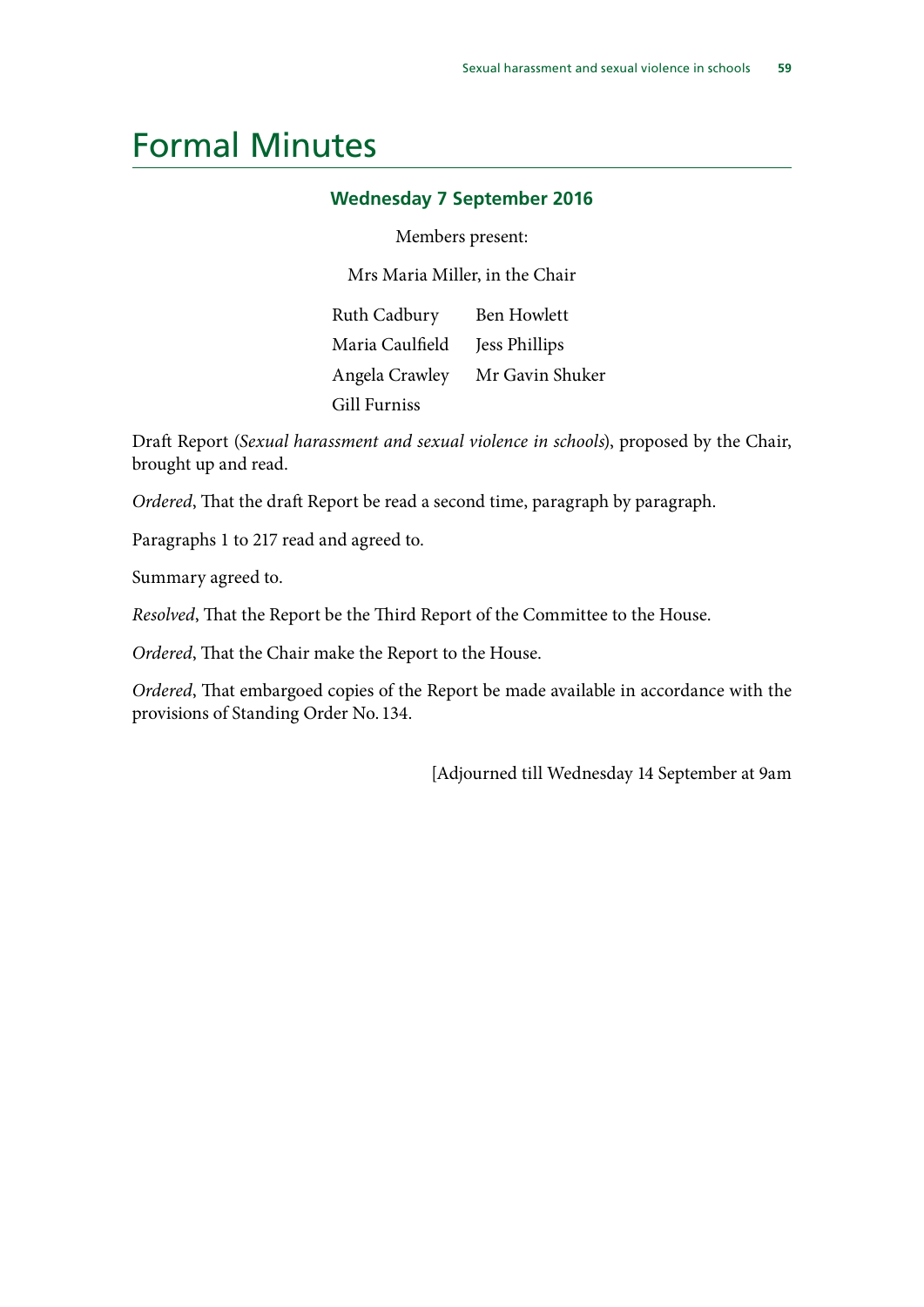### <span id="page-61-0"></span>**Witnesses**

The following witnesses gave evidence. Transcripts can be viewed on the [inquiry publications](http://www.parliament.uk/business/committees/committees-a-z/commons-select/women-and-equalities-committee/inquiries/parliament-2015/inquiry1/publications/) [page](http://www.parliament.uk/business/committees/committees-a-z/commons-select/women-and-equalities-committee/inquiries/parliament-2015/inquiry1/publications/) of the Committee's website.

| <b>Wednesday 25 May 2016</b>                                                                                                                                                                                                                                                                                                                                                            | <b>Question number</b> |
|-----------------------------------------------------------------------------------------------------------------------------------------------------------------------------------------------------------------------------------------------------------------------------------------------------------------------------------------------------------------------------------------|------------------------|
| Student A, Student B, Student C, Student D, Student E and Student F                                                                                                                                                                                                                                                                                                                     | $Q1 - 35$              |
| Student G, Student H, Student K and Student J                                                                                                                                                                                                                                                                                                                                           | Q36-100                |
|                                                                                                                                                                                                                                                                                                                                                                                         |                        |
| <b>Tuesday 7 June 2016</b>                                                                                                                                                                                                                                                                                                                                                              |                        |
| Sophie Bennett, Co-Director, UK Feminista, Marai Larasi MBE, Executive<br>Director, Imkaan, Susie McDonald, Chief Executive Officer, Tender<br>Education & Arts, Jo Sharpen, Policy Manager, Against Violence and Abuse<br>(AVA), Lynette Smith, Managing Director and Founder, Big Talk Education,<br>and Dr Fiona Vera-Gray, Research Fellow, Department of Law, Durham<br>University | Q101-142               |
| Tuesday 14 June 2016                                                                                                                                                                                                                                                                                                                                                                    |                        |
| Gareth Edwards, Principal Policy and Performance Advisor, Norfolk Police/<br>National Police Chiefs' Council, Rosamund McNeil, Head of Education and<br>Equality, NUT, Jane Millward, Senior HMI, Ofsted, and Gwendolyn Sterk,<br>National Services Development Officer, Welsh Women's Aid                                                                                              | Q143-208               |
| Tuesday 5 July 2016                                                                                                                                                                                                                                                                                                                                                                     |                        |
| Rebecca Asher, author, David Brockway, Project Manager, Great Men, and<br>Professor Nicky Stanley, Professor of Social Work, University of Central<br>Lancashire                                                                                                                                                                                                                        | Q209-237               |
| Tuesday 12 July 2016                                                                                                                                                                                                                                                                                                                                                                    |                        |
| Karen Bradley MP, Parliamentary Under-Secretary of State, Home Office,<br>Caroline Dinenage MP, Parliamentary Under-Secretary of State for Women<br>and Equalities and Family Justice, Department for Education, and Edward<br>Timpson MP, Minister for Children and Families, Department for Education                                                                                 | Q238-275               |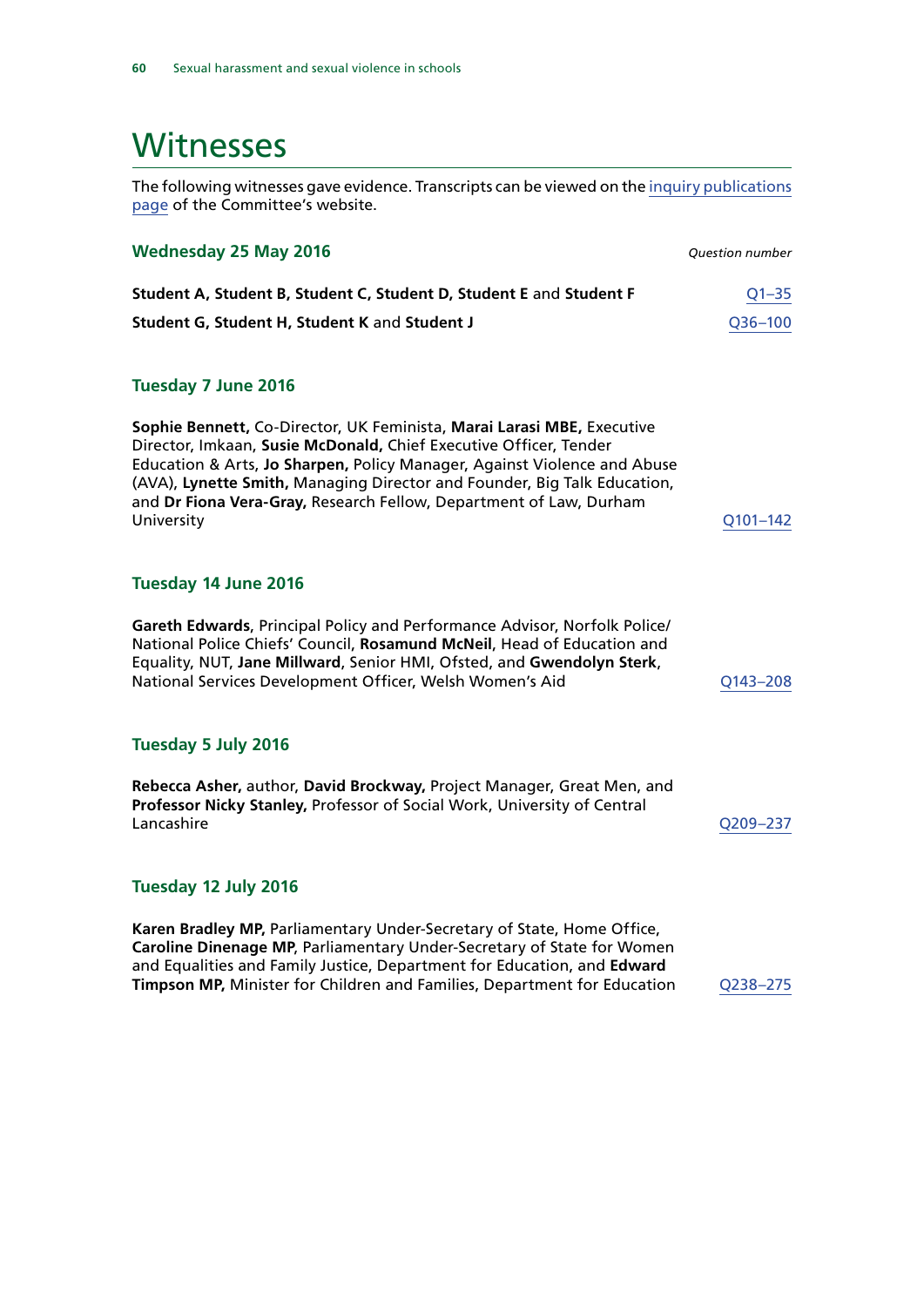### <span id="page-62-0"></span>Published written evidence

The following written evidence was received and can be viewed on the [inquiry publications](http://www.parliament.uk/business/committees/committees-a-z/commons-select/women-and-equalities-committee/inquiries/parliament-2015/inquiry1/publications/) [page](http://www.parliament.uk/business/committees/committees-a-z/commons-select/women-and-equalities-committee/inquiries/parliament-2015/inquiry1/publications/) of the Committee's website.

SVS numbers are generated by the evidence processing system and so may not be complete.

- 1 Anonymous [\(SVS0005](http://data.parliament.uk/WrittenEvidence/CommitteeEvidence.svc/EvidenceDocument/Women%20and%20Equalities/Sexual%20harassment%20and%20sexual%20violence%20in%20schools/written/32005.html))
- 2 Anonymous [\(SVS0047](http://data.parliament.uk/WrittenEvidence/CommitteeEvidence.svc/EvidenceDocument/Women%20and%20Equalities/Sexual%20harassment%20and%20sexual%20violence%20in%20schools/written/33499.html))
- 3 Anti-Bullying Alliance, National Children's Bureau [\(SVS0018](http://data.parliament.uk/WrittenEvidence/CommitteeEvidence.svc/EvidenceDocument/Women%20and%20Equalities/Sexual%20harassment%20and%20sexual%20violence%20in%20schools/written/33302.html))
- 4 Association of Teachers and Lecturers [\(SVS0071\)](http://data.parliament.uk/WrittenEvidence/CommitteeEvidence.svc/EvidenceDocument/Women%20and%20Equalities/Sexual%20harassment%20and%20sexual%20violence%20in%20schools/written/33569.html)
- 5 AVA (against violence and abuse) [\(SVS0079](http://data.parliament.uk/WrittenEvidence/CommitteeEvidence.svc/EvidenceDocument/Women%20and%20Equalities/Sexual%20harassment%20and%20sexual%20violence%20in%20schools/written/33582.html))
- 6 Big Talk Education [\(SVS0048\)](http://data.parliament.uk/WrittenEvidence/CommitteeEvidence.svc/EvidenceDocument/Women%20and%20Equalities/Sexual%20harassment%20and%20sexual%20violence%20in%20schools/written/33503.html)
- 7 Birmingham City University [\(SVS0093](http://data.parliament.uk/WrittenEvidence/CommitteeEvidence.svc/EvidenceDocument/Women%20and%20Equalities/Sexual%20harassment%20and%20sexual%20violence%20in%20schools/written/34361.html))
- 8 British Board of Film Classification [\(SVS0057\)](http://data.parliament.uk/WrittenEvidence/CommitteeEvidence.svc/EvidenceDocument/Women%20and%20Equalities/Sexual%20harassment%20and%20sexual%20violence%20in%20schools/written/33525.html)
- 9 British Psychological Society [\(SVS0046](http://data.parliament.uk/WrittenEvidence/CommitteeEvidence.svc/EvidenceDocument/Women%20and%20Equalities/Sexual%20harassment%20and%20sexual%20violence%20in%20schools/written/33491.html))
- 10 Brook [\(SVS0055\)](http://data.parliament.uk/WrittenEvidence/CommitteeEvidence.svc/EvidenceDocument/Women%20and%20Equalities/Sexual%20harassment%20and%20sexual%20violence%20in%20schools/written/33523.html)
- 11 Bryntirion Comprehensive School [\(SVS0062\)](http://data.parliament.uk/WrittenEvidence/CommitteeEvidence.svc/EvidenceDocument/Women%20and%20Equalities/Sexual%20harassment%20and%20sexual%20violence%20in%20schools/written/33545.html)
- 12 Cambridgeshire Domestic Abuse & Sexual Violence Partnership [\(SVS0036\)](http://data.parliament.uk/WrittenEvidence/CommitteeEvidence.svc/EvidenceDocument/Women%20and%20Equalities/Sexual%20harassment%20and%20sexual%20violence%20in%20schools/written/33467.html)
- 13 Centre for Gender Equal Media [\(SVS0026\)](http://data.parliament.uk/WrittenEvidence/CommitteeEvidence.svc/EvidenceDocument/Women%20and%20Equalities/Sexual%20harassment%20and%20sexual%20violence%20in%20schools/written/33387.html)
- 14 Child & Woman Abuse Studies Unit ([SVS0039](http://data.parliament.uk/WrittenEvidence/CommitteeEvidence.svc/EvidenceDocument/Women%20and%20Equalities/Sexual%20harassment%20and%20sexual%20violence%20in%20schools/written/33476.html))
- 15 Connect Centre [\(SVS0024\)](http://data.parliament.uk/WrittenEvidence/CommitteeEvidence.svc/EvidenceDocument/Women%20and%20Equalities/Sexual%20harassment%20and%20sexual%20violence%20in%20schools/written/33352.html)
- 16 Coventry Rape & Sexual Abuse Centre ([SVS0034](http://data.parliament.uk/WrittenEvidence/CommitteeEvidence.svc/EvidenceDocument/Women%20and%20Equalities/Sexual%20harassment%20and%20sexual%20violence%20in%20schools/written/33455.html))
- 17 Crown Prosecution Service [\(SVS0097\)](http://data.parliament.uk/WrittenEvidence/CommitteeEvidence.svc/EvidenceDocument/Women%20and%20Equalities/Sexual%20harassment%20and%20sexual%20violence%20in%20schools/written/34901.html)
- 18 Department for Education [\(SVS0088](http://data.parliament.uk/WrittenEvidence/CommitteeEvidence.svc/EvidenceDocument/Women%20and%20Equalities/Sexual%20harassment%20and%20sexual%20violence%20in%20schools/written/34062.html))
- 19 Department for Education [\(SVS0098](http://data.parliament.uk/WrittenEvidence/CommitteeEvidence.svc/EvidenceDocument/Women%20and%20Equalities/Sexual%20harassment%20and%20sexual%20violence%20in%20schools/written/34902.html))
- 20 Dr Andrea Richardson [\(SVS0094](http://data.parliament.uk/WrittenEvidence/CommitteeEvidence.svc/EvidenceDocument/Women%20and%20Equalities/Sexual%20harassment%20and%20sexual%20violence%20in%20schools/written/34380.html))
- 21 Dr Trevor Baxter [\(SVS0014\)](http://data.parliament.uk/WrittenEvidence/CommitteeEvidence.svc/EvidenceDocument/Women%20and%20Equalities/Sexual%20harassment%20and%20sexual%20violence%20in%20schools/written/32909.html)
- 22 Dr Vanita Sundaram ([SVS0042\)](http://data.parliament.uk/WrittenEvidence/CommitteeEvidence.svc/EvidenceDocument/Women%20and%20Equalities/Sexual%20harassment%20and%20sexual%20violence%20in%20schools/written/33479.html)
- 23 End Violence Against Women Coalition [\(SVS0058](http://data.parliament.uk/WrittenEvidence/CommitteeEvidence.svc/EvidenceDocument/Women%20and%20Equalities/Sexual%20harassment%20and%20sexual%20violence%20in%20schools/written/33527.html))
- 24 Everyday Sexism Project [\(SVS0077\)](http://data.parliament.uk/WrittenEvidence/CommitteeEvidence.svc/EvidenceDocument/Women%20and%20Equalities/Sexual%20harassment%20and%20sexual%20violence%20in%20schools/written/33579.html)
- 25 Family Education Trust ([SVS0051](http://data.parliament.uk/WrittenEvidence/CommitteeEvidence.svc/EvidenceDocument/Women%20and%20Equalities/Sexual%20harassment%20and%20sexual%20violence%20in%20schools/written/33511.html))
- 26 FPA ([SVS0033](http://data.parliament.uk/WrittenEvidence/CommitteeEvidence.svc/EvidenceDocument/Women%20and%20Equalities/Sexual%20harassment%20and%20sexual%20violence%20in%20schools/written/33452.html))
- 27 Girlguiding [\(SVS0061](http://data.parliament.uk/WrittenEvidence/CommitteeEvidence.svc/EvidenceDocument/Women%20and%20Equalities/Sexual%20harassment%20and%20sexual%20violence%20in%20schools/written/33537.html))
- 28 Growing Against Violence ([SVS0022](http://data.parliament.uk/WrittenEvidence/CommitteeEvidence.svc/EvidenceDocument/Women%20and%20Equalities/Sexual%20harassment%20and%20sexual%20violence%20in%20schools/written/33348.html))
- 29 Miss Emily Setty [\(SVS0035\)](http://data.parliament.uk/WrittenEvidence/CommitteeEvidence.svc/EvidenceDocument/Women%20and%20Equalities/Sexual%20harassment%20and%20sexual%20violence%20in%20schools/written/33457.html)
- 30 Mr Matthew Abraham [\(SVS0067](http://data.parliament.uk/WrittenEvidence/CommitteeEvidence.svc/EvidenceDocument/Women%20and%20Equalities/Sexual%20harassment%20and%20sexual%20violence%20in%20schools/written/33555.html))
- 31 Mr Richard Bryer [\(SVS0009](http://data.parliament.uk/WrittenEvidence/CommitteeEvidence.svc/EvidenceDocument/Women%20and%20Equalities/Sexual%20harassment%20and%20sexual%20violence%20in%20schools/written/32284.html))
- 32 Mrs Jessica Warne [\(SVS0007\)](http://data.parliament.uk/WrittenEvidence/CommitteeEvidence.svc/EvidenceDocument/Women%20and%20Equalities/Sexual%20harassment%20and%20sexual%20violence%20in%20schools/written/32008.html)
- 33 Mrs Maggie Goren [\(SVS0010](http://data.parliament.uk/WrittenEvidence/CommitteeEvidence.svc/EvidenceDocument/Women%20and%20Equalities/Sexual%20harassment%20and%20sexual%20violence%20in%20schools/written/32374.html))
- 34 Ms Claire Savage [\(SVS0083\)](http://data.parliament.uk/WrittenEvidence/CommitteeEvidence.svc/EvidenceDocument/Women%20and%20Equalities/Sexual%20harassment%20and%20sexual%20violence%20in%20schools/written/33954.html)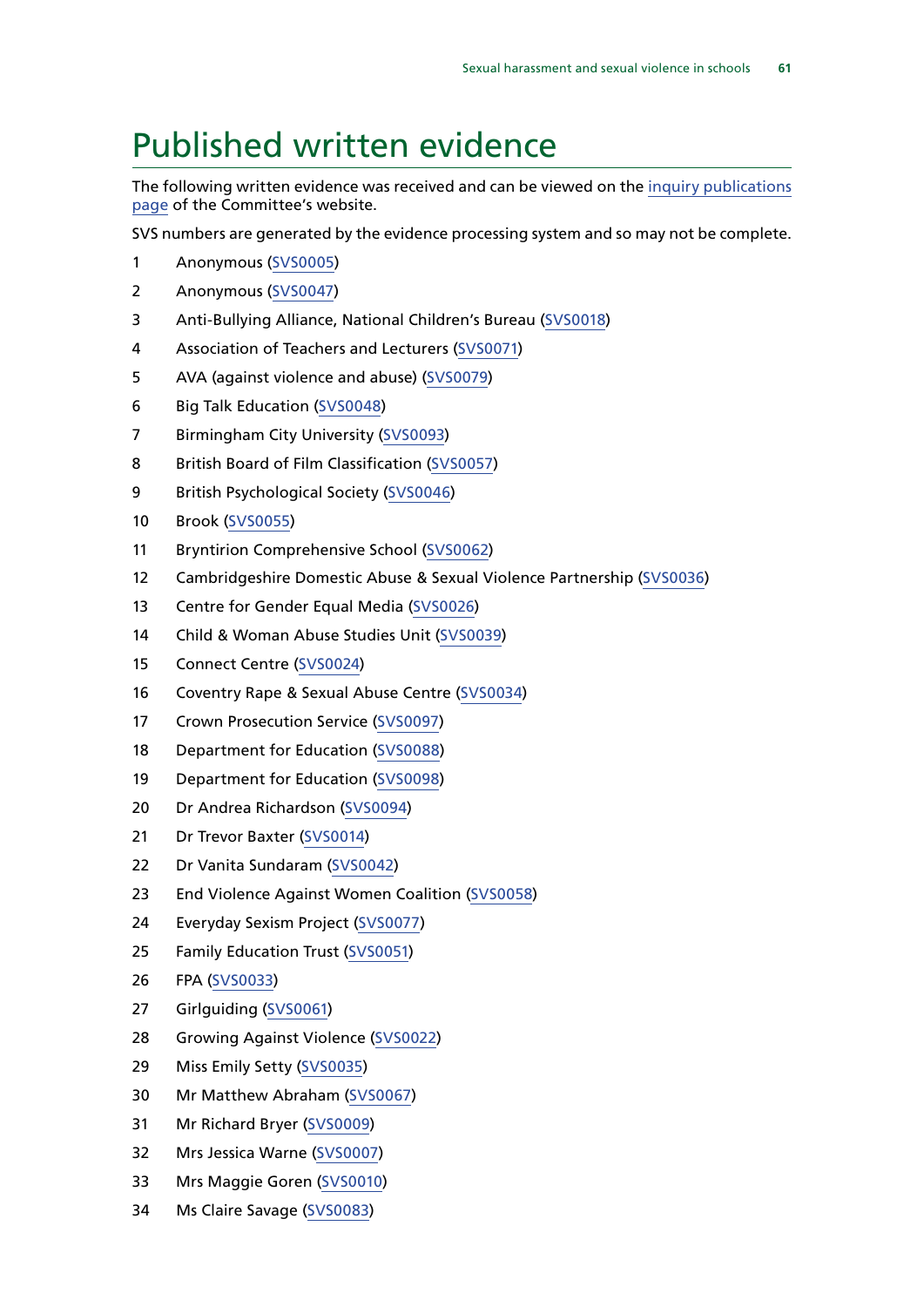- 35 Ms Lucy Johnson [\(SVS0070\)](http://data.parliament.uk/WrittenEvidence/CommitteeEvidence.svc/EvidenceDocument/Women%20and%20Equalities/Sexual%20harassment%20and%20sexual%20violence%20in%20schools/written/33563.html)
- 36 Ms Vera Baird QC [\(SVS0038\)](http://data.parliament.uk/WrittenEvidence/CommitteeEvidence.svc/EvidenceDocument/Women%20and%20Equalities/Sexual%20harassment%20and%20sexual%20violence%20in%20schools/written/33473.html)
- 37 NASUWT Teachers' Union ([SVS0072](http://data.parliament.uk/WrittenEvidence/CommitteeEvidence.svc/EvidenceDocument/Women%20and%20Equalities/Sexual%20harassment%20and%20sexual%20violence%20in%20schools/written/33571.html))
- 38 National Police Chiefs' Council—Children and Young Person Business area [\(SVS0085](http://data.parliament.uk/WrittenEvidence/CommitteeEvidence.svc/EvidenceDocument/Women%20and%20Equalities/Sexual%20harassment%20and%20sexual%20violence%20in%20schools/written/34058.html))
- 39 National Union of Students [\(SVS0069\)](http://data.parliament.uk/WrittenEvidence/CommitteeEvidence.svc/EvidenceDocument/Women%20and%20Equalities/Sexual%20harassment%20and%20sexual%20violence%20in%20schools/written/33561.html)
- 40 National Union of Teachers [\(SVS0032\)](http://data.parliament.uk/WrittenEvidence/CommitteeEvidence.svc/EvidenceDocument/Women%20and%20Equalities/Sexual%20harassment%20and%20sexual%20violence%20in%20schools/written/33418.html)
- 41 Newid Fem [\(SVS0043\)](http://data.parliament.uk/WrittenEvidence/CommitteeEvidence.svc/EvidenceDocument/Women%20and%20Equalities/Sexual%20harassment%20and%20sexual%20violence%20in%20schools/written/33482.html)
- 42 Nottingham Centre for Children, Young People and Families ([SVS0060\)](http://data.parliament.uk/WrittenEvidence/CommitteeEvidence.svc/EvidenceDocument/Women%20and%20Equalities/Sexual%20harassment%20and%20sexual%20violence%20in%20schools/written/33536.html)
- 43 NSPCC ([SVS0089\)](http://data.parliament.uk/WrittenEvidence/CommitteeEvidence.svc/EvidenceDocument/Women%20and%20Equalities/Sexual%20harassment%20and%20sexual%20violence%20in%20schools/written/34063.html)
- 44 Ofsted [\(SVS0023\)](http://data.parliament.uk/WrittenEvidence/CommitteeEvidence.svc/EvidenceDocument/Women%20and%20Equalities/Sexual%20harassment%20and%20sexual%20violence%20in%20schools/written/33349.html)
- 45 Oldham Council [\(SVS0086](http://data.parliament.uk/WrittenEvidence/CommitteeEvidence.svc/EvidenceDocument/Women%20and%20Equalities/Sexual%20harassment%20and%20sexual%20violence%20in%20schools/written/34060.html))
- 46 OnePlusOne [\(SVS0056](http://data.parliament.uk/WrittenEvidence/CommitteeEvidence.svc/EvidenceDocument/Women%20and%20Equalities/Sexual%20harassment%20and%20sexual%20violence%20in%20schools/written/33524.html))
- 47 Plan International UK [\(SVS0066](http://data.parliament.uk/WrittenEvidence/CommitteeEvidence.svc/EvidenceDocument/Women%20and%20Equalities/Sexual%20harassment%20and%20sexual%20violence%20in%20schools/written/33553.html))
- 48 Plymouth University ([SVS0020](http://data.parliament.uk/WrittenEvidence/CommitteeEvidence.svc/EvidenceDocument/Women%20and%20Equalities/Sexual%20harassment%20and%20sexual%20violence%20in%20schools/written/33328.html))
- 49 Professor Emma Renold [\(SVS0037\)](http://data.parliament.uk/WrittenEvidence/CommitteeEvidence.svc/EvidenceDocument/Women%20and%20Equalities/Sexual%20harassment%20and%20sexual%20violence%20in%20schools/written/33470.html)
- 50 Professor Sonia Livingstone ([SVS0064\)](http://data.parliament.uk/WrittenEvidence/CommitteeEvidence.svc/EvidenceDocument/Women%20and%20Equalities/Sexual%20harassment%20and%20sexual%20violence%20in%20schools/written/33550.html)
- 51 PSHE Association [\(SVS0021](http://data.parliament.uk/WrittenEvidence/CommitteeEvidence.svc/EvidenceDocument/Women%20and%20Equalities/Sexual%20harassment%20and%20sexual%20violence%20in%20schools/written/33331.html))
- 52 Public Health Bristol City Council ([SVS0044\)](http://data.parliament.uk/WrittenEvidence/CommitteeEvidence.svc/EvidenceDocument/Women%20and%20Equalities/Sexual%20harassment%20and%20sexual%20violence%20in%20schools/written/33485.html)
- 53 Rape Crisis England & Wales ([SVS0059](http://data.parliament.uk/WrittenEvidence/CommitteeEvidence.svc/EvidenceDocument/Women%20and%20Equalities/Sexual%20harassment%20and%20sexual%20violence%20in%20schools/written/33534.html))
- 54 Rape Crisis South London [\(SVS0076](http://data.parliament.uk/WrittenEvidence/CommitteeEvidence.svc/EvidenceDocument/Women%20and%20Equalities/Sexual%20harassment%20and%20sexual%20violence%20in%20schools/written/33578.html))
- 55 Rebecca Asher ([SVS0096\)](http://data.parliament.uk/WrittenEvidence/CommitteeEvidence.svc/EvidenceDocument/Women%20and%20Equalities/Sexual%20harassment%20and%20sexual%20violence%20in%20schools/written/34535.html)
- 56 Sex Education Forum ([SVS0075](http://data.parliament.uk/WrittenEvidence/CommitteeEvidence.svc/EvidenceDocument/Women%20and%20Equalities/Sexual%20harassment%20and%20sexual%20violence%20in%20schools/written/33577.html))
- 57 Simon Bailey, National Police Chiefs' Council [\(SVS0092\)](http://data.parliament.uk/WrittenEvidence/CommitteeEvidence.svc/EvidenceDocument/Women%20and%20Equalities/Sexual%20harassment%20and%20sexual%20violence%20in%20schools/written/34261.html)
- 58 Solace Women's Aid [\(SVS0054\)](http://data.parliament.uk/WrittenEvidence/CommitteeEvidence.svc/EvidenceDocument/Women%20and%20Equalities/Sexual%20harassment%20and%20sexual%20violence%20in%20schools/written/33521.html)
- 59 SPUC Safe at School [\(SVS0040](http://data.parliament.uk/WrittenEvidence/CommitteeEvidence.svc/EvidenceDocument/Women%20and%20Equalities/Sexual%20harassment%20and%20sexual%20violence%20in%20schools/written/33477.html))
- 60 St Giles Trust [\(SVS0016](http://data.parliament.uk/WrittenEvidence/CommitteeEvidence.svc/EvidenceDocument/Women%20and%20Equalities/Sexual%20harassment%20and%20sexual%20violence%20in%20schools/written/33181.html))
- 61 Stonewall [\(SVS0052\)](http://data.parliament.uk/WrittenEvidence/CommitteeEvidence.svc/EvidenceDocument/Women%20and%20Equalities/Sexual%20harassment%20and%20sexual%20violence%20in%20schools/written/33516.html)
- 62 Students A to F ([SVS0050\)](http://data.parliament.uk/WrittenEvidence/CommitteeEvidence.svc/EvidenceDocument/Women%20and%20Equalities/Sexual%20harassment%20and%20sexual%20violence%20in%20schools/written/33509.html)
- 63 Tender Education & Arts [\(SVS0084](http://data.parliament.uk/WrittenEvidence/CommitteeEvidence.svc/EvidenceDocument/Women%20and%20Equalities/Sexual%20harassment%20and%20sexual%20violence%20in%20schools/written/34057.html))
- 64 The ASBAE Project [\(SVS0017](http://data.parliament.uk/WrittenEvidence/CommitteeEvidence.svc/EvidenceDocument/Women%20and%20Equalities/Sexual%20harassment%20and%20sexual%20violence%20in%20schools/written/33189.html))
- 65 The Children's Society ([SVS0087\)](http://data.parliament.uk/WrittenEvidence/CommitteeEvidence.svc/EvidenceDocument/Women%20and%20Equalities/Sexual%20harassment%20and%20sexual%20violence%20in%20schools/written/34061.html)
- 66 The GREAT Initiative ([SVS0091\)](http://data.parliament.uk/WrittenEvidence/CommitteeEvidence.svc/EvidenceDocument/Women%20and%20Equalities/Sexual%20harassment%20and%20sexual%20violence%20in%20schools/written/34257.html)
- 67 Tough Cookies Education Ltd [\(SVS0045](http://data.parliament.uk/WrittenEvidence/CommitteeEvidence.svc/EvidenceDocument/Women%20and%20Equalities/Sexual%20harassment%20and%20sexual%20violence%20in%20schools/written/33490.html))
- 68 UCL Institute of Education [\(SVS0041](http://data.parliament.uk/WrittenEvidence/CommitteeEvidence.svc/EvidenceDocument/Women%20and%20Equalities/Sexual%20harassment%20and%20sexual%20violence%20in%20schools/written/33478.html))
- 69 UK Feminista [\(SVS0029](http://data.parliament.uk/WrittenEvidence/CommitteeEvidence.svc/EvidenceDocument/Women%20and%20Equalities/Sexual%20harassment%20and%20sexual%20violence%20in%20schools/written/33401.html))
- 70 Universities UK [\(SVS0053](http://data.parliament.uk/WrittenEvidence/CommitteeEvidence.svc/EvidenceDocument/Women%20and%20Equalities/Sexual%20harassment%20and%20sexual%20violence%20in%20schools/written/33517.html))
- 71 University of Bedfordshire [\(SVS0065\)](http://data.parliament.uk/WrittenEvidence/CommitteeEvidence.svc/EvidenceDocument/Women%20and%20Equalities/Sexual%20harassment%20and%20sexual%20violence%20in%20schools/written/33552.html)
- 72 University of the West of England [\(SVS0100\)](http://data.parliament.uk/writtenevidence/committeeevidence.svc/evidencedocument/women-and-equalities-committee/sexual-harassment-and-sexual-violence-in-schools/written/37444.html)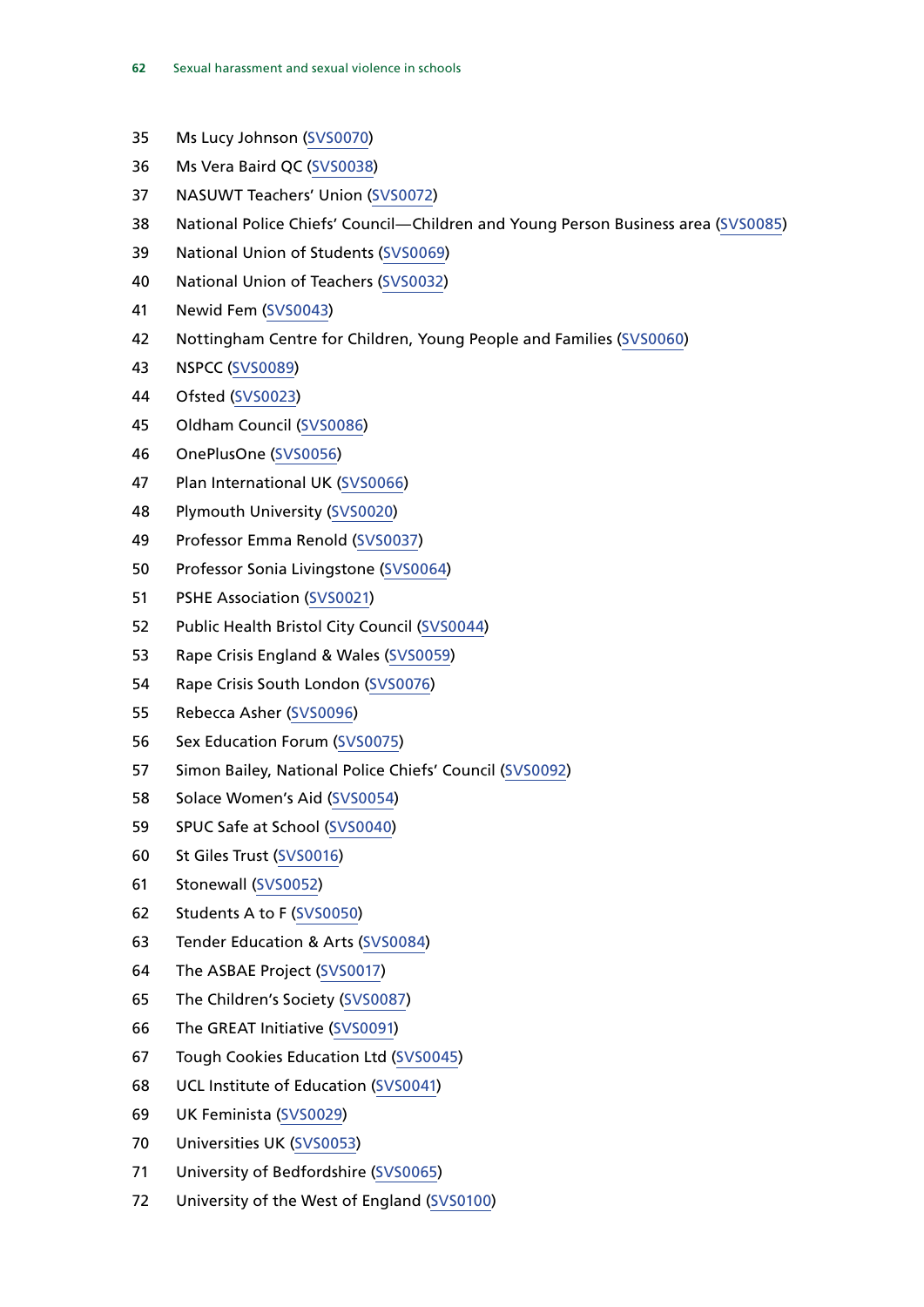- 73 Victim Support [\(SVS0073](http://data.parliament.uk/WrittenEvidence/CommitteeEvidence.svc/EvidenceDocument/Women%20and%20Equalities/Sexual%20harassment%20and%20sexual%20violence%20in%20schools/written/33572.html))
- 74 Women and Girls Network [\(SVS0078](http://data.parliament.uk/WrittenEvidence/CommitteeEvidence.svc/EvidenceDocument/Women%20and%20Equalities/Sexual%20harassment%20and%20sexual%20violence%20in%20schools/written/33581.html))
- 75 Women's Equality Party ([SVS0080\)](http://data.parliament.uk/WrittenEvidence/CommitteeEvidence.svc/EvidenceDocument/Women%20and%20Equalities/Sexual%20harassment%20and%20sexual%20violence%20in%20schools/written/33583.html)
- 76 Women's Resource Centre [\(SVS0049](http://data.parliament.uk/WrittenEvidence/CommitteeEvidence.svc/EvidenceDocument/Women%20and%20Equalities/Sexual%20harassment%20and%20sexual%20violence%20in%20schools/written/33508.html))
- 77 Youth Justice Board for England and Wales ([SVS0031\)](http://data.parliament.uk/WrittenEvidence/CommitteeEvidence.svc/EvidenceDocument/Women%20and%20Equalities/Sexual%20harassment%20and%20sexual%20violence%20in%20schools/written/33414.html)